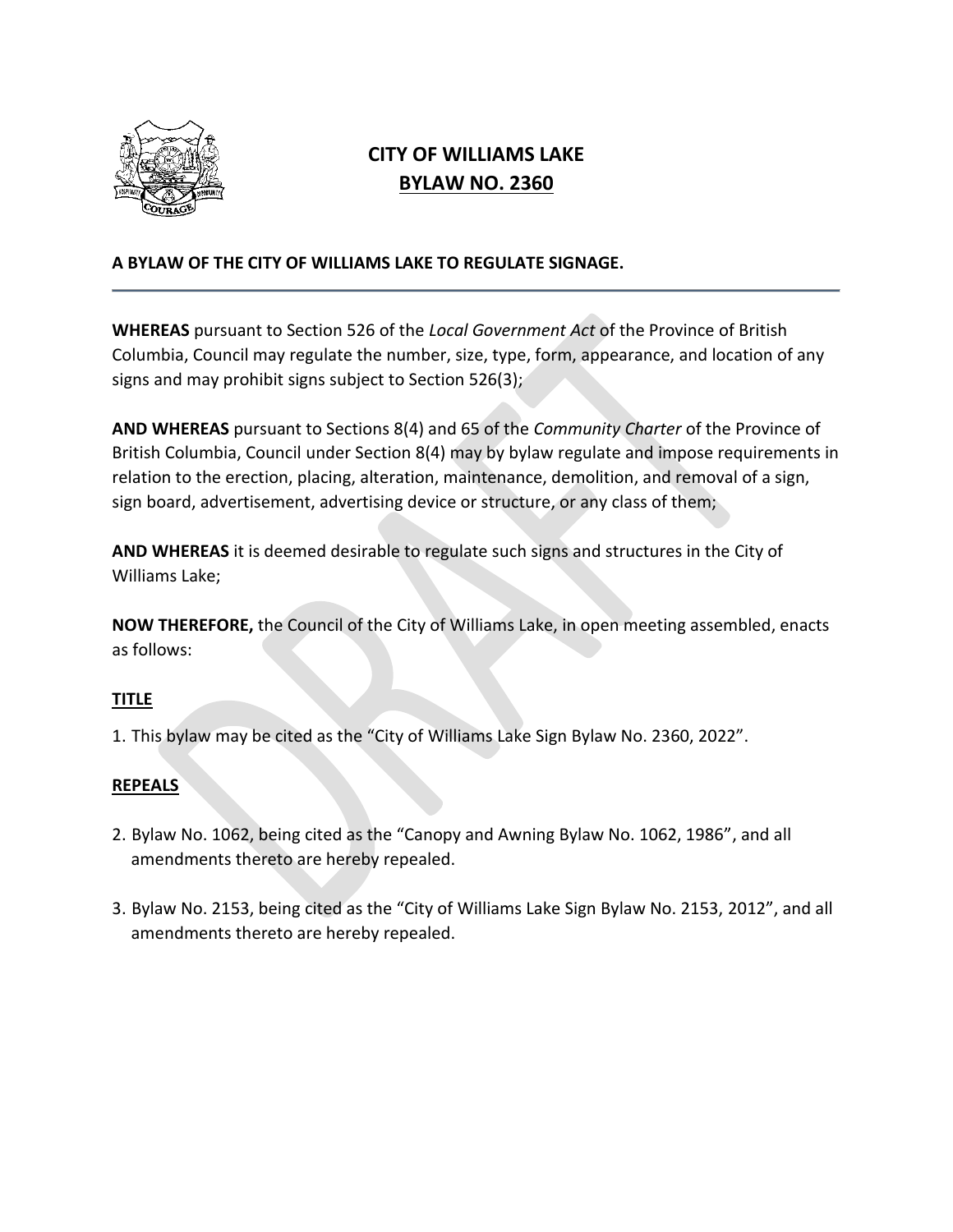# **TABLE OF CONTENTS**

| 4  |
|----|
| 4  |
| 4  |
| 12 |
| 12 |
| 12 |
| 20 |
| 20 |
| 20 |
|    |
| 21 |
| 21 |
| 22 |
| 22 |
| 23 |
| 23 |
| 24 |
| 24 |
| 24 |
| 25 |
| 26 |
| 26 |
|    |
| 27 |
| 27 |
| 28 |
| 28 |
| 31 |
| 31 |
| 31 |
| 33 |
| 34 |
| 34 |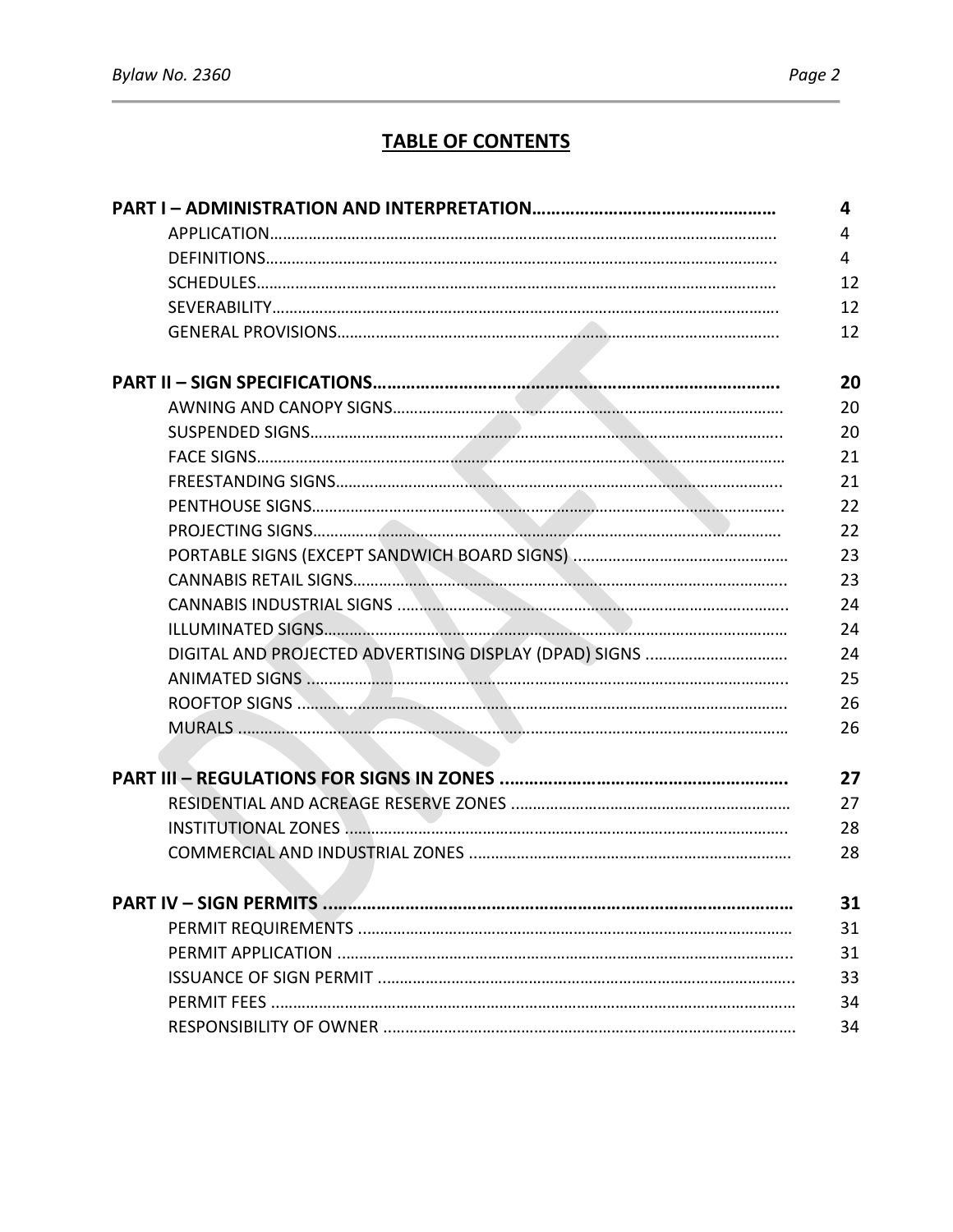| 36 |
|----|
| 36 |
| 37 |
| 37 |
| 38 |
| 39 |
| 40 |
| 41 |
|    |
| 42 |
|    |
| ΔΔ |
|    |
| 46 |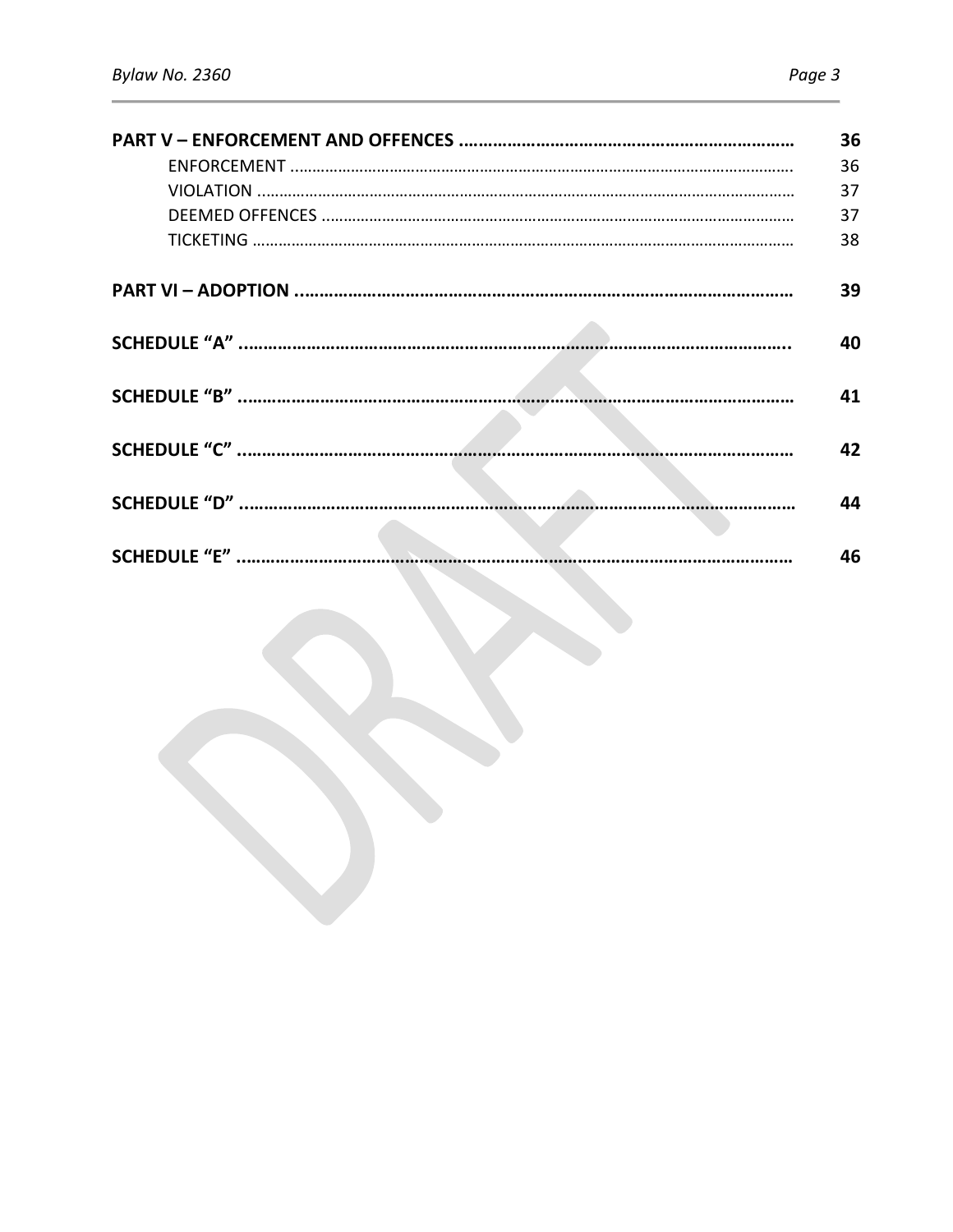## **APPLICATION**

- 4. Unless otherwise exempted by this bylaw, this bylaw is applicable to the erection, placement, display, *alteration*, or movement of *signs* on all private property and the placement of *offsite signs* and *sandwich board signs* on *highway* right-of-ways within the boundaries of the City of Williams Lake;
- 5. The purpose of this bylaw does not extend to:
	- a) *Signs* located inside a building that are not visible or intended to be visible from any *street*.
	- b) Building addresses containing *street* name and/or number only.
	- c) Name and/or address plates for private residences.
	- d) *Street* name and traffic *signs*.
	- e) Temporary residential *signs*.
	- f) Parking designation *signs.*

## **DEFINITIONS**

6. In this bylaw:

**"Abandoned Sign"** means a *sign* that advertises an activity, product, or service no longer conducted or available. Or a *sign* that has been left deserted, as by the *owner* or guardian; *abandoned*: a derelict *sign*.

**"Advertisement"** means any word, letter, model, picture, symbol, device, or representation, whether *illuminated* or not, and employed wholly, or in part for the purpose of *advertisement*, announcement, or direction.

**"Agent"** includes a firm, corporation, or other *person* representing the *owner* by written designation or contract and includes a hired tradesperson or *constructor* who may be granted a *permit* for work within the limitations of their licence.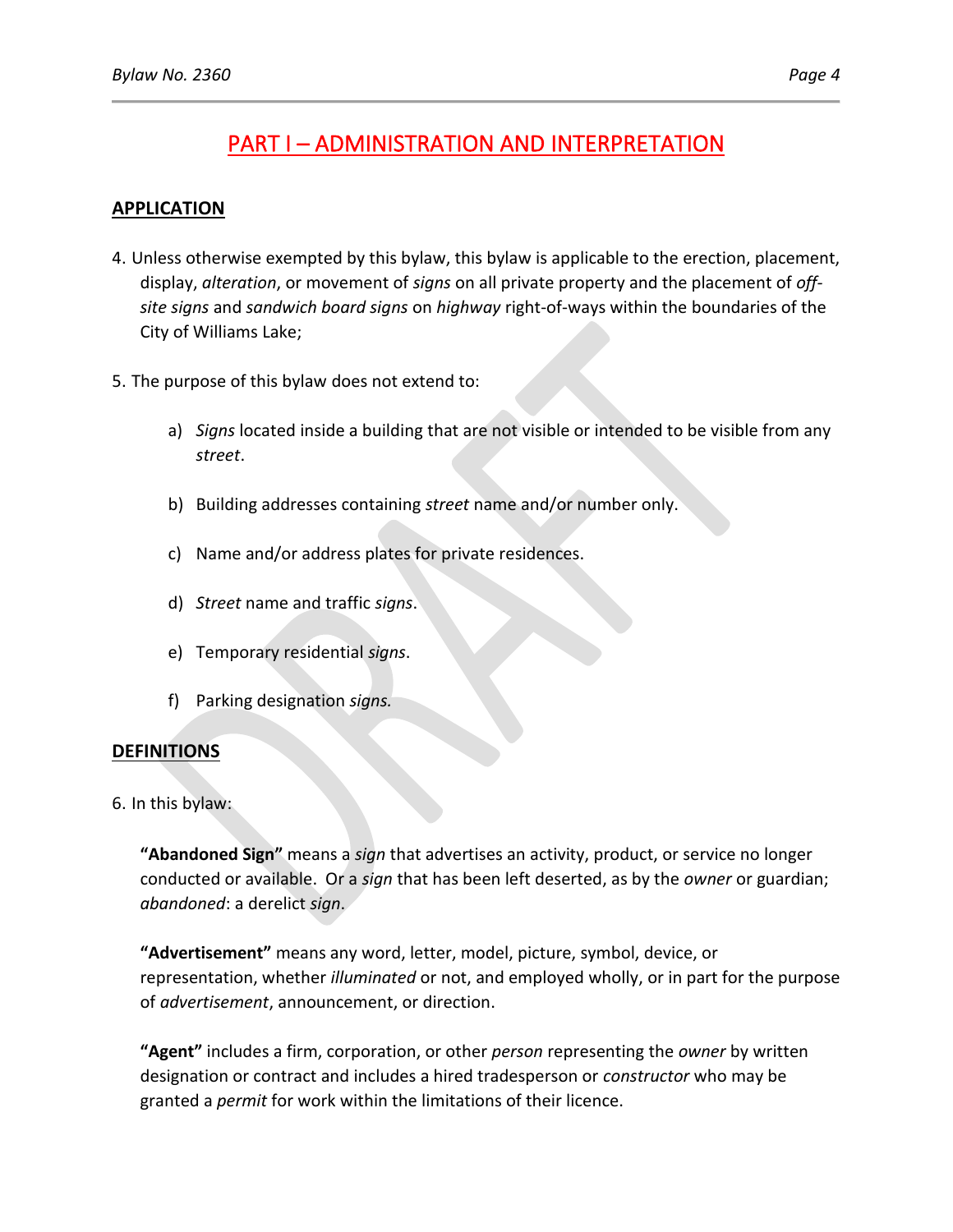**"Alteration"** means a change, repair, or modification of the construction or arrangement of any *sign* or *sign structure*.

**"Animated"** means action, or motion of all or any part of the *sign* but does not include a *digital and projected advertising display.*

**"Awning"** means a hood or cover, composed of non-rigid materials, which projects from the wall of a building.

**"Awning Sign"** means a *sign* which incorporates an *awning* in its design.

**"Banner Sign"** means any *sign* composed of material either enclosed or not enclosed in a rigid frame, which may be secured or mounted so to allow movement of the *sign* caused by airflow.

**"Billboard Sign"** means a *sign* which advertises goods, products, or services not sold on the *premises* on which the *sign* is located – *Billboard signs* are usually of the following types:

- a) Poster panel or bulletin mounted on a building wall or free-standing *structure* with advertising *copy* in the form of pasted paper;
- b) *Multi-Prism Sign* alternating messages on the one display area; or
- c) Painted Bulletin where the advertiser's message is painted directly on the background of a wall or free-standing display area.

**"Balloon Sign"** means any *sign* composed of material either enclosed or not enclosed in a rigid frame, designed to be filled with gas, which may be secured or mounted so to allow movement of the *sign* caused by air movement.

**"Building Code"** means the British Columbia Building Code as adopted by the Minister responsible under provincial legislation, as amended or re-enacted from time to time.

**"Building Face"** means that portion of any exterior elevation of a building extending from *grade* to the eaves or the top of the *parapet wall* and the entire width of the building elevation.

**"Building Frontage"** means the linear length of a building directly facing a *street*.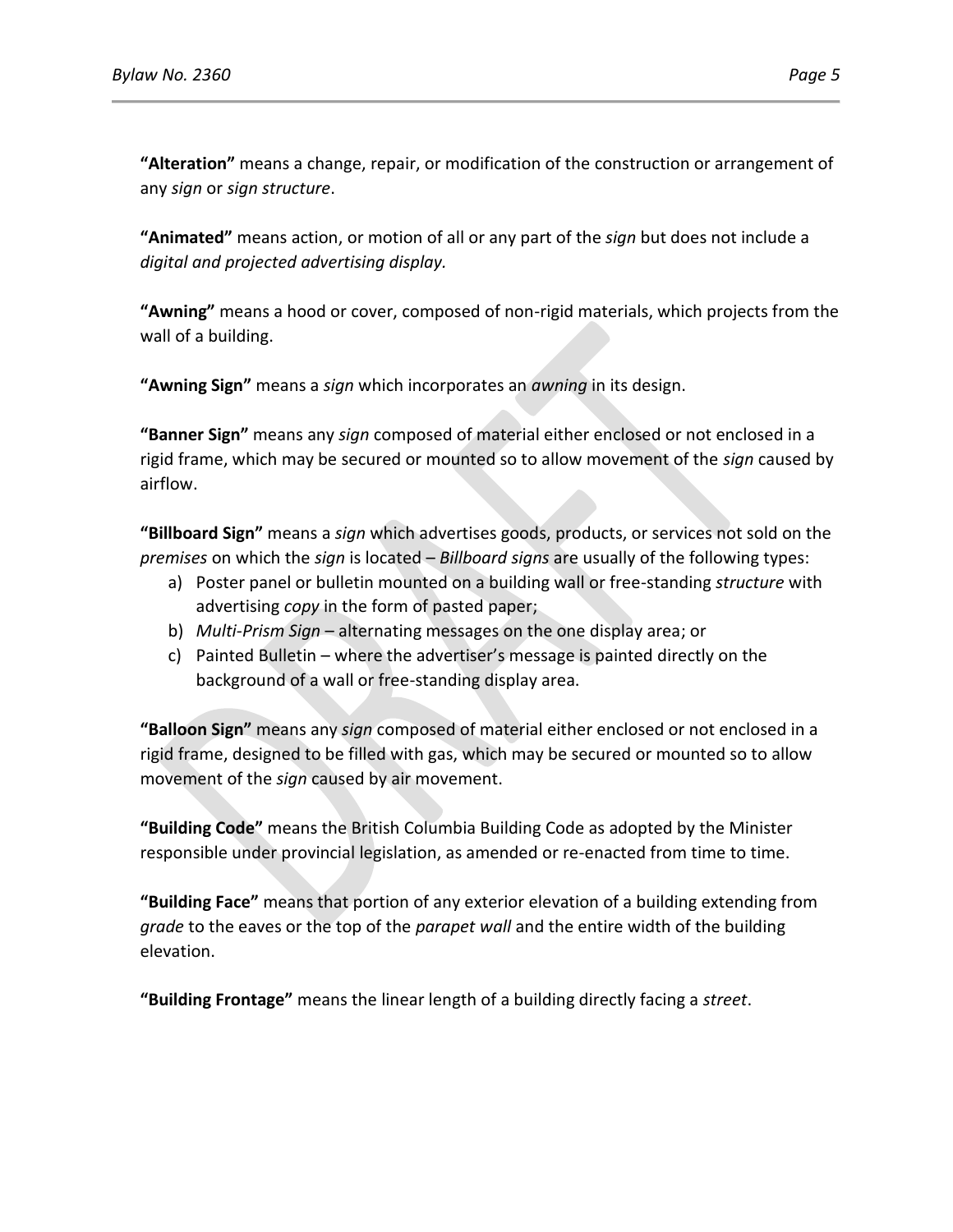**"Building Official"** means the *person* designated in or appointed to that position by the *City*, and includes a building inspector, plan checker, and plumbing inspector; For certainty the *Building Official* is the "Building Inspector" referred to in the Community Charter and Local Government Act.

**"Bylaw Enforcement Officer"** means an officer or employee of the *City* who has responsibility for inspection and enforcement relating to bylaw compliance.

**"Canopy"** means a permanent hood or cover which projects from the wall of a building but does not include a roof projection.

**"Canopy Sign"** means a *sign* attached to, constructed in, or constructed as part of a *canopy*.

**"City"** means the City of Williams Lake.

**"City Public Land"** means any road right of way, or land owned or occupied by the City of Williams Lake or any agency of the *City*, but excludes lands held by private interests pursuant to a land lease granted by the *City*.

**"Commercial/Industrial Park"** means an area outside the *City* Centre *zone*d for industrial or commercial use, where the group of businesses share the same zoning class, are located off of a *highway collector*; and are separately owned *parcels* of land.

**"Construct"** means to build, erect, install, repair, alter, add, enlarge, move, locate, relocate, reconstruct, demolish, remove, excavate, or shore.

**"Constructor"** means a *person* who *constructs*.

**"Construction Sign"** means a temporary *sign* placed or maintained in advance of occupancy of a building or *structure* under construction, indicating the name of the building or *structure*, the architects, engineers, contractors, or other information regarding the building or *structure*.

**"Copy"** means the wording of a *sign* in permanent or removable letter form, including figures, symbols, logos, and other things comprising the *sign*.

**"Copy Area"** means the area in square metres of the smallest geometric figure which could enclose the actual *copy* of a *sign*.

**"Council"** means the Municipal Council of the City of Williams Lake.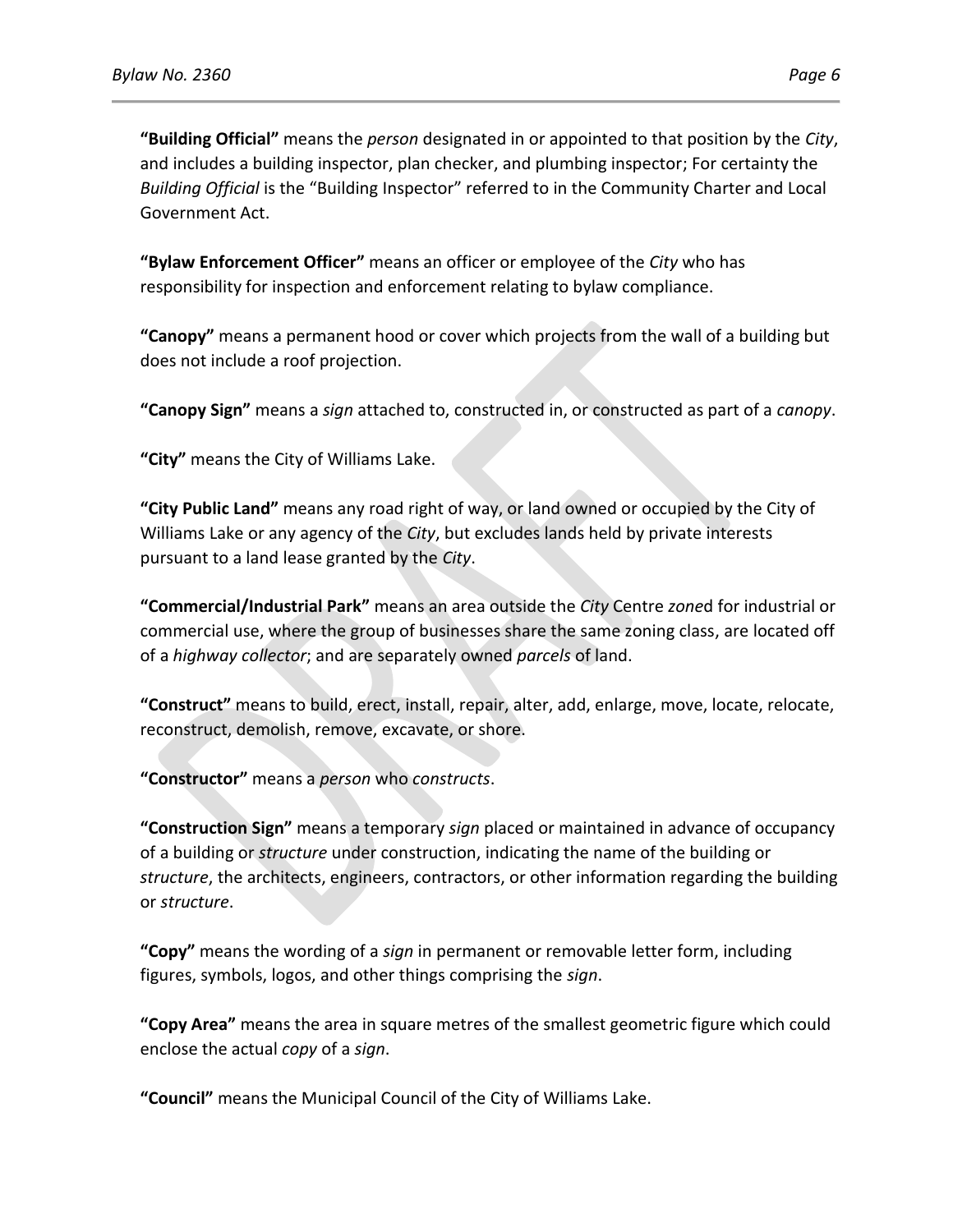**"Digital and Projected Advertising Displays (DPAD)"** means a *sign* on which *copy* is changed or backlit automatically by electronic means and includes electronic LED *signs*, and tv screens.

**"Director"** means the Director of Development Services for the City of Williams Lake, or the designate.

**"Dwelling Unit"** means a suite operated as a housekeeping unit, used, or intended to be used by one or more *persons* and usually containing cooking, eating, living, sleeping, and sanitary facilities. For the purposes of this bylaw, a *dwelling unit* includes a residential unit in a community care facility, group residence, or seniors supportive or assisted housing.

**"Fascia"** means a flat, usually horizontal member of a building having the form of a flat band or broad fillet: such as a horizontal piece (such as a board) covering the joint between the top of a wall and the projecting eaves.

**"Face Sign"** means a flat *sign* which is attached to, marked, inscribed, painted, erected on, or placed against the *fascia* or wall of a building or *structure* and having the exposed face thereof on a plane approximately parallel to the plane of such *fascia* or wall.

**"Flag"** means any single piece of hanging fabric or *banner sign* containing the colours, patterns, or symbols of a government, political party, or other entity, and contains no commercial message.

**"Freestanding Sign"** means a *sign* erected as part of a free-standing frame, mast or pole, permanently fixed to the ground and not attached to any building.

**"Grade"** means the surface elevation of the ground where said ground is in contact with the applicable building, *sign*, or other *structure*.

**"Graffiti"** means any unauthorized drawing, *mural*, printing, or writing which is scribbled, scratched, sprayed, painted, or similarly placed directly on any surface by means of paint, ink, or other substance, or by chisel, hammer, stone, or other device, but does not include any of the following:

- a) *Signs*, notices, and traffic control devices authorized by any *City* bylaw or provincial or federal legislation; or
- b) *Murals* approved in accordance with this bylaw.

**"Height"** means the vertical distance measured from the average level of finished *grade* to the highest point of the *sign*, including supportive framework or bracing.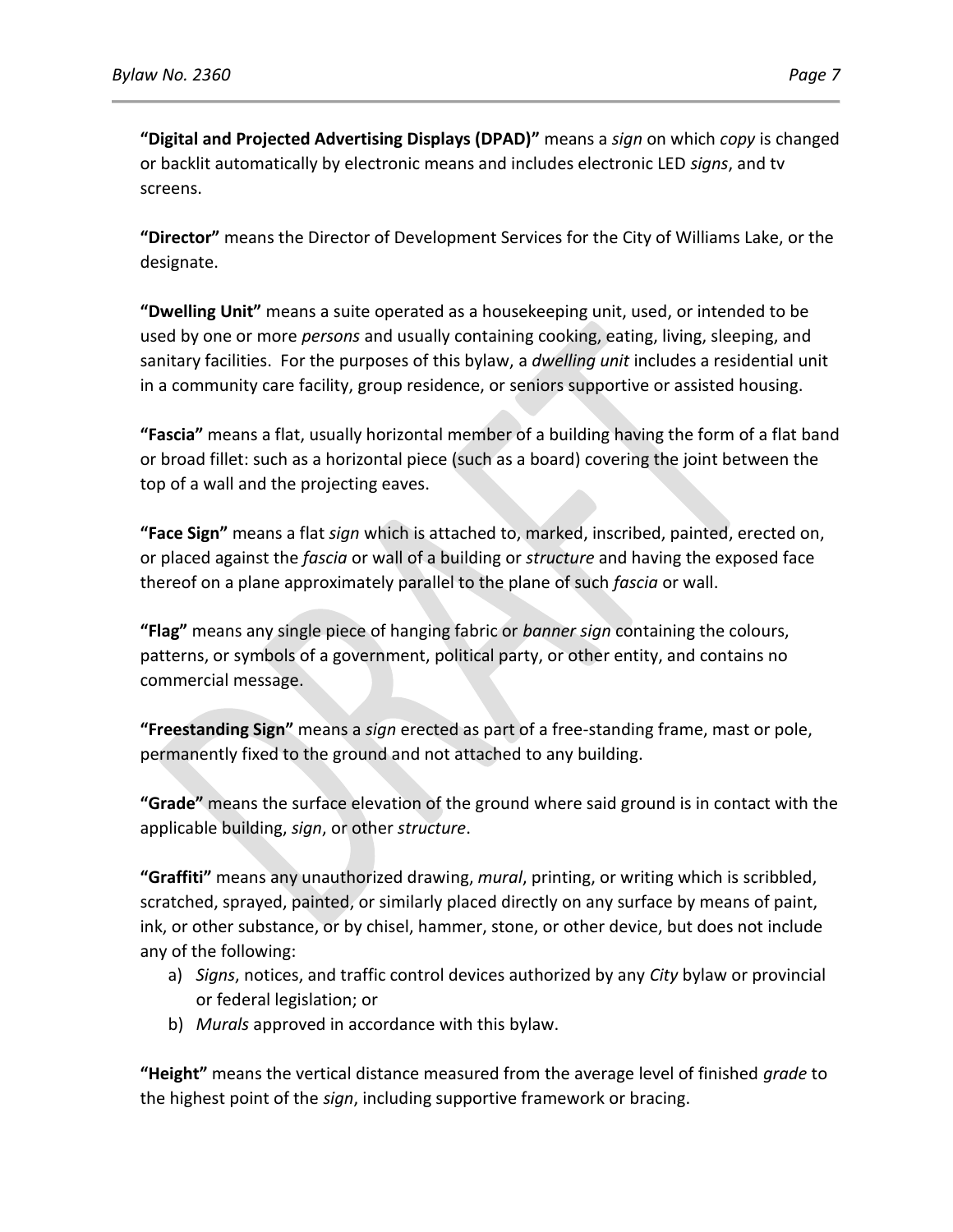**"Highway"** means a public *street*, road, path, lane, walkway, trail, bridge, viaduct, thoroughfare, and any other public way, but specifically excludes private right-of-way on private property.

**"Highway Collector"** means a *street* that carries traffic from local *highway* to arterial *highway* (as defined in the Subdivision and Development Servicing Bylaw) and includes the principal entrance *street*s for circulation of traffic within such a subdivision.

**"Home Occupation Sign"** means any *sign* for the purpose of advertising a business operated from a residential dwelling that is consistent with a valid City of Williams Lake Business Licence.

**"Identification Sign"** means a *sign* which is limited to the name, address, or number of a building, institution, or *person*, or a description of an activity carried on in the building or institution.

**"Illuminated"** means artificially lighting by a deliberate means in which an artificial source of light is used to make the message readable on the *sign* and shall include internally and externally lighted *signs* and reflectorized, glowing, or radiating *signs*.

**"Lot"** means the smallest unit in which land is designated as a separate and distinct *parcel* as shown on the records of the Land Titles Office.

**"Lux"** means a unit of illumination equal to the direct illumination on a surface that is everywhere one metre from a uniform point source of one candle intensity or equal to one lumen per square metre.

**"Multi-Prism Sign"** means a *sign* made with a series of triangular vertical sections that turn and stop, or index, to show three pictures or messages in the same area.

**"Mural"** means any authorized – by City bylaw or Council approval – painting, drawing, sketching, or other markings that are inscribed, painted, or otherwise applied directly upon any building, wall, fence, or any other structure, and does not include any advertising content or logos.

**"Non-Conforming Sign"** means any *sign* which was lawfully erected pursuant to a *permit* prior to this Bylaw and being maintained at the passage of this bylaw but fails to conform to all applicable regulations and restrictions of this bylaw.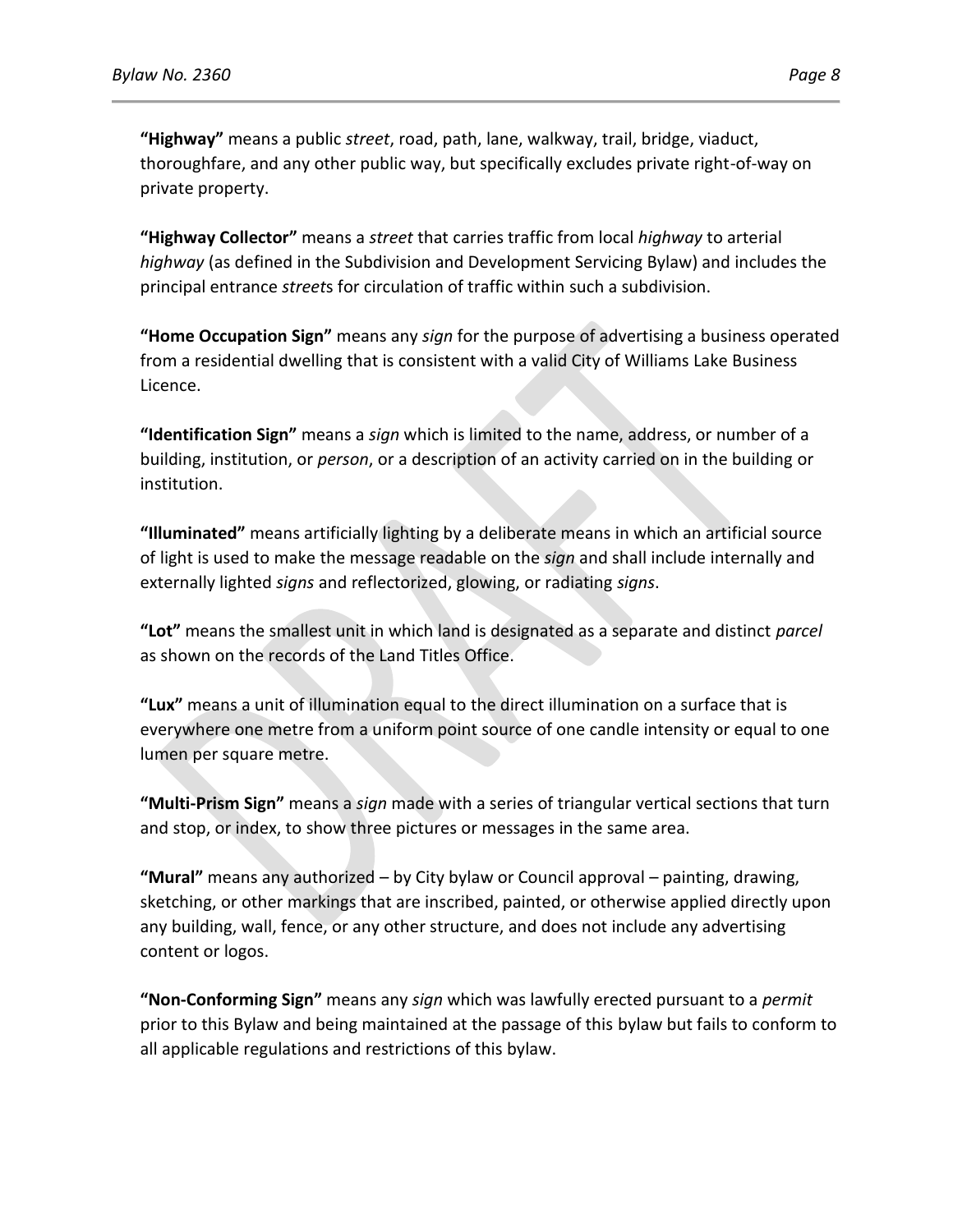**"Off-Site Sign"** means a *sign* which directs attention to a business, commodity, service, or entertainment, not exclusively related to the *premises* on which the *sign* is located, or to a business, commodity, service, or entertainment which is conducted, sold, or offered elsewhere than on the *premises* on which the *sign* is located.

**"Owner"** means the registered *owner* in fee simple, or an *agent* duly authorized by the *owner* in writing in the form attached as Schedule C.

**"Parapet/Parapet Wall"** means that portion of a perimeter building wall that rises above the roof level.

**"Parcel"** means the smallest unit in which land is designated as a separate and distinct *parcel* as shown on the records of the Land Titles Office.

**"Pennant"** means any lightweight plastic, fabric, or other material, whether or not containing a message of any kind, suspended from a rope, wire, or string, usually designed to move in the wind.

**"Penthouse"** means a *structure* projecting above a building roof or parapet, housing a suite, elevator shaft, or stairwell; or forming a wall or screen around equipment mounted on the roof.

**"Penthouse Sign"** means a *face sign* attached to a *penthouse*.

**"Permit"** means permission or authorization in writing by the *Building Official* to perform work regulated by this bylaw.

**"Person"** means and includes an association, corporation, firm, individual, organization, partnership, party, or society.

**"Political Campaign Sign"** means a temporary *sign* primarily intended to promote the activities or cause of any political group or entity, or to encourage or discourage any *person* from voting in any manner at an election or public referendum, whether Federal, Provincial, or Municipal.

**"Portable Sign"** means any *sign* not permanently attached to the ground or to a building.

**"Premises"** means an area of land with its appurtenances and buildings, which may be sold or leased as a unit because of its unity of use. A premise may include a separately leased portion of a building or a building and *lot*.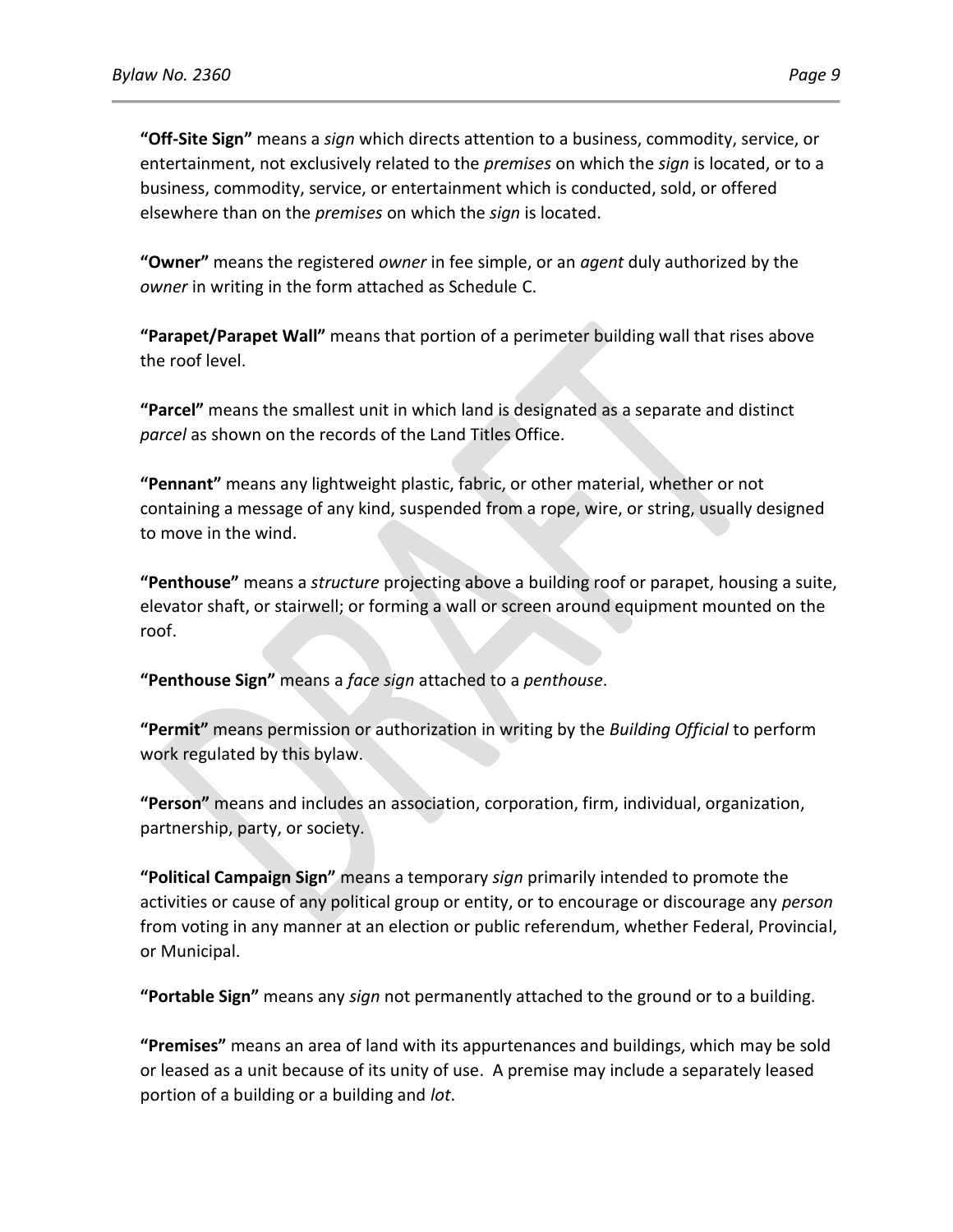**"Projecting Sign"** means a *sign* which projects from the *building face*, excluding an *awning sign*, *canopy sign*, or *face sign*.

**"Public Institution"** means a college, hospital, civic building, museum, golf course, or other such attraction.

**"Pump Island"** means a fuel pump or series of fuel pumps.

**"Registered Professional"** means a *person* who is registered or licensed to practice as an architect under the Architects Act, or a *person* who is registered or licensed to practice as a professional engineer under the Engineers and Geoscientists Act.

**"Real Estate Sign"** means any *sign* that gives notice of a business or real property offered for sale, rent, lease, development, or exchange.

**"Roof Line"** means the horizontal line made by the intersection of the wall of the building with the roof of the building. In the case of a building with a sloped roof, the *roof line* shall be deemed to follow the top line of the *fascia* or the top line of a mansard roof. In the case of a *parapet/parapet wall*, the *roof line* shall be deemed to follow the top of the *parapet/parapet wall* for the horizontal extent of said *parapet/parapet wall*.

**"Sandwich Board Sign"** means a *freestanding sign* intended for temporary use during business hours and is a non-*illuminated* (no electrical power) *sign* consisting of two flat faces/surfaces joined at one end and resting on the ground.

**"Setback"** means the minimum horizontal distance measured from the respective *lot* lines or natural boundary to any building or *structure* or part thereof, as in building *setbacks*.

**"Sign"** means any device or medium including its *structure* and component parts which is used or intended to be used to attract attention for the purpose of information, direction, identification, or promotion of a place, *person*, product, service, or activity.

**"Sign Area"** means the total area within the outer edge of the frame or border of a *sign*. Where a *sign* has no frame, border, or background, the *sign's area* shall be the area contained within the shortest line surrounding the whole group of letters, figures, or other things comprising the *sign*. In the case of a multi-faced *sign*, only that face or faces which can be seen from any one direction at one time shall be deemed a *sign area*. The *sign area* shall not include the *sign structure*.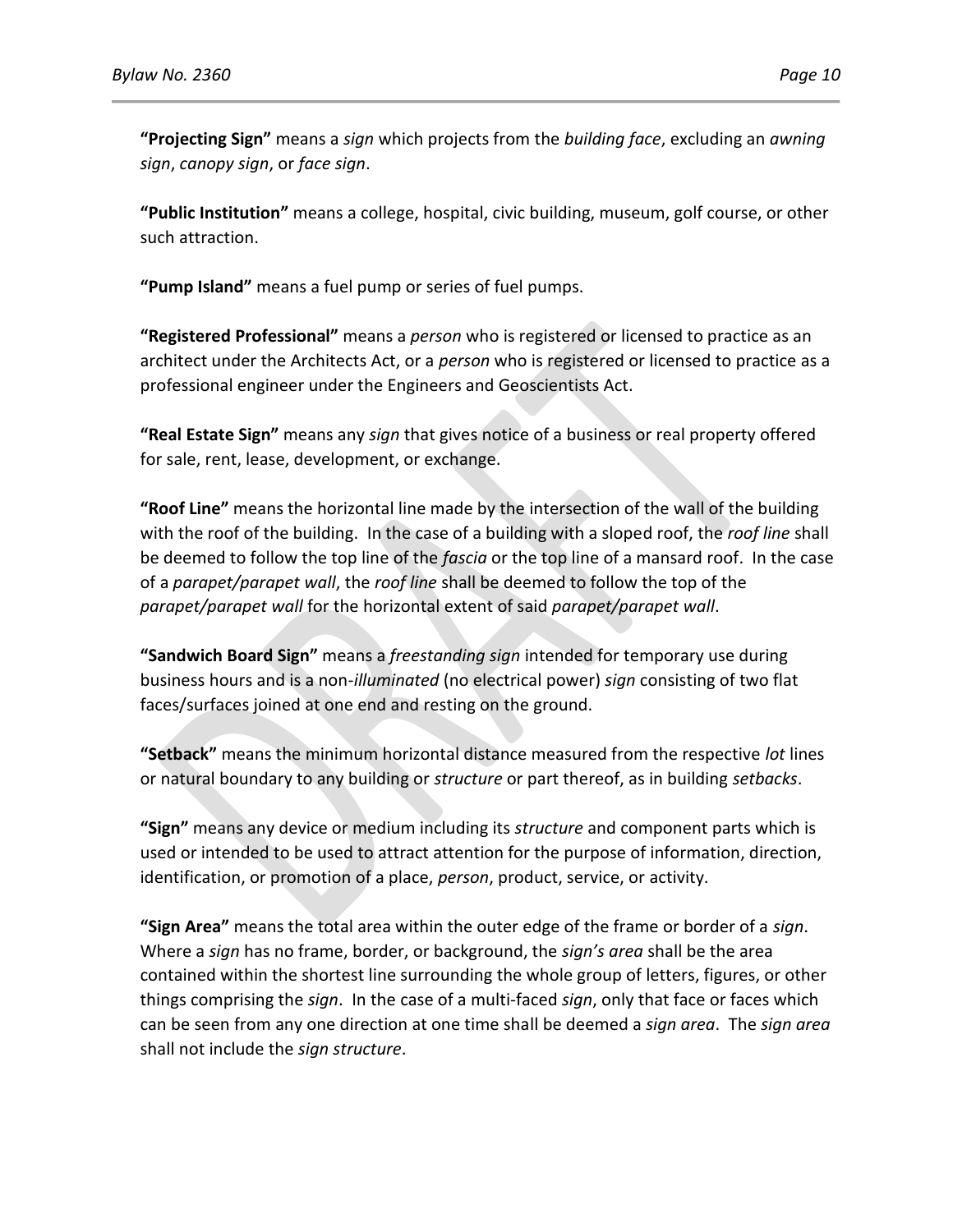**"Sign Structure"** means a *structure* that is capable of, or intended for supporting any *sign* face, except for the building *structure*, which in turn is supported by the ground or by a building or *structure* which is not an integral part of the *sign*.

**"Site"** means any *lot* or number of *lots* that are of sufficient area and dimension to meet minimum zoning requirements for size, coverage, and use, and any other zoning regulation regardless of the presence of internal legal boundaries, which is used for a single purpose or development.

**"Street"** means a public *highway*, road, road allowance, or sidewalk within a road allowance or thoroughfare which affords the principal means of access to abutting *lots*.

**"Street Frontage"** means the distance over which a *site* shares a common boundary with a road right of way, from one *lot* line intersecting that road right-of-way to the furthest distant *lot* line intersecting that same road right of way.

**"Structure"** means a construction of any kind, whether fixed to, supported by, or sunk into land or water, or attached or affixed to any other construction and includes buildings and fences.

**"Suspended Sign"** means a *sign* attached to the underside of an *awning* or a *canopy*.

**"Unlawful Sign"** means:

- a) A *sign*, other than a *non-conforming sign*, which does not comply with the provisions of this bylaw, or any other bylaw of the *City*;
- b) An *abandoned sign*;
- c) Any *sign* which the *Building Official* may declare to be dangerous to the public safety by reasons of dilapidation; or
- d) Any *sign* for which a required insurance policy has lapsed or been cancelled for any reason whatsoever.

**"Window Sign"** means a *sign* affixed to the inside of a window of a building in view of the general public.

**"Zone"** means a land use established by the current Zoning Bylaw of the City of Williams Lake and amendments thereto.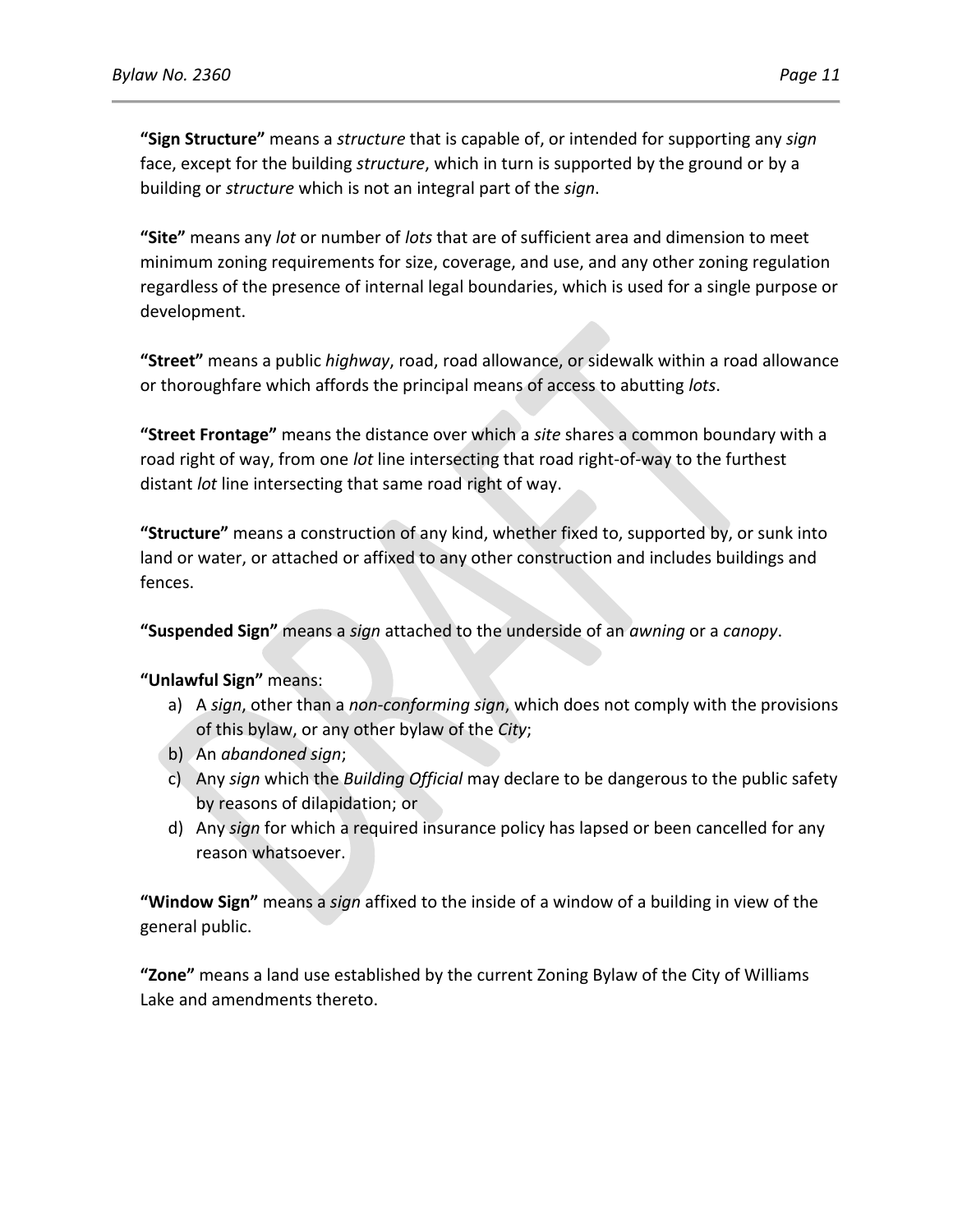## **SCHEDULES**

7. Schedule A through E are attached to and form part of this bylaw.

## **SEVERABILITY**

8. If a section, subsection, paragraph, subparagraph, or phrase of this bylaw is for any reason declared invalid by a court of competent jurisdiction, the decision will not affect the validity of the remaining portions of this bylaw.

## **GENERAL PROVISIONS**

### **General Compliance:**

9. No *person* shall erect, *construct*, alter, move, or otherwise establish a *sign* within the *City* unless the *sign* conforms with this bylaw and all other bylaws of the *City* and any applicable regulations of the provincial Ministry of Transportation.

### **Non-Conforming Signs:**

- 10. A *non-conforming sign* may be maintained so long as it is in a safe condition. A *nonconforming sign* shall not be rebuilt, reconstructed, altered, or moved except in conformity with the provisions of this bylaw. If a *sign* or any part of a *sign* is located on or over *City* property or a road right-of-way, the *owner* of the property may be required to enter into an encroachment agreement with the *City* to be registered on the subject property. The fee for the registration of such an agreement in the Land Titles Office will be the responsibility of the applicant and will be billed by the *City* according to the Land Titles and Survey Authorities fee structure for registration of a charge.
- 11. A *person* is not required to enter into an encroachment agreement subject to meeting the following provisions:
	- a) Drawings show a minimum clearance of 2.75 metres vertical clearance above *grade*, and a maximum horizontal projection of 0.6 metres into the sidewalk; and
	- b) The *owner* of the property shall obtain liability insurance and enter into an indemnification agreement with the *City* as set out in Section 17 under "Liability" as an alternative to entering into an encroachment agreement.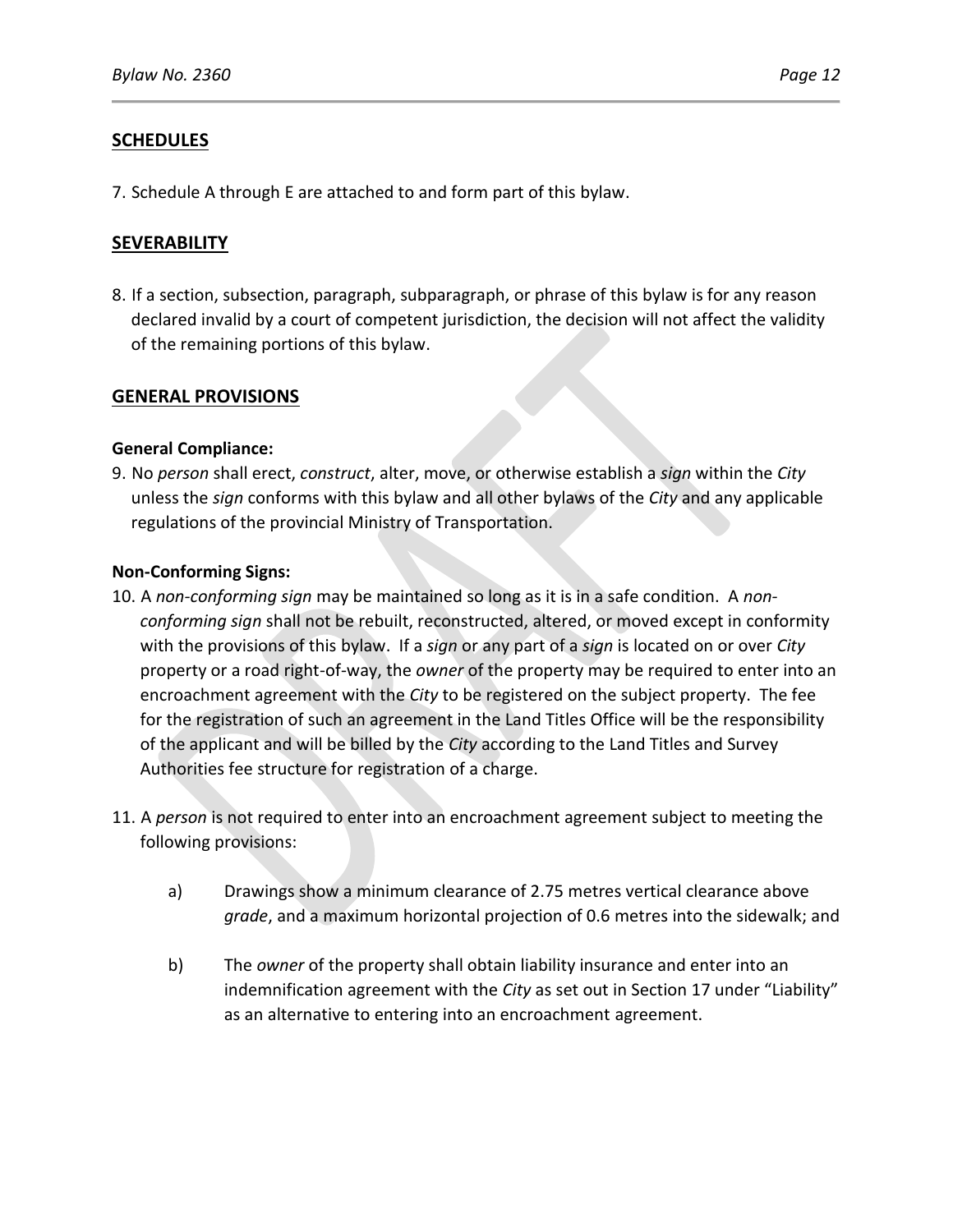## **Bylaw Conflicts:**

12. If any portion of this bylaw is found to be in conflict with any other bylaw of the *City*, the provisions which establish the most restrictive provisions shall prevail and nothing in this bylaw shall be taken to relieve any *person* from complying with the provisions of any other bylaw of the *City*.

## **Maintenance of Signs:**

- 13. All *signs* shall be structurally sound and free from all hazards caused or resulting from decay or the failure of structural members, fixtures, lighting, or appurtenances.
- 14. All faces within a *sign* box shall remain free of defects. *Sign* box faces must contain *copy* related to a currently operating business or be blank. *Sign* boxes without a face are not permitted.
- 15. All *signs* shall be maintained in readable and clean condition and the site of the *sign* shall be kept free of weeds, debris, and rubbish.
- 16. Routine *sign* maintenance does not require a *permit* but shall conform to all other requirements of this bylaw.

### **Liability:**

- 17. Whenever any *sign* is installed or erected either wholly or partially over public property or a road allowance, the *owner* shall obtain and at all times maintain in full force and effect a policy of liability insurance covering bodily injury and/or property damage for claims arising out of the ownership of such *sign* in the minimum amount of \$3,000,000 for as long as the *sign* or any portion thereof remains over public property.
- 18. The City of Williams Lake shall be named as co-insured on any such insurance policy. An endorsement in the form set out in Schedule B to this bylaw shall form a part of such insurance policy. The *owner* shall provide the *City* with a certified copy of such insurance policy and any renewal thereof. In the event that the *owner* does not maintain such insurance, or allows such insurance to lapse without renewal thereof, the *permit* used for such *sign* shall be deemed to be revoked and the *owner* shall have the *sign* removed.
- 19. In addition to the maintenance of the insurance in accordance with the above paragraph, every *owner* of a *sign* which is installed or erected over public property shall enter into an agreement with the *City* in the form set out in Schedule A to this bylaw to indemnify against, and save the *City* harmless from any and all liability resulting from injury to *persons* or damage to property which results from the presence, collapse, or failure of the *sign*.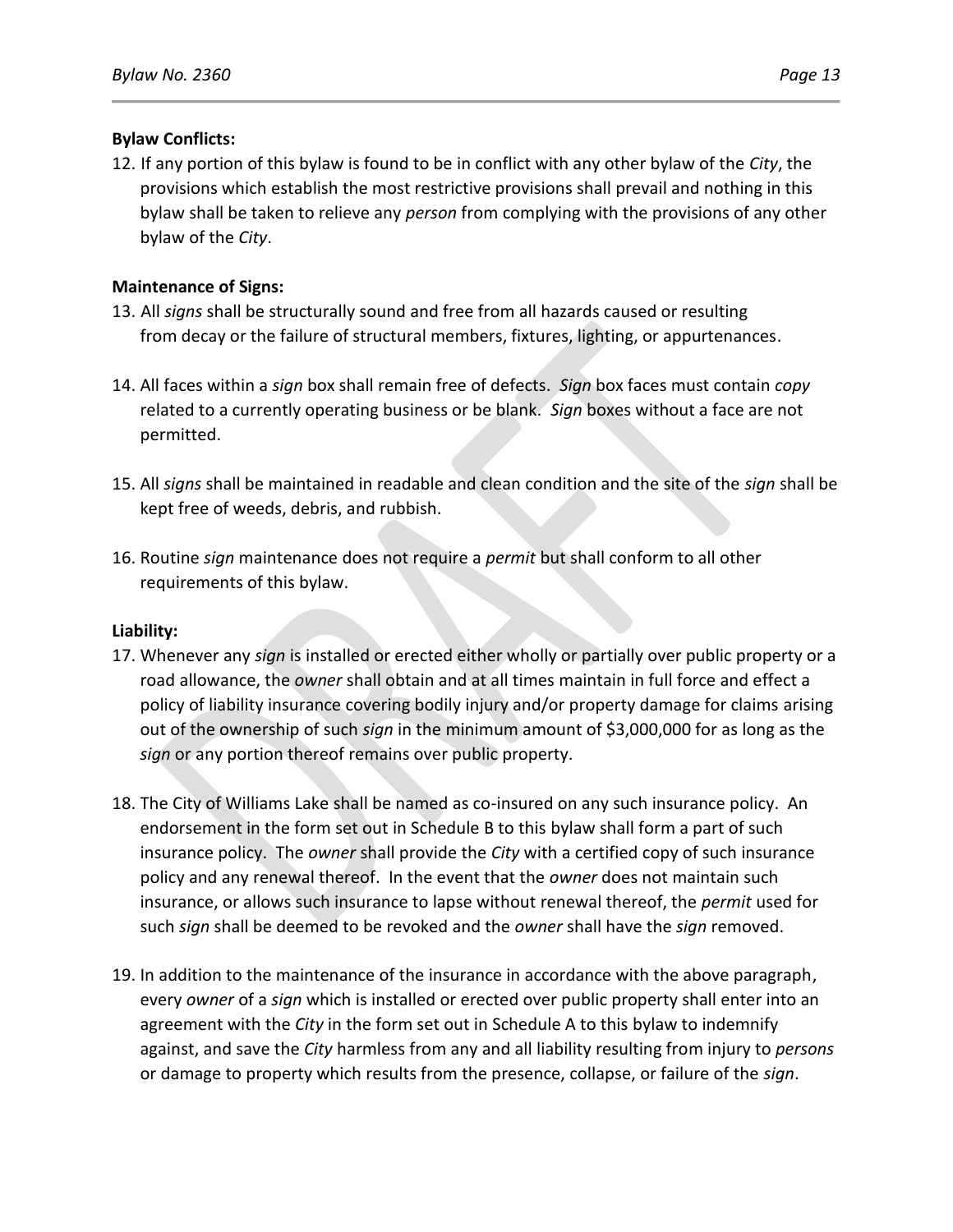## **Signs Permitted in All Zones:**

- 20. The following *signs* shall be permitted within all *zone*s and shall be exempt from the requirement to obtain a *permit*, provided however, that no *sign* shall obstruct any electric light, power, or telephone wire, and all other provisions of this bylaw are met:
	- a) Traffic control *signs* as defined in the "*Motor Vehicle Act*", subject to the provision of said Act;
	- b) *Signs* to be maintained or posted by Law or Governmental Order, Rule, or Regulation;
	- c) Memorial plaques, cornerstones, historical tablets**,** and the like;
	- d) Onsite direction *signs*, not exceeding 1 square metre each in area, intended to facilitate the movements of pedestrians and vehicles within the *site* upon which such *signs* are located;
	- e) No Trespassing, No Dumping, and No Shooting *signs*, not exceeding 0.5 square metres each in area;
	- f) Temporary *signs* pertaining to events for community causes and charitable fundraising campaigns or recognized civic, philanthropic, educational, or religious organizations, provided that such *signs*:
		- (i) Shall not be established more than thirty days prior to the event and shall be removed not later than four days after the event;
		- (ii) Shall be of such size and design and posted at such locations for such periods as determined by the Manager of Public Works; and
		- (iii) No *person*, *owner*, or tenant shall allow an electrical cord for a temporary *sign* to pass over a sidewalk, pedestrian walkway, roadway, driveway, aisle, or parking space;
	- g) *Political campaign signs* are permitted in all *zone*s only during Federal, Provincial, or Municipal election or referendum periods per Provincial and Federal legislations, on behalf of candidates for public office or referendum on election ballots provided that such *sign* shall be removed within four days following the general voting day. Such *signs* shall not be installed: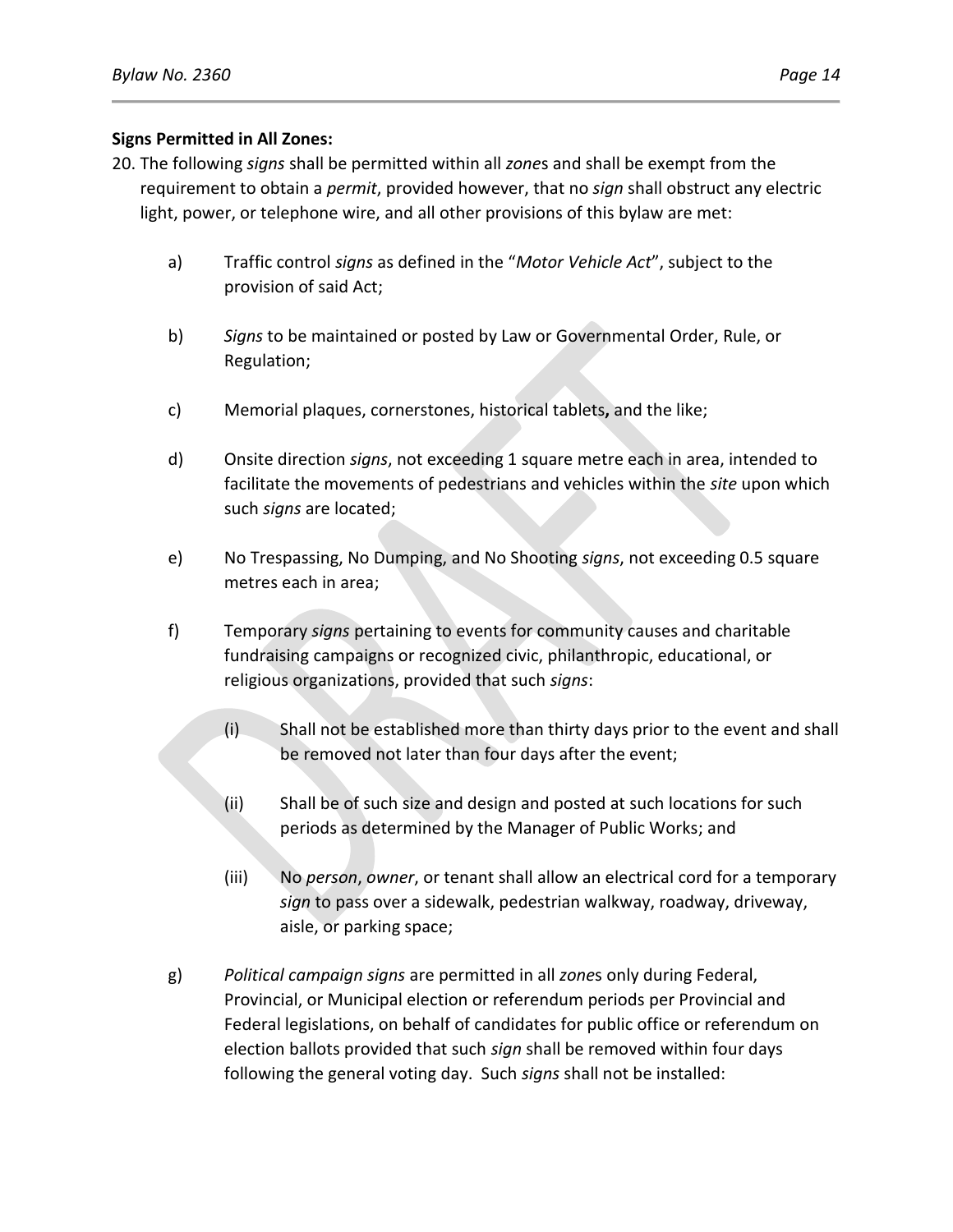- (i) On or over a *street*, including any boulevards or public right of ways;
- (ii) On private property, without the written consent of the property *owner* where the *sign* will be located;
- (iii) Within three 3 metres of a fire hydrant;
- (iv) If it exceeds 2 metres in *height*, as measured from the *grade* of the *site* to the top of the *political campaign sign* or its supporting *structure*, whichever is greater;
- (v) With a *sign* face exceeding 1.5 square metres in area; and
- (vi) In a manner that it obstructs, simulates, or detracts from the visibility of regulatory *signs* or other traffic control devices;
- h) *Flags*, *Pennants*, or Emblems of political, civic, philanthropic, educational, or religious organizations.
- i) Temporary *real estate signs* advertising the sale, lease, or rental of a *lot* or *premises* are permitted in all *zone*s, provided that such *signs*:
	- (i) Are removed immediately upon completion of a lease, rental, or sale of the property to which the *sign* refers;
	- (ii) Shall only be present on the property of active listings, however, directional signage may be permitted on private property with the written consent of a property *owner* and shall be limited to one directional *sign* per property;
	- (iii) Are not *illuminated*;
	- (iv) That are "Open House" *signs* are removed upon completion of the open house; directional signage for an open house may be permitted on public or private property with the permission of the property *owner*, but must be removed on the same day of the open house;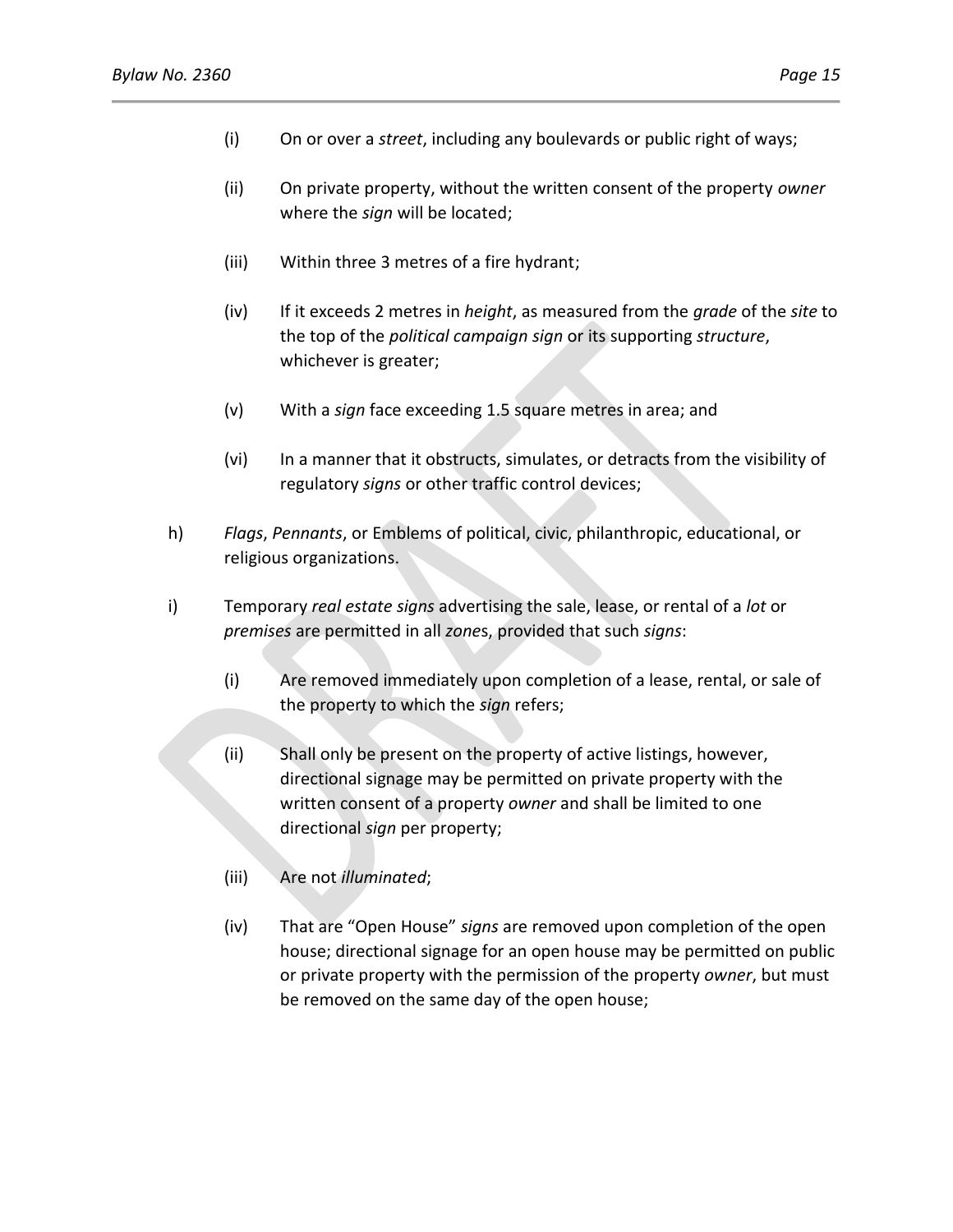- (v) Are no larger than 2 square metres and shall not exceed 1.8 metres in maximum *height* in a residential *zone*, and are no larger than 10 square metres in area, and unless attached to a building shall not exceed a *height* of 2.5 metres above *grade* in all non-residential *zone*s; and
- (vi) Not more than two *real estate signs* for each fronting *street* shall be permitted;
- j) *Home occupation signs* shall be limited to 1.0 square metre in area;
- k) Temporary *construction signs* indicating the name and nature of a construction or demolition project, including the names of the contractors, sub-contractors, the entity providing the finances, and the professional advisors, provided that such *signs*:
	- (i) Do not exceed 3.0 square metres of area in residential *zone*s, and 6.0 square metres in all other *zone*s;
	- (ii) Erect only one temporary *construction sign* for each *street* fronting the construction project; and
	- (iii) Shall be limited to a period not to exceed the duration of the construction project;
- l) *Sandwich board signs* are permitted in all *zone*s subject to the following:
	- (i) The *sign* must be located either on the property or located along the frontage of the said business;
	- (ii) The *sign* does not exceed the *height* of 1.2 metres;
	- (iii) Not more than one *sandwich board sign* shall be permitted for each business holding a valid business licence with a maximum of two *sandwich board signs* permitted per *building frontage*;
	- (iv) They are not located within 6 metres of an intersection measured from the nearest curb of the intersection;
	- (v) They shall not be sited less than 0.31 metres from the back of the curb or the edge of the road if a curb is not in place;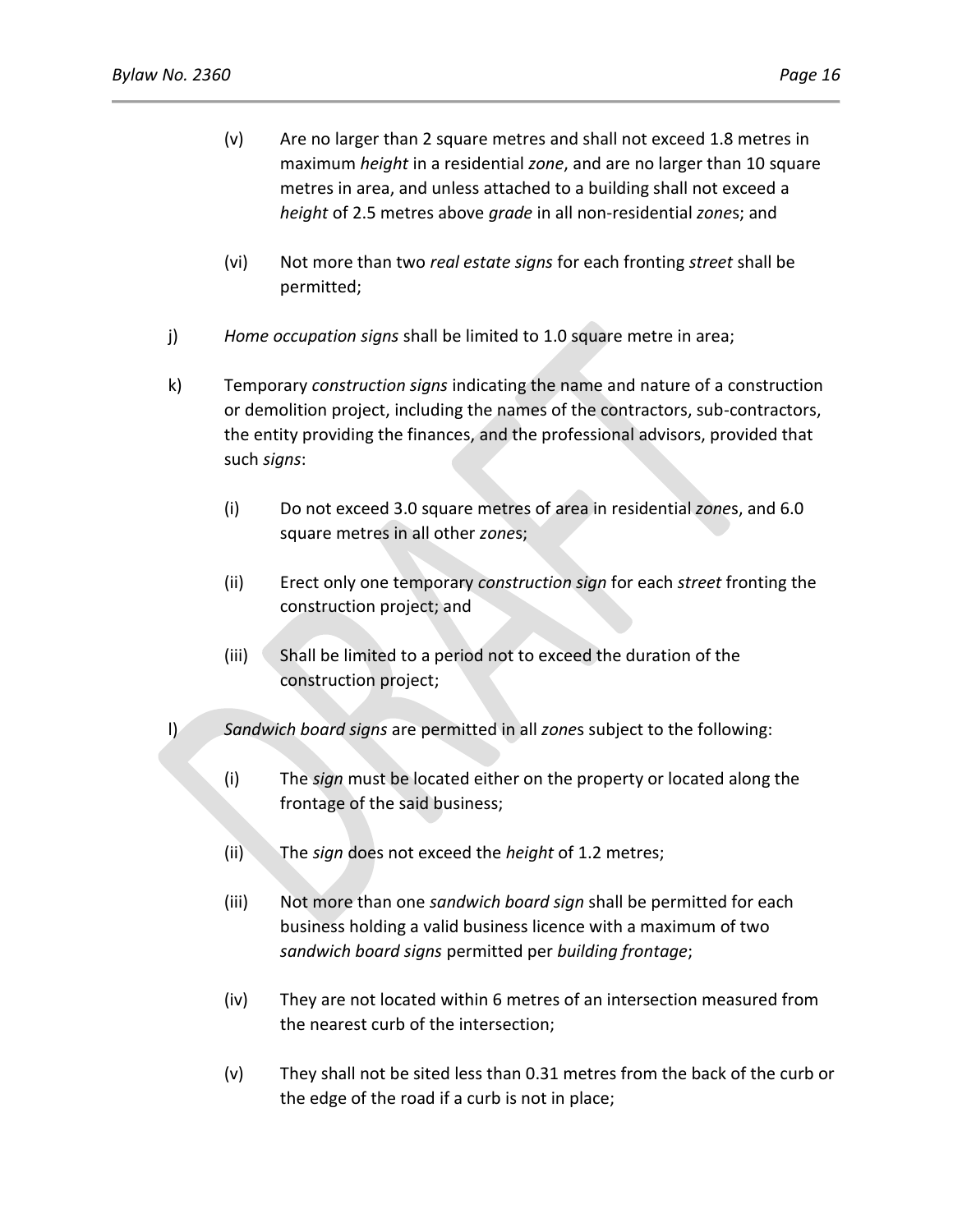- (vi) In the case of a *sandwich board sign* on a public sidewalk or walkway, there must be a minimum 1.8 metre wide, unobstructed pedestrian corridor after the *sign* is installed so as not to disrupt pedestrians using the sidewalk or walkway;
- (vii) The *sandwich board sign* shall not be installed in a location that will interfere with parking meters, crosswalks, landscape planters, *street* furniture, *street* trees, and fire hydrants;
- (viii) The *sign* holder must endorse the *City* on their insurance policy if a sandwich board is to be placed on public property or road right-of-way; and
- (ix) *Sandwich board signs* must not fall into a state of disrepair;
- m) *Signs* on farms advertising farm produce for sale, provided that such *signs*:
	- (i) Shall be located only upon the *lot* to which the *sign* refers;
	- (ii) Shall not be larger than 3 square metres in area;
	- (iii) Shall be non-*illuminated*; and
	- (iv) Remain only for the period that the agricultural product is available;
- n) *Window signs*, provided that such *signs*:
	- (i) Do not project from the window they are placed in;
	- (ii) Are not placed within a window required for secondary egress;
	- (iii) Do not obstruct or restrict access to any door or window hardware; and
	- (iv) Are constructed of non-combustible material if placed on a required exit door; and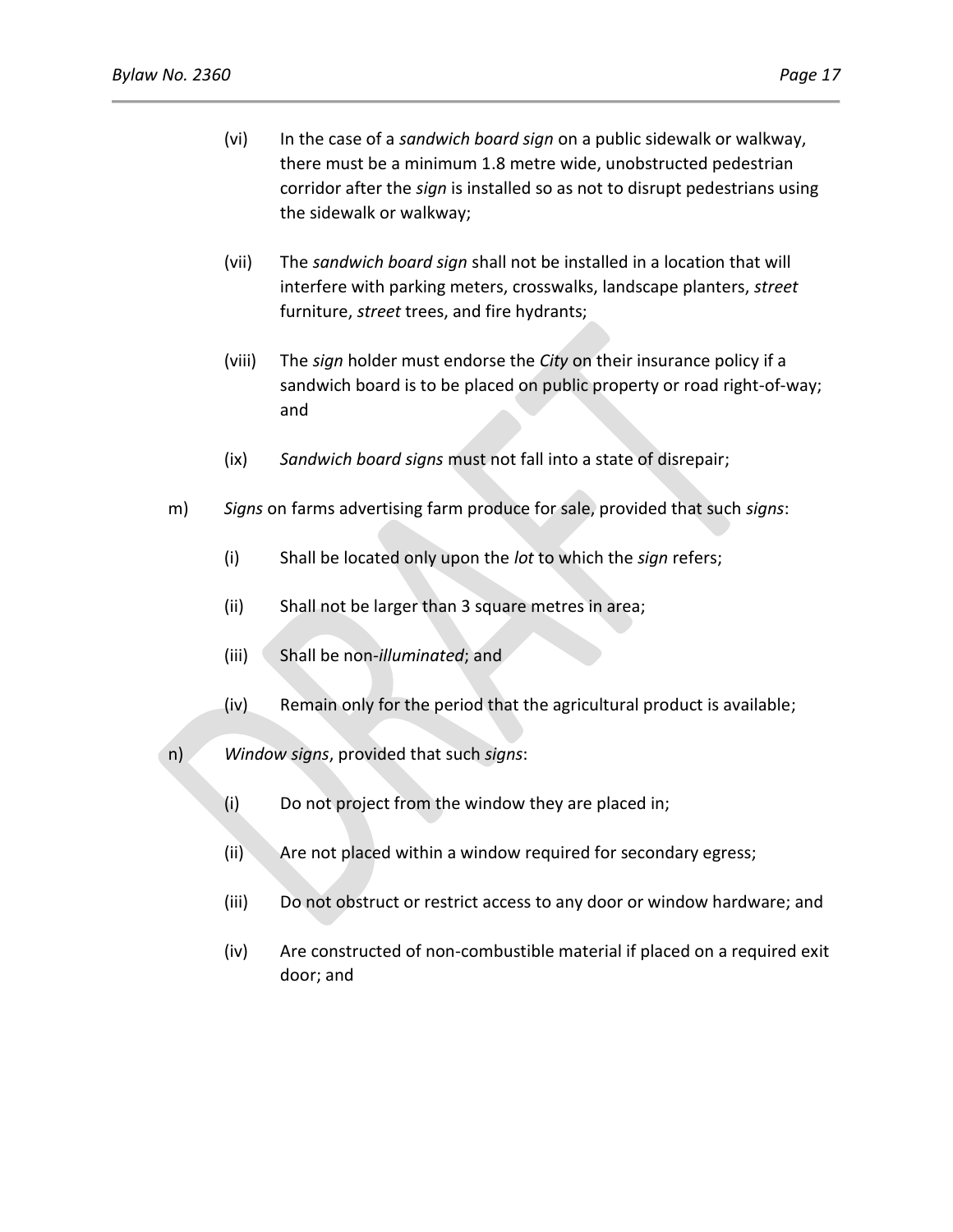- o) *Public institution signs* indicating the location of a *public institution*, provided that such *signs*:
	- (i) Be limited to two signs containing a maximum of 0.5 square metres of sign area each, per institution or facility; and
	- (ii) Have a maximum *height* that does not exceed 2 metres above *grade*.

### **Signs Prohibited in All Zones:**

- 21. *Signs* not specifically permitted in this bylaw are hereby prohibited, and without restricting or limiting the generality of this bylaw, the following *signs* are prohibited:
	- a) *Off-site signs* are prohibited, except the following:
		- (i) A *digital and projected advertising display* may, in addition to advertising the business located on the *lot* where the *sign* is located, advertise businesses and/or events located elsewhere in the *City*;
		- (ii) *Public institution signs*;
		- (iii) Temporary *signs* advertising special events for community causes and charitable fund-raising campaigns;
		- (iv) Temporary *signs* advertising special events or sales for businesses shall be permitted only on private property with the written permission of the property *owner*;
		- (v) Temporary *signs* are permitted provided that the *sign* does not exceed 3.0 square metres in area, and the maximum *height* of the *sign* does not exceed 2.5 metres;
		- (vi) A maximum of one temporary *sign* is permitted on a property fronting each *street* abutting a *lot*, except where the *lot* has more than 75 metres of *street frontage*, one additional temporary *sign* may be erected for each full additional 75 metres of *street frontage*; and
		- (vii) Mobile or human held signage as advertising is permitted within commercial *zones* on a *City* sidewalk or boulevard only;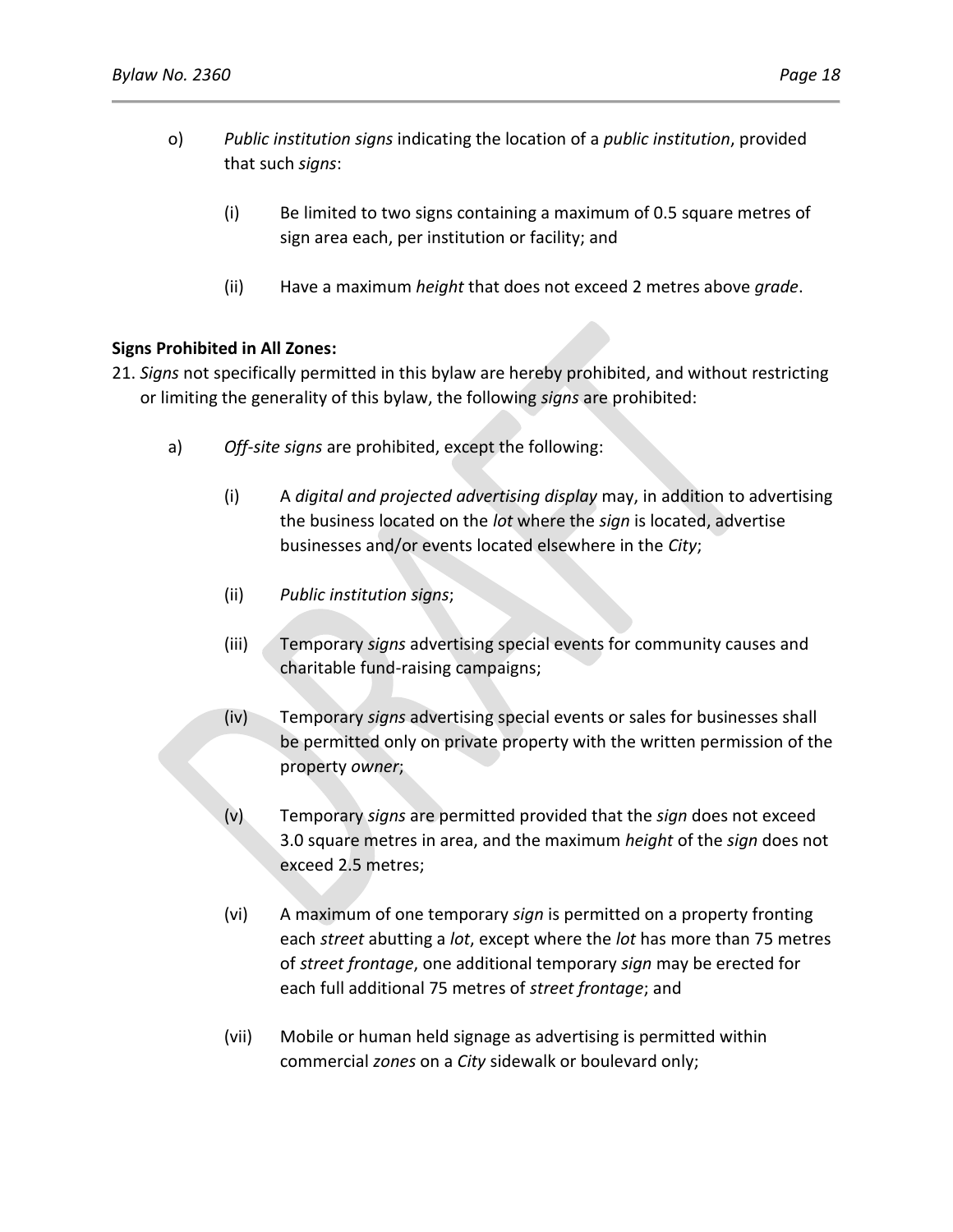- b) Backlighting or animation of *signs* is not permitted in residential and agricultural *Zone*s;
- c) Balcony *signs* and *signs* mounted on or supported on a balcony are prohibited;
- d) *Billboard signs* are prohibited;
- e) Any *sign* that obstructs windows, fire escapes, exits, utilities, municipal works, pedestrian or vehicular traffic, or any part of a doorway is prohibited;
- f) *Abandoned signs* located on *premises* which become vacant or unoccupied for a period greater than 90 days are prohibited;
- g) *Signs* which bear or contain statements, words, or pictures that the Canadian Human Rights Act specifically recognizes, or those considered obscene, pornographic, or of an immoral character, or which contain advertising matter which is untruthful, are prohibited;
- h) *Banner signs* are prohibited unless permitted by the Director of Development Services;
- i) *Signs* which by reasons of their size, message, location, movement, content, colouring, or manner of illumination, may be confused with or construed as a traffic control *sign*, signal, device, or the light of an emergency or road equipment vehicle, or which hide from view any traffic or *street sign*, or traffic signal or device, are prohibited; and
- j) *Signs* which emit audible sounds, odours, or visible matter are prohibited.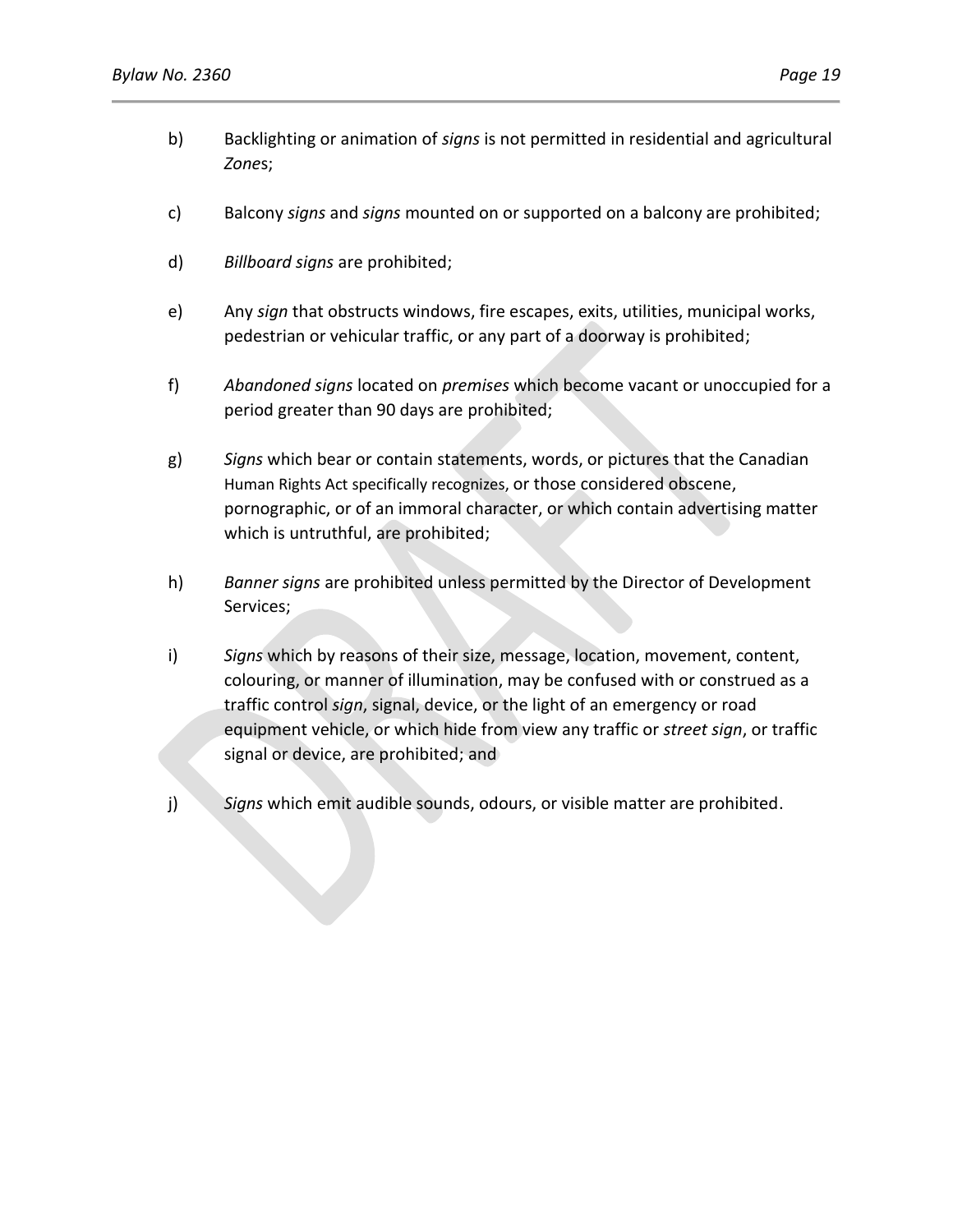# PART II – SIGN SPECIFICATIONS

## **AWNING AND CANOPY SIGNS**

- 22. For the purposes of this Bylaw an *awning* and *canopy* shall be considered as part of an *awning* or *canopy sign*.
- 23. Subject to the absolute limit of 1 metre horizontal clearance from the curb line of a *street*, the maximum horizontal projection of an *awning* or *canopy* over a *street* shall not exceed 2 metres.
- 24. The minimum *height* of an *awning* or *canopy* shall be 2.75 metres above grade.
- 25. An *awning* or *canopy* installed under this Bylaw shall be wholly supported by the building to which it is attached and shall have no structural or decorative support posts or columns installed in, or over the *highway*.
- 26. The maximum *copy area* shall be no more than 40% in area of the face of the *awning* or *canopy*.
- 27. The *awning* or *canopy* shall be in conformance with the Building Bylaw.
- 28. The maximum *height* of an *awning* or *canopy sign* shall not be higher than the *roof line* of the building to which it is attached.
- 29. No *awning* or *canopy sign* shall extend or project above the upper edge of the *awning* or *canopy*.
- 30. *Awnings* and canopies shall be designed so that storm water will not be directed into the *highway* from the edges of the *awning* or *canopy*. Drainage through the building shall be an integral part of the design of an *awning* or *canopy*.
- 31. Where property is adjacent to an intersection of a lane and a *highway*, no *awning* or *canopy* shall be installed within 1.2 metres from the corner of the property adjacent to the intersection.

## **SUSPENDED SIGNS**

32. The minimum clearance of a *suspended sign* shall be 2.5 metres from grade;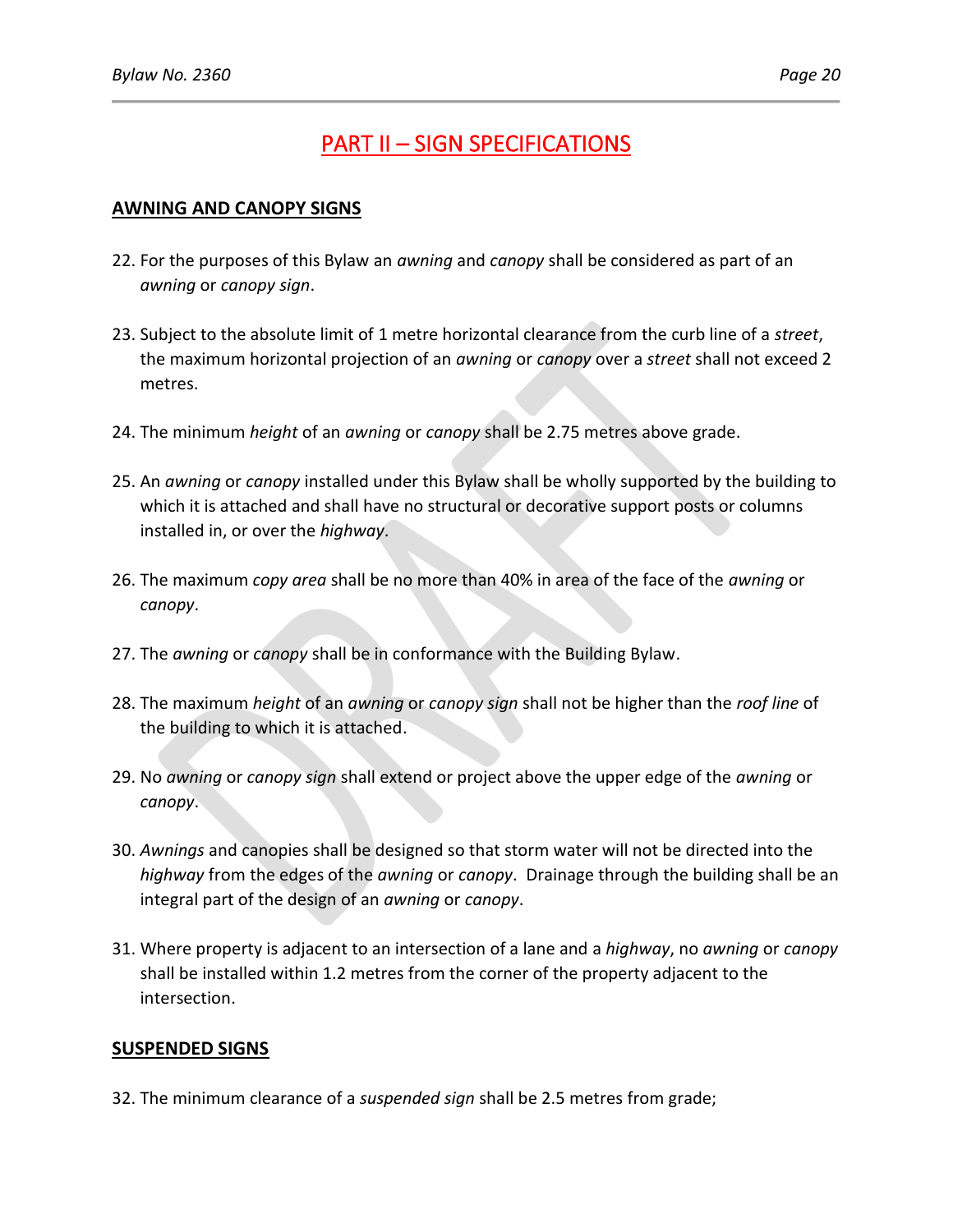- 33. No *suspended sign* shall extend horizontally beyond the limits of the *awning or canopy*;
- 34. The maximum vertical dimension of a *suspended sign* shall not exceed 300 millimetres; and
- 35. The maximum *sign area* of a *suspended sign* shall be 0.6 square metres.

## **FACE SIGNS**

- 36. Only the *building face* to which a *face sign* is attached shall be used for *sign area* calculation.
- 37. The maximum *sign area* shall be no more than 40% in area of the entire *building face* to which it is attached.
- 38. A *face sign* shall not project beyond 450 millimetres from the *building face* to which it is attached.
- 39. A *face sign* shall not extend above the sill of any window above such *sign* or above guard rails or balustrades immediately above such *sign*.
- 40. No part of a *face sign* shall project more than 0.5 metres above the *roof line* of the building to which it is affixed.
- 41. A *face sign* may project over a *street* subject to the requirements of this bylaw.
- 42. *Face signs* which project over a *street* shall have a minimum *height* of 2.75 metres above grade.
- 43. A *face sign* attached to a fence shall be no more than 25% of the fence area to which it is attached.

## **FREESTANDING SIGNS**

- 44. Where a *freestanding sign* projects over a vehicular traffic area such as a parking lot or driveway, a minimum clearance of 4.4 metres shall be maintained.
- 45. Any portion of a *freestanding sign* shall not be located closer than 1.5 metres to the point of the intersecting *street* lines.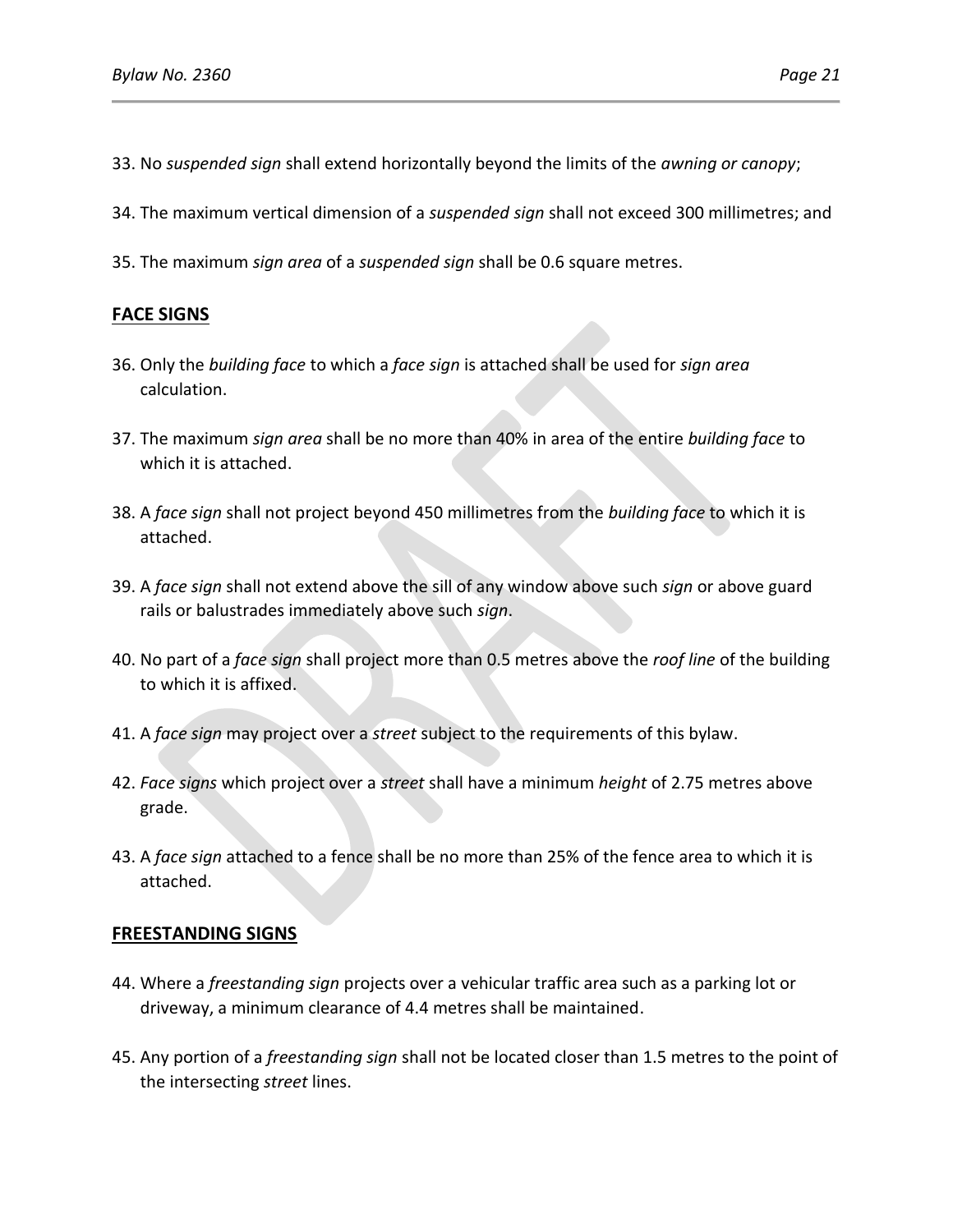- 46. Any portion of a *freestanding sign* shall not be located closer than 1.5 metres to any adjoining *lot*.
- 47. A *freestanding sign* shall not be installed or project on or over a *street*.
- 48. *Illuminated freestanding signs* shall be connected to an underground electrical supply.
- 49. No stabilizing wires shall be used for a *freestanding sign*. The support *structure*s shall be an integral part of the design.
- 50. No *freestanding sign* shall obscure a pedestrian or driver's line of vision from a *street*, access road, or sidewalk to oncoming traffic.

## **PENTHOUSE SIGNS**

- 51. The *sign area* of a *penthouse sign* shall not exceed 0.10 square metres per lineal metre of *building frontage* facing a *street*;
- 52. The maximum penthouse sign area shall not exceed 6.0 square metres;
- 53. *Penthouse signs* shall be affixed in a plane parallel to the wall of the *penthouse*; and
- 54. No more than one *penthouse sign* per exterior *penthouse* wall shall be installed on a building.

### **PROJECTING SIGNS**

- 55. The minimum clearance *height* of a *projecting sign* shall be 2.75 metres from *grade* where it projects over a *street* or a path of travel.
- 56. *Projecting signs* shall have a maximum vertical height of 2 metres on single storey buildings plus an additional 1.6 metres for every storey thereafter.
- 57. A *projecting sign* is permitted to extend 0.3 metres above the *roof line* of the building to which it is attached.
- 58. Subject to the absolute limit of 1 metre horizontal clearance from the curb line of a *street*, the maximum horizontal projection of a *projecting sign* over a *street* shall not exceed 2 metres.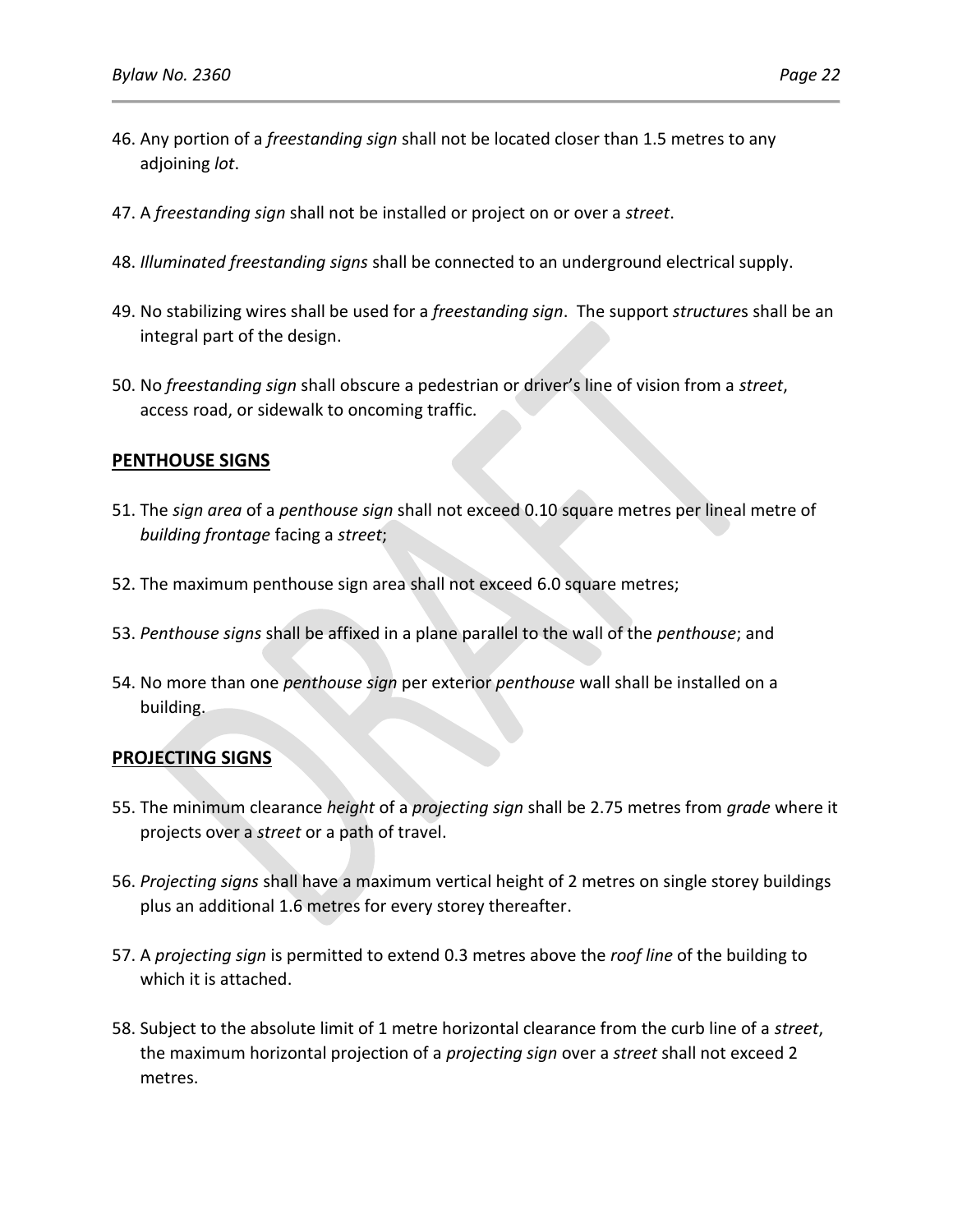- 59. No *projecting sign* may project more than 250 millimetres for each metre of distance between the *sign* and the nearest intersecting property line or lease line of the *premises* to which it refers.
- 60. Subject to the requirements of this bylaw, where a *projecting sign* projects over a *street*, such *permit* will require:
	- (a) An Indemnification Agreement as set out in Schedule A of this bylaw;
	- (b) An Endorsement of Insurance Policy as set out in Schedule B of this bylaw; and
	- (c) The *owner* of the property will be required to enter an Encroachment agreement with the *City* to be registered on the subject property. The fee for the registration of such an agreement in the Land Titles Office will be the responsibility of the Applicant and will be billed by the *City* according to the Land Titles and Survey Authorities fee structure for registration of a Charge.

# **PORTABLE SIGNS (EXCEPT SANDWICH BOARD SIGNS)**

- 61. The maximum *height* of any *portable sign* shall not exceed 2 metres above *grade*, and shall not exceed an area of 3.0 square metres.
- 62. *Portable signs* shall not be located on a *street*, road allowance, or other public place, or in a manner that obscures *street* vision.

# **CANNABIS RETAIL** *SIGNS*

- 63. Cannabis retail stores shall prominently display a *sign* on the *premises* indicating that no *persons* under 19 years of age are permitted on the *premises*.
- 64. Cannabis retail *signs* may only display the name, logogram, address, hours of operation, and contact information of the business.
- 65. *Portable signs* or *sandwich board signs* located in the public right-of-way in front of a cannabis business are prohibited.
- 66. No *person* shall place, allow, or maintain any *off-site sign*, or any other form of commercial advertising for cannabis, cannabis products, commercial cannabis activity, or any business engaged in any commercial cannabis activity.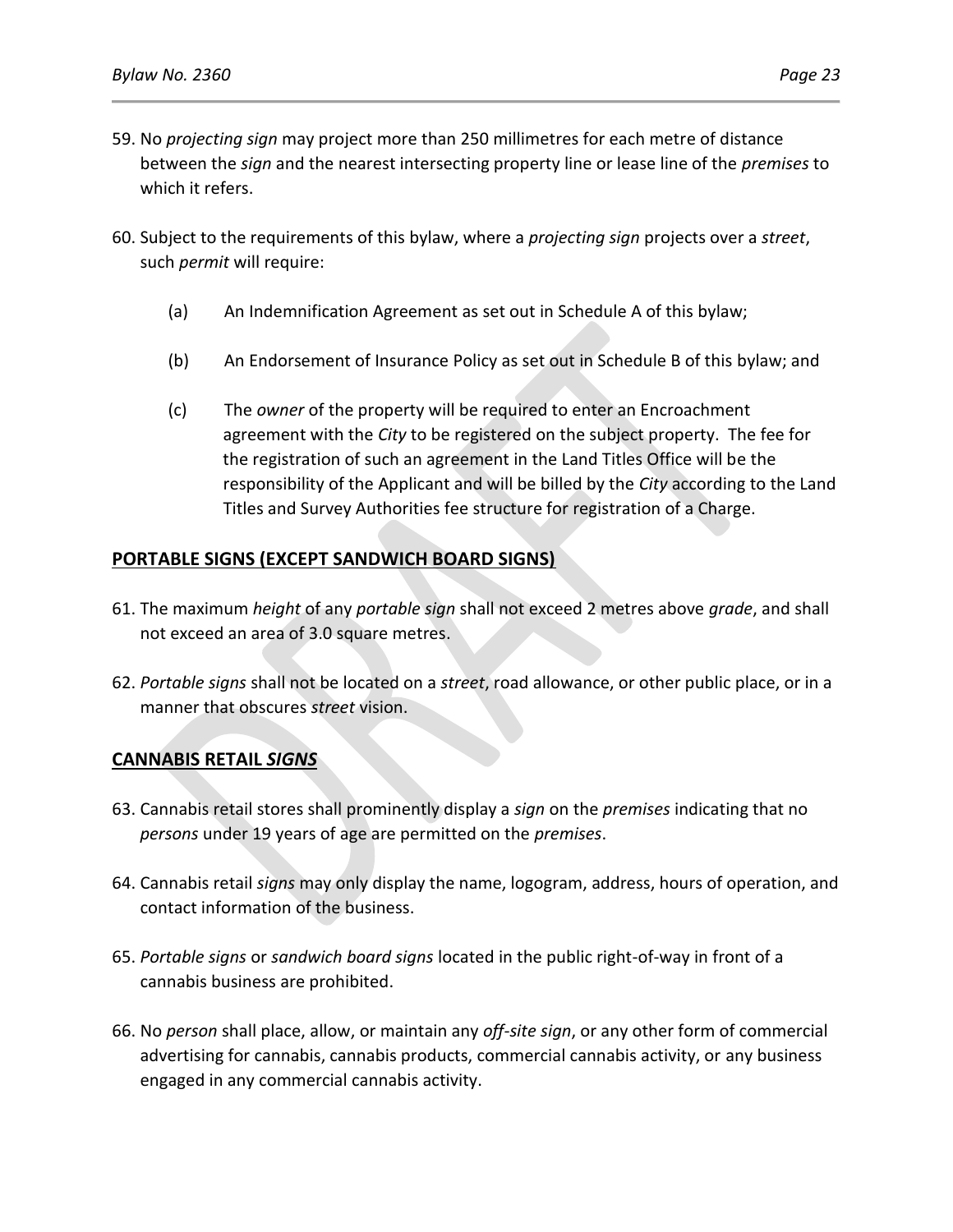67. Shall comply with all regulations of the Liquor and Cannabis Regulation Branch.

### **CANNABIS INDUSTRIAL SIGNS**

- 68. Cannabis industrial *site*s shall prominently display a *sign* on the *premises* indicating that no *persons* under 19 years of age are permitted on the *premises*.
- 69. Cannabis industrial *signs* may only display the name, logogram, address, hours of operation, and contact information of the business.
- 70. *Off-site signs* are prohibited.
- 71. Shall comply with all regulations of the Liquor and Cannabis Regulation Branch.

### **ILLUMINATED SIGNS**

- 72. Must not be *illuminated* from below.
- 73. If externally *illuminated*, be equipped with a shield directing light downwards, or be installed on a downward angle.
- 74. If an *awning* or *canopy sign*, any lighting source must be contained and concealed under the *awning* or *canopy*.

# **DIGITAL and PROJECTED ADVERTISING DISPLAYS (DPAD)**

- 75. The minimum duration of a display shall be 8 seconds.
- 76. Transitions between successive displays must last less than 0.25 seconds with no visual effects including, but not limited to:
	- a) Fades;
	- b) Dissolves; or
	- c) Animations.
- 77. Shall not use message sequencing or scrolling text. Message sequencing refers to the segmentation of a single message over multiple successive display phases on a single DPAD.
- 78. Shall not display video, animation, flashing, movement, or appearance of movement.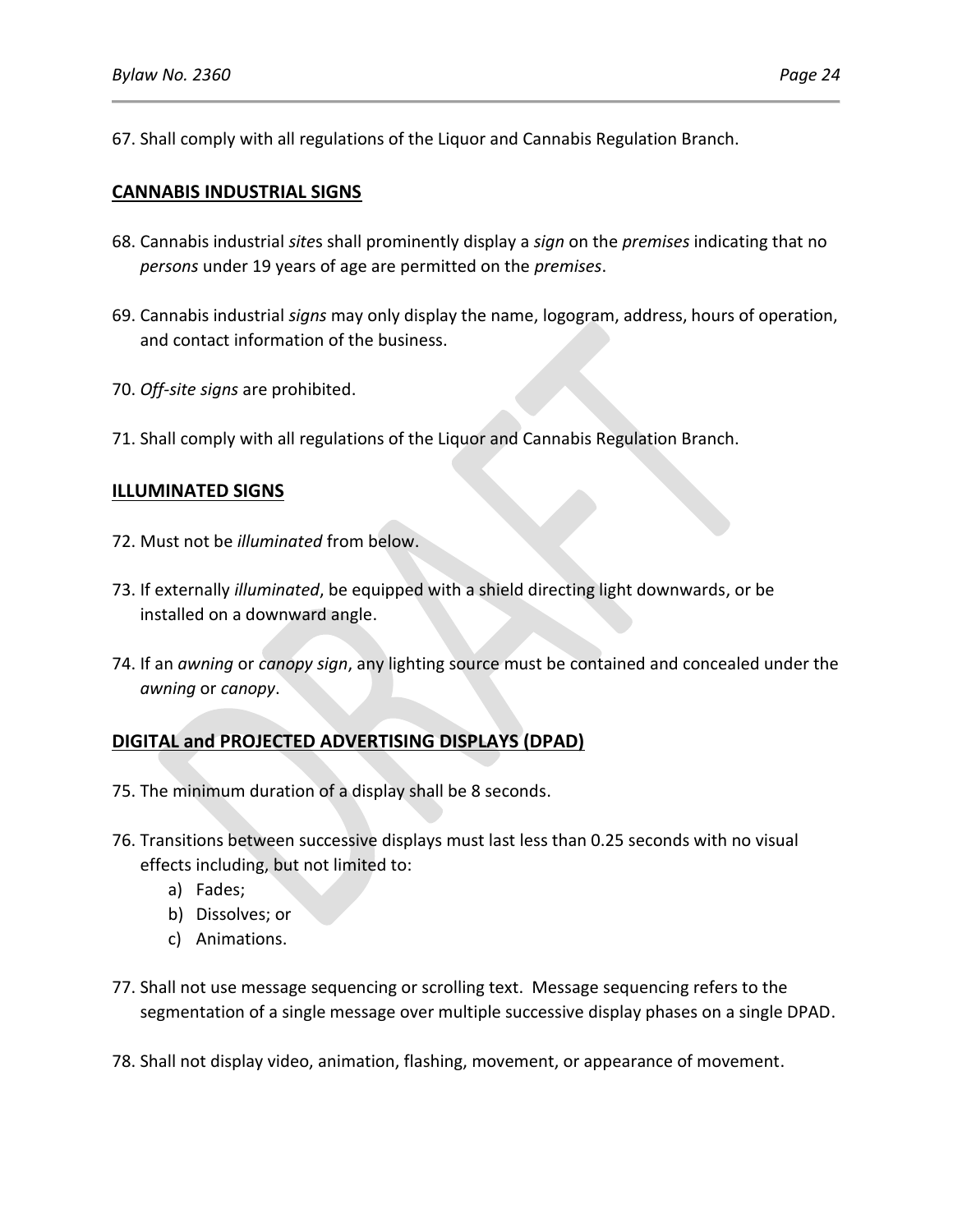- 79. Shall not display advertising content that interacts with or is specific to individual drivers or vehicles through any observed or obtained personal information.
- 80. Must be equipped with ambient light sensors which adjust display brightness due to time of day and surrounding conditions.
- 81. Shall have a maximum illuminance of 0.3 foot-candles or 3.2 *lux* above ambient light levels.
- 82. Must default to a black screen if the DPAD malfunctions.
- 83. Shall not interfere or overlap with the line of sight of any traffic control devices or signal heads.
- 84. Shall not be placed within an outward distance of 300 metres measured from the centreline or centre of Decision Making Points including, but not limited to:
	- a) Signalized intersections;
	- b) Interchanges;
	- c) Pedestrian crossings;
	- d) At-grade railroad crossings; and
	- e) Roundabouts.
- 85. Must be at least 30 metres from a *dwelling unit* facing the *copy area* of the sign;
- 86. Shall have a maximum screen size of 4 square metres on a *site* less than 0.4 hectares, and a maximum screen size of 8 square metres on a *site* equal to or greater than 0.4 hectares; and
- 87. May be subject to a review by the Traffic Advisory Committee to determine whether or not it will pose a distraction to drivers.

# **ANIMATED SIGNS**

- 88. Can be installed in the form of a *freestanding*, *projecting*, *face*, or *rooftop sign*.
- 89. Must meet all the regulations within this bylaw associated with the related *sign* type.
- 90. Shall not be placed within an outward distance of 300 metres measured from the centreline or centre of Decision Making Points including, but not limited to:
	- a) Signalized intersections;
	- b) Interchanges;
	- c) Pedestrian crossings;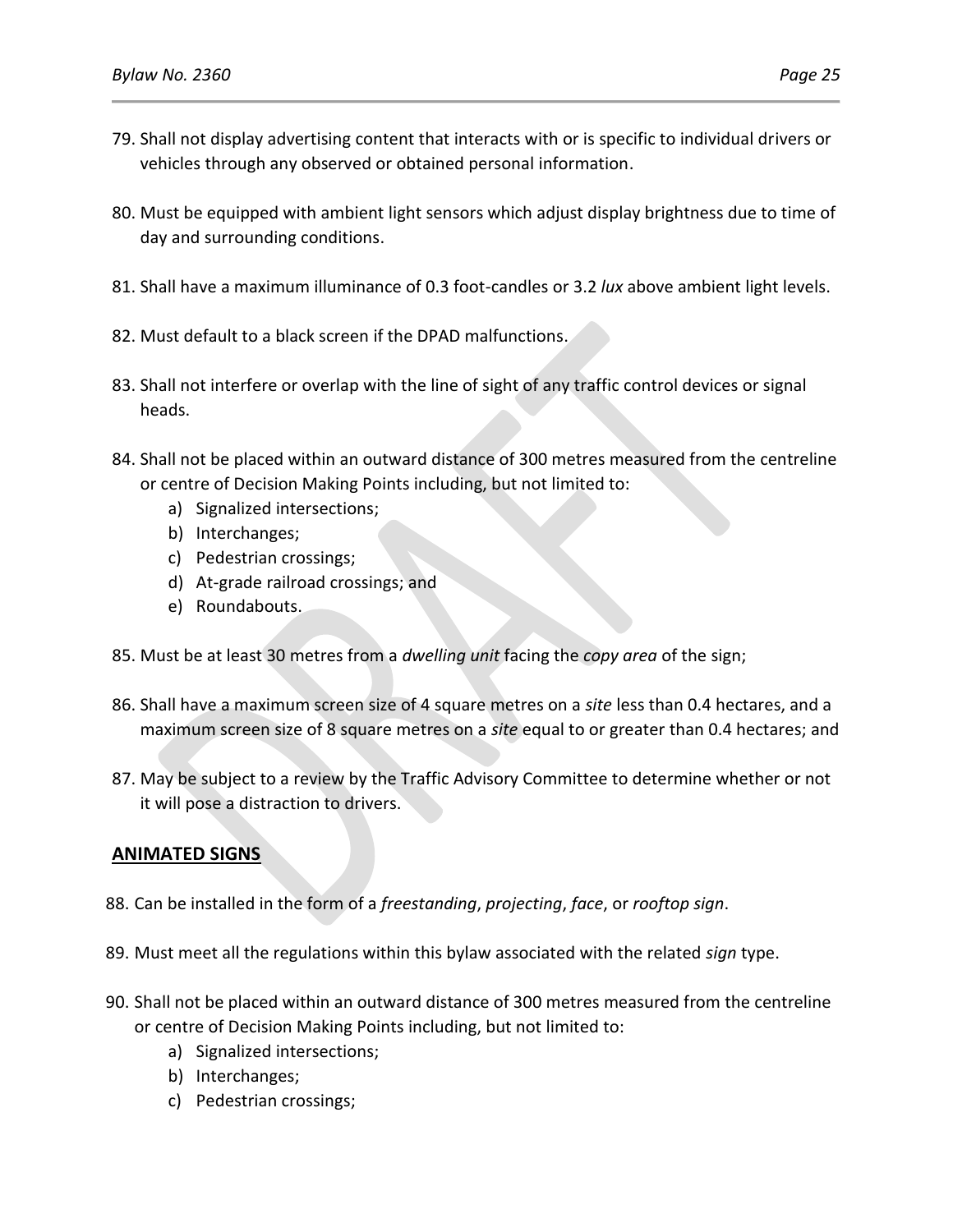- d) At-grade railroad crossings; and
- e) Roundabouts.
- 91. Will be subject to the requirements for *illuminated* or *digital and projected advertising displays* if, in addition to the animation, it features an electronic screen or an artificial light source.
- 92. May be subject to a review by the Traffic Advisory Committee to determine whether or not it will pose a distraction to drivers.

## **ROOFTOP SIGNS**

- 93. Shall require a structural engineer to review roof loading and attachment.
- 94. The maximum *height* of a rooftop sign shall be 2 metres above the *roof line*.
- 95. The proposed sign plan must show an exceptional effort toward creating visual harmony among natural views, and other architectural elements of the building *structure*.
- 96. Must be constructed so as not to block the natural view.
- 97. Third-party advertising is prohibited.

### *MURALS*

- 98. Must not contain advertising of any *person*, business, organization (including non-profits), or product.
- 99. Are permitted to cover up to 100% of the wall area on which they are placed.
- 100. If a *face sign* is to be placed on the same *building face* as the mural it shall have a maximum *sign area* of no more than 10% of the *building face* to which it is attached.
- 101. Maintenance of *murals* is the responsibility of the property owner. The *City* has the right to remove *murals* if not maintained.
- 102. Any *mural* not approved by means of a *sign permit* shall be considered *graffiti*.
- 103. Murals shall be exempt from any *sign permit* fees.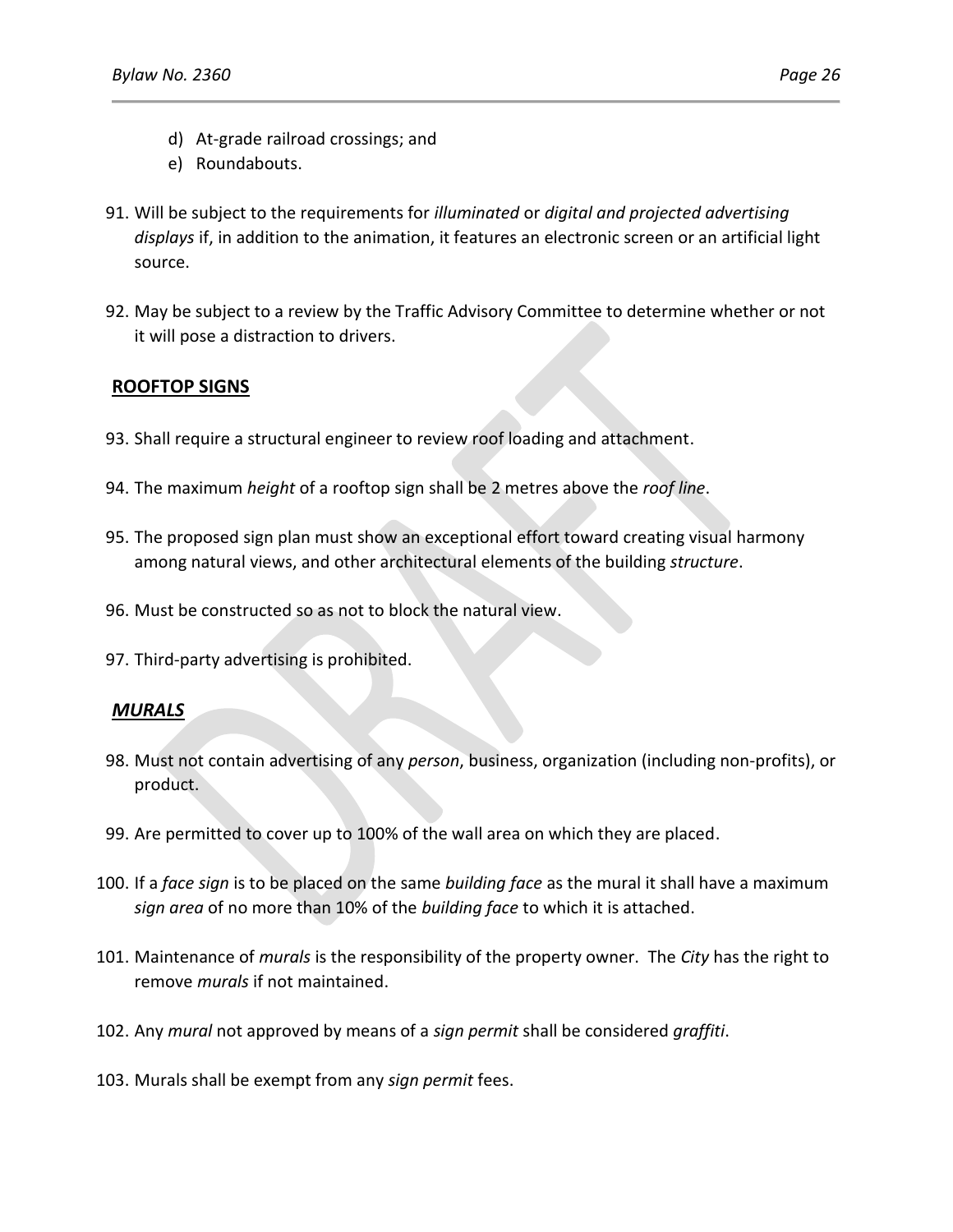# PART III – REGULATIONS FOR SIGNS IN ZONES

104. *Signs* for which a *permit* is not required as set out in Part I, Section 20 of this bylaw are permitted in any *zone* in the *City*.

## **RESIDENTIAL AND ACREAGE RESERVE** *ZONE***S**

- 105. No *sign* shall be erected, placed, or maintained in a residential or acreage reserve *zone* as designated by the *City's* Zoning Bylaw, except the following:
	- (a) *Signs* for home identification purposes, provided the total area of such *signs* do not exceed 1.0 square metre, and are not *illuminated* or *animated*;
	- (b) One *sign* fronting each *street* abutting the *lot* to advertise a permitted business in the rural residential or acreage reserve *zone*, provided that the *sign* does not exceed 3.0 square metres in area, the maximum *height* of the *sign* does not exceed 2.5 square metres, and the *sign* is not *illuminated* or *animated*;
	- (c) One *face* or *freestanding identification sign* for an apartment building or mobile home park located in the R-3, R-4, R-5, or R-6 *zone*s, provided that the *sign* is not more than 3.0 square metres in area, the *sign* is not *animated*, and the maximum *height* of a *freestanding sign* is 2.5 metres; and
	- (d) Neighbourhood *signs* indicating a specific neighbourhood, such as "Westridge Estates" or "Pine Tree Village", provided that:
		- (i) They do not exceed 3.0 square metres in area;
		- (ii) They do not exceed 3 metres above grade in *height*;
		- (iii) They are located within the neighbourhood to which they refer; and
		- (iv) No more than two neighbourhood *identification signs* shall be allowed for each neighbourhood.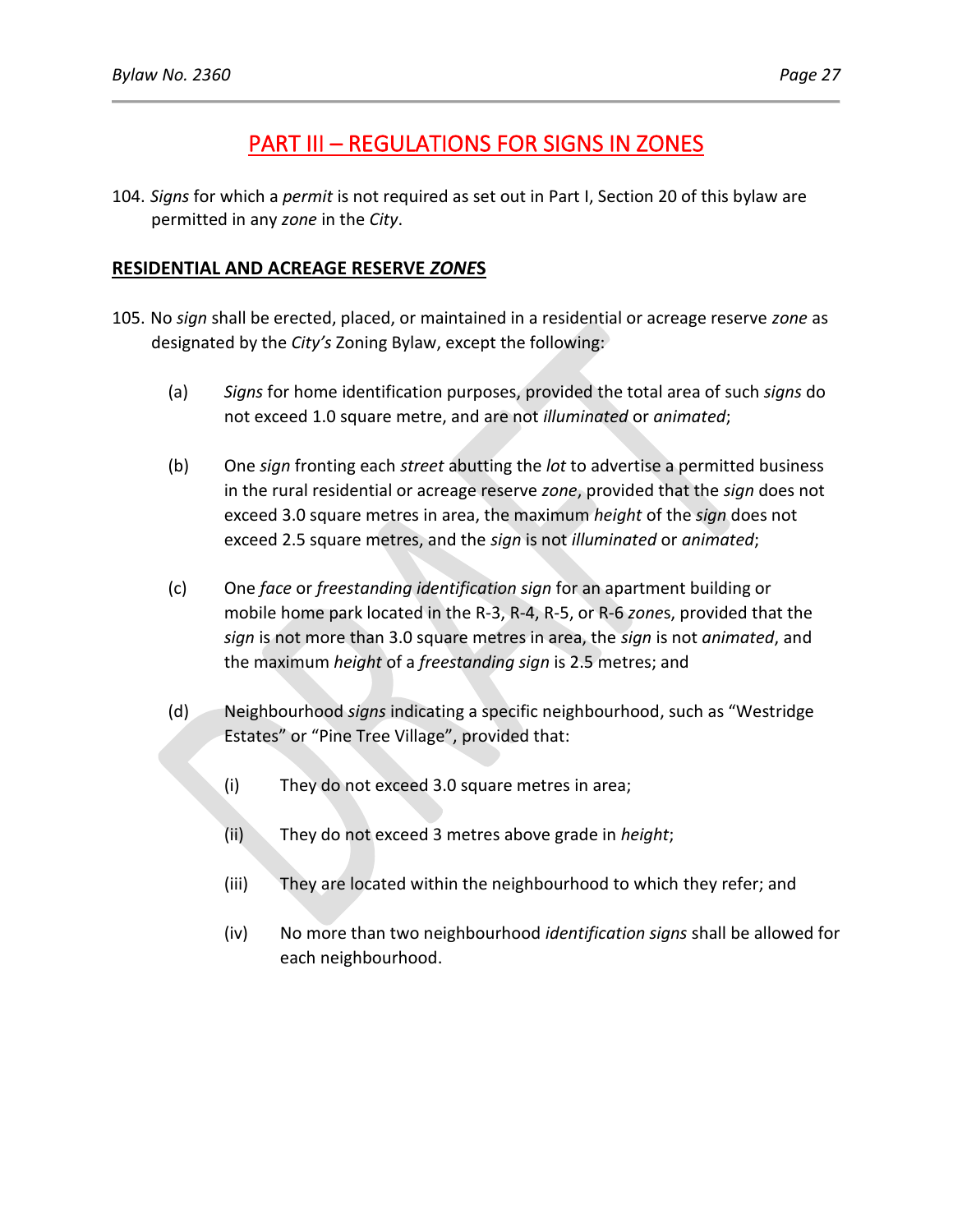### **INSTITUTIONAL ZONES**

- 106. No *sign* shall be erected, placed, or maintained in any institutional *zone* as designated by the *City's* Zoning Bylaw, except the following:
	- (a) *Identification signs* in the form of *face* or *freestanding signs*, provided that:
		- (i) The total area of all *face signs* shall not exceed 40% of the area of the entire *building face* upon which it is placed; and
		- (ii) The total area of a *freestanding sign* shall not exceed 6.0 square metres and the maximum *height* of a *freestanding sign* shall be 5.0 metres. A *freestanding sign* is permitted to have a zero setback, provided that sight triangles are maintained at intersections and driveways.

## **COMMERCIAL AND INDUSTRIAL ZONES**

- 107. No *sign* shall be erected, placed, or maintained in an industrial or commercial *zone* as designated by the *City's* Zoning Bylaw, except the following:
	- (a) One *commercial/industrial park sign* is permitted for an area outside the *City* Centre *zone*d for industrial or commercial use, where the group of businesses share the same zoning class. In the case of commercial parks that share a contiguous parking area, are located off a *highway collector*, and are separately owned *parcels* of land, the *sign*age must meet the following requirements:
		- (i) A lease agreement must be signed over the area of land where the *sign* is being erected;
		- (ii) The *sign* shall have a maximum *height* of 10 metres;
		- (iii) The *sign* must comply with the line of sight and *setback* requirements under the *City's* Zoning Bylaw; and
		- (iv) The property *owner* is required to carry Liability Insurance of \$3,000,000;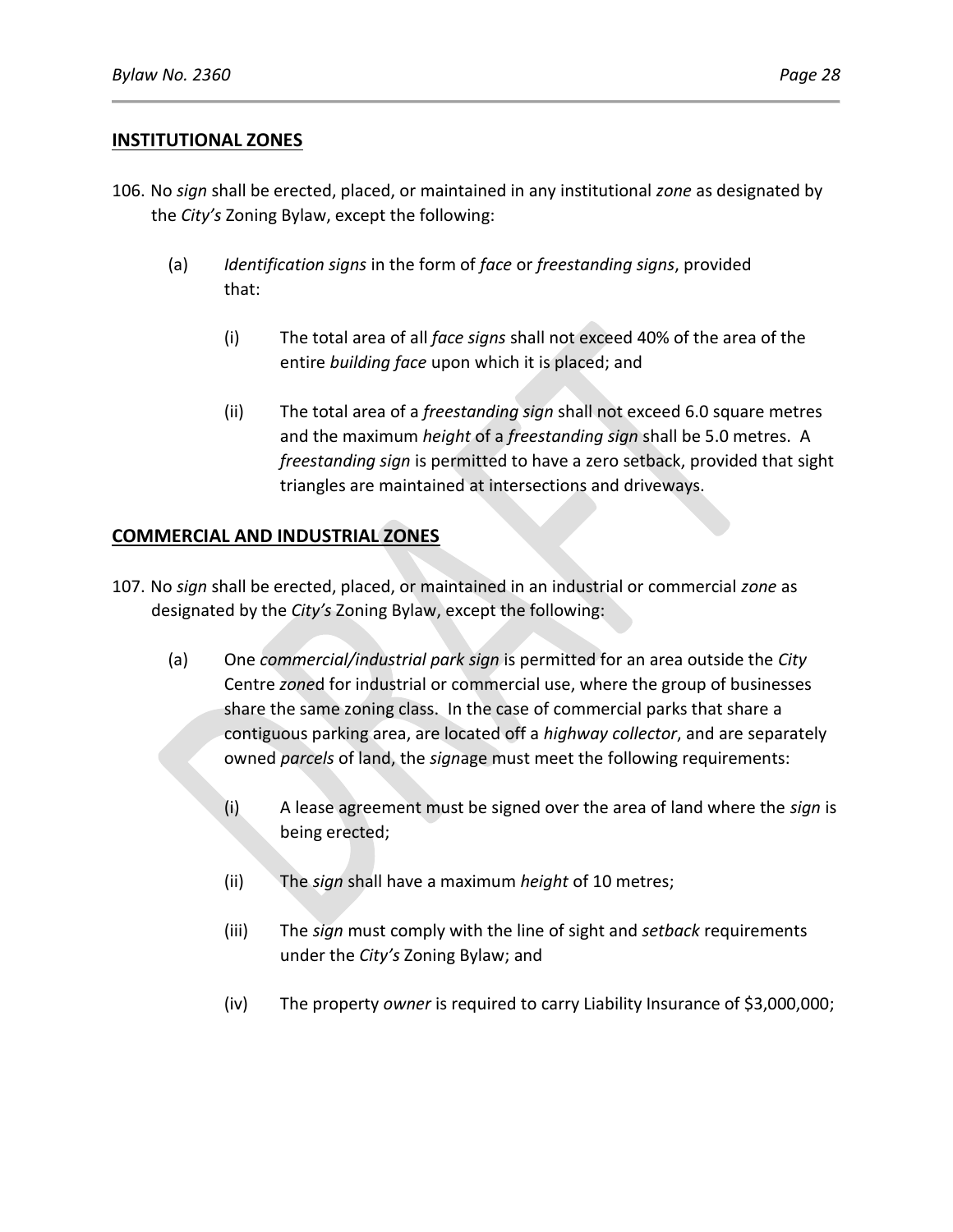- (b) One *freestanding sign* fronting each *street* abutting a *lot*, except where the *lot* has more than 75 metres of *street frontage*, one additional *freestanding sign*, except in the case of a *lot* containing cannabis industrial use, may be erected for each full additional 75 metres of *street frontage*, provided that:
	- (i) The *freestanding signs* do not exceed a *height* of 10 metres and a *sign area* of 0.6 square metres per lineal metre of *street frontage*, up to a maximum *sign area* of 24.0 square metres per allowable *sign*;
- (c) S*igns* for each separate business or *premises* on a *lot* in the form of *face*, *awning* or *canopy*, *suspended*, or *projecting signs*, fronting each  *street* abutting the *lot* on which the *sign* is located, provided that:
	- (i) The total area of *face signs* shall not exceed 40% of the entire *building*  face to which it is attached; and
	- (ii) The total area of *awning* or *canopy signs* shall not exceed 0.6 square metres per metre of *awning*/*canopy* face, but in no case shall the total *sign area* exceed 40% of the area of the face of the *awning*/*canopy*;
- (d) Where a *premises* has an exposed *building face* which does not have *street frontage,* one additional *face sign* having a maximum area not exceeding the allowable *face sign* area for the *building frontage* shall be permitted for each such *building face;*
- (e) *Portable signs* provided that all *portable signs* on any *lot* do not exceed a *sign* area of 3.0 square metres;
- (f) *Balloon signs* or other gas-filled figures provided that:
	- (i) The *setback* distance is equal to or greater than the overall *height* of the *sign* or figure;
	- (ii) It must be placed at a location that does not interfere with the line of sight of vehicles;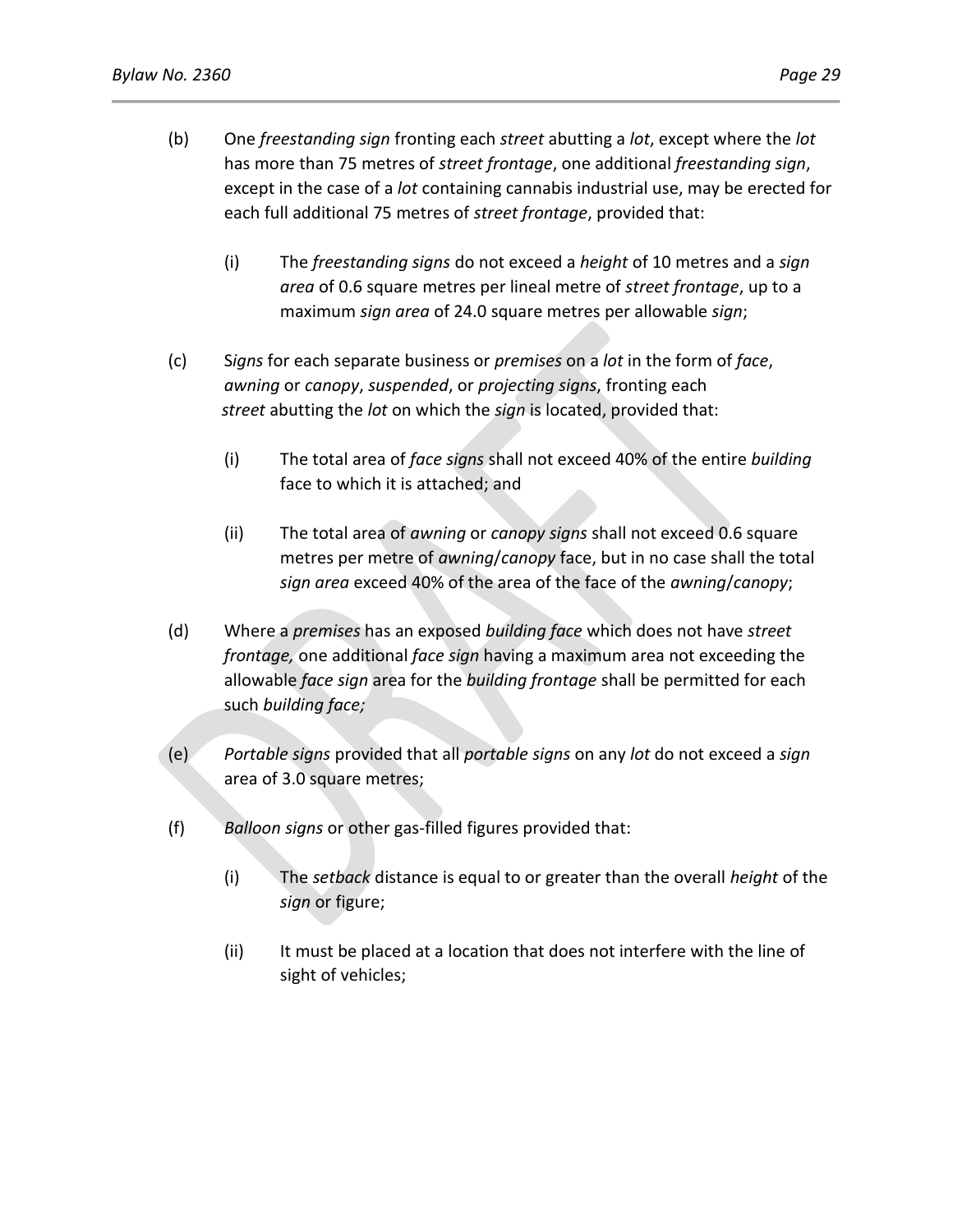- (iii) It is not placed within an outward distance of 300 metres measured from the centreline or centre of Decision Making Points including, but not limited to:
	- Signalized intersections;
	- Interchanges;
	- Pedestrian crossings;
	- At-grade railroad crossings; and
	- Roundabouts;
- (iv) It must be secured directly to the ground or building it is placed on by a minimum of three points to prevent the *sign* or figure from tipping over; and
- (v) No *person*, *owner*, or tenant shall allow an electrical cord for a *balloon sign* to pass over a sidewalk, pedestrian walkway, roadway, driveway, aisle, or parking space;
- (g) Service stations may, in addition to all other allowable signage, have one *sign* per *pump island*, provided that the *sign* shall not exceed a maximum *height* of 3 metres above the *pump island* and shall not extend beyond the *pump island* at either end; and
- (h) A *digital and projected advertising display* as specified in Part 1, Section 21, Subsection (a), Clause (i), "*Signs* Prohibited in All *Zone*s" of this bylaw, provided that the *sign* consists of or replaces all other allowable freestanding and *projecting signs* on the property.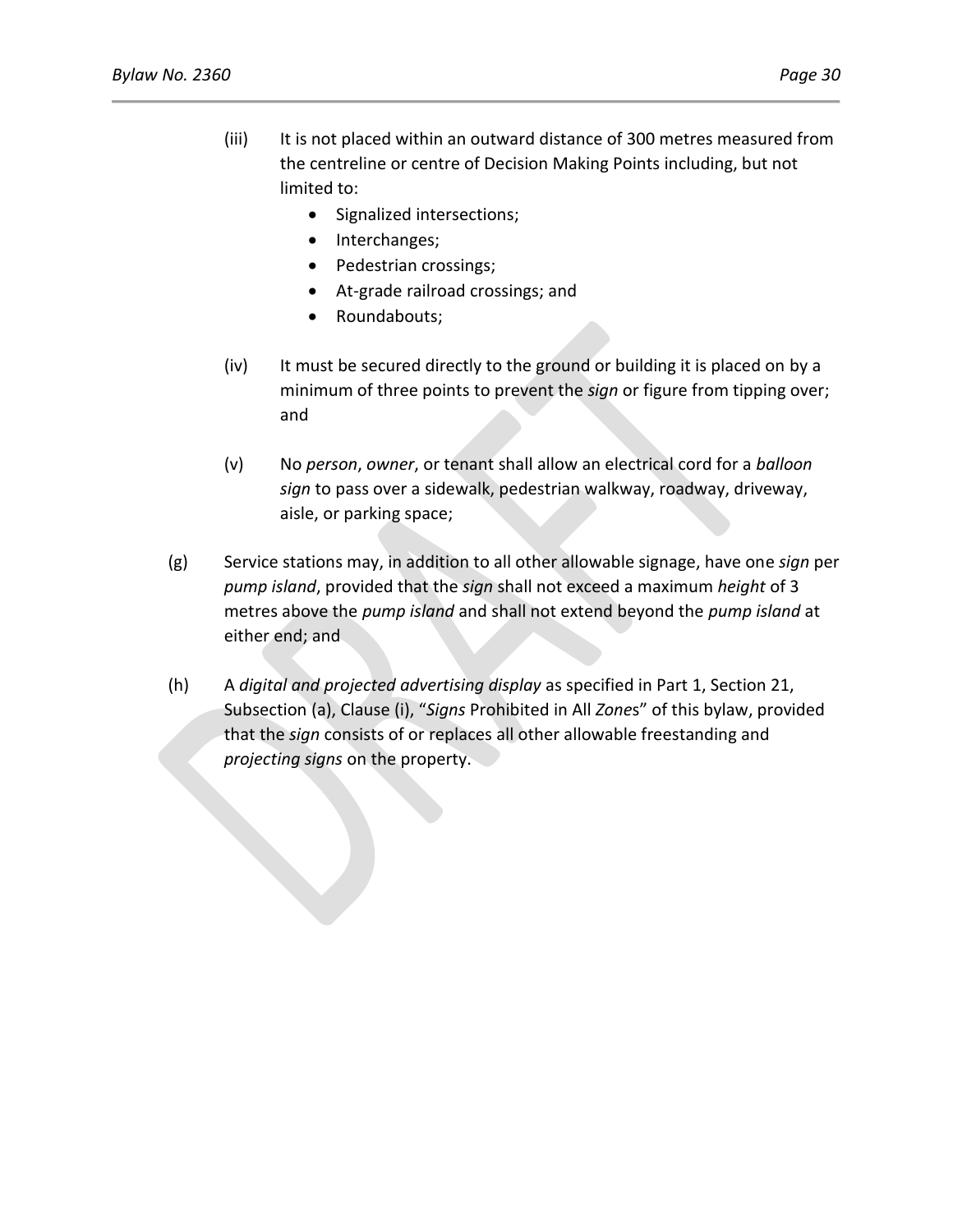# PART IV – SIGN PERMITS

## **PERMIT REQUIREMENTS**

- 108. Except as provided under Part 1, Section 20, "*Signs* Permitted in All *Zone*s" of this bylaw, no *person* shall erect, *construct*, alter, paint, move, or otherwise establish a *sign* within the *City* unless they hold a valid and subsisting *permit* issued pursuant to this bylaw.
- 109. No *person* shall commence or continue work on a *sign* after the *Building Official* has ordered cessation thereof.
- 110. No *person* shall erect, *construct*, alter, move, or otherwise establish a *sign* that is at variance with the conditions of the *permit* including the description, plans, and specifications of the *sign* for which the *permit* has been issued unless such change has been approved in writing by the *Building Official*.
- 111. Unless authorized by the *Building Official*, no *person* shall reverse, alter, deface, cover, remove, or in any way tamper with any notice or certificate posted on or fixed to any *sign* pursuant to any of the provisions of this bylaw.
- 112. No *person* shall interfere with or obstruct any entry of the *Building Official* onto land or *premises* as authorized by this bylaw.
- 113. *Sign permit* applications shall be accompanied by the prescribed *permit* fees as set out in Part IV, Section 121 of this bylaw.

## **PERMIT APPLICATION**

- 114. An application for a *sign permit* under this bylaw must:
	- (a) Be made in the form attached as Schedule C and signed by the *owner*, or a signing officer if the *owner* is a corporation;
	- (b) Include copies in duplicate of specifications and drawings to a scale of not less than 1:100 showing:
		- (i) The dimensions, *sign* maker's name, and weight of the *sign* and, where applicable, the dimensions of the wall or *fascia* surface of the building to which it is to be attached;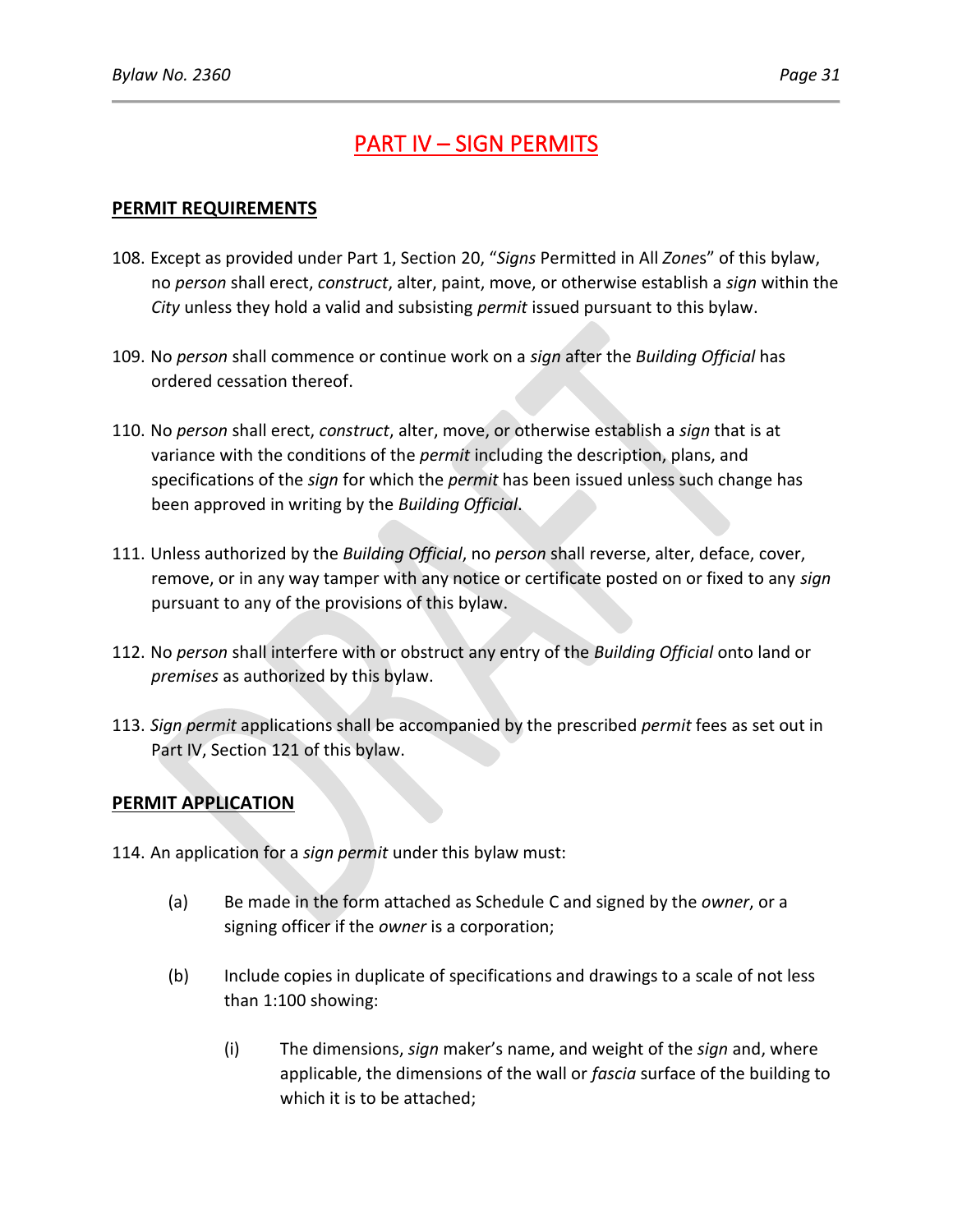- (ii) The dimensions and weight of the *sign*'s supporting members, including the method of attachment and specifications of the structural member to which attachment is to be made;
- (iii) The clearance and *height* of the *sign* from *grade*;
- (iv) The materials of the *sign*;
- (v) Where applicable, the proposed location of the *sign* in relation to the *building face*, in front of which or above which it is to be erected;
- (vi) Where applicable, the proposed location of the *sign* in relation to the boundaries of the *lot* upon which it is to be situated;
- (vii) The size and location of all existing *signs* on the *premises*;
- (viii) Where applicable, the foundation dimensions for the *sign*; and
- (ix) The location of all underground utilities in the vicinity of the *sign*;
- (c) If the *sign* is to be *illuminated* or *animated*, the colours to be used and details of utilities routing to accomplish this;
- (d) A current photograph of the *building face* to which the *sign* is to be attached;
- (e) Where required by the *Building Official*, include Letters of Assurance in the form of Schedule B referred to in Division C, subsection 2.2.7, of the *Building Code*, each signed by such *registered professionals* as the *Building Official* or *Building Code* may require, to prepare the design for and to conduct field reviews of the construction of the *sign*;
- (f) Where (e) of this section applies, include two sets of drawings at a suitable scale of the design prepared by each *registered professional* containing the information set out in (b) to (d) of this section; and
- (g) Where a *registered professional* provides Letters of Assurance in accordance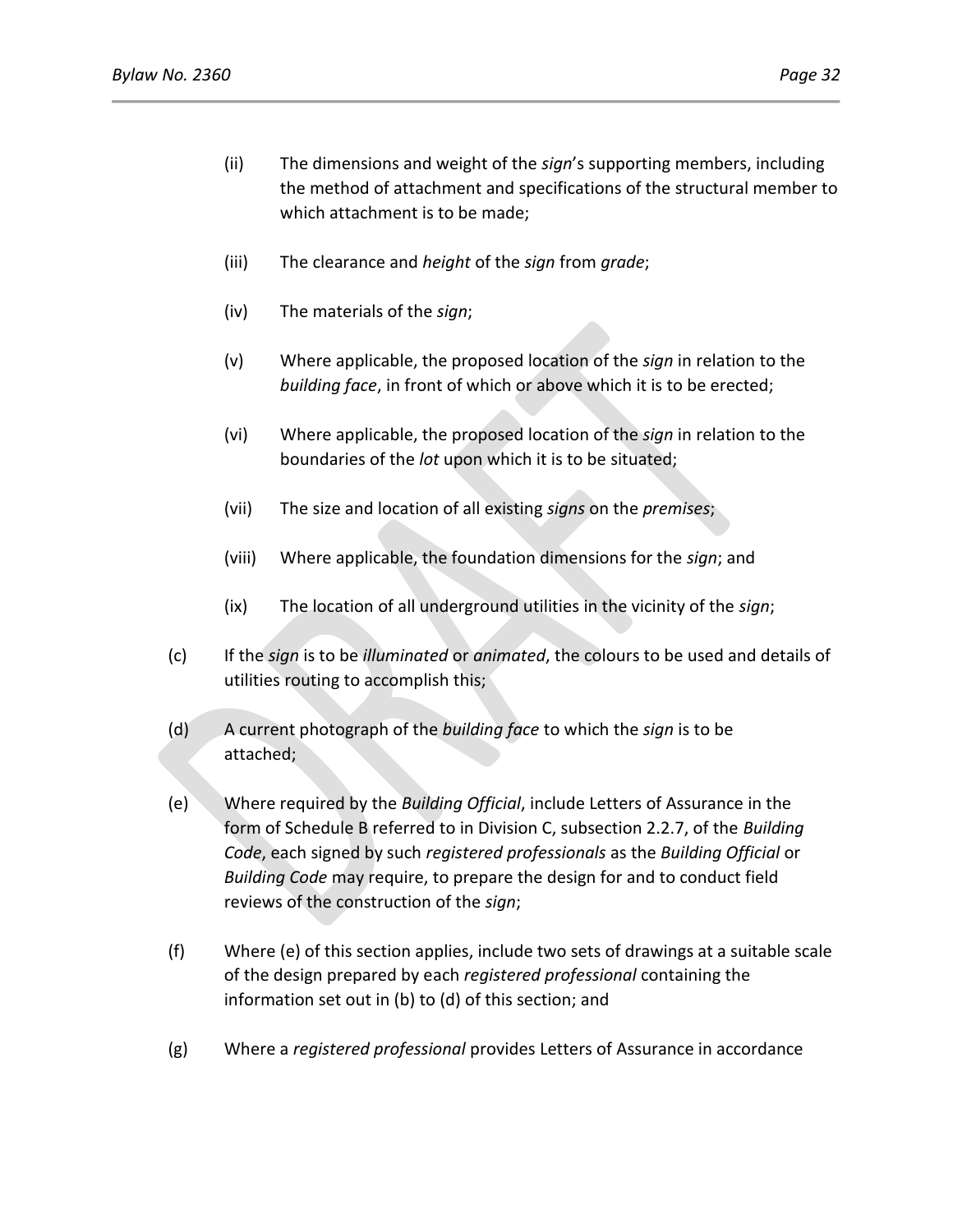with the *Building Code*, they must also provide proof of professional liability insurance to the *Building Official* in the form and amount set by Schedule E of this bylaw.

### **ISSUANCE OF SIGN PERMIT**

- 115. The *Building Official* shall issue the *permit* for which an application is made where:
	- (a) The proposed *sign* conforms with this bylaw and all other applicable bylaws of the *City*;
	- (b) The applicant has paid to the *City* the fee prescribed by this bylaw; and
	- (c) The *owner* of a *sign*, where the *sign* partially or wholly encroaches in or over a *street*, has agreed to indemnify and save harmless the City of Williams Lake and its employees from and against all claims, demands, loss, costs, damages, actions, suits, or other proceedings in any way related to anything done or omitted to be done by the applicant in connection with a *sign* or a *permit* issued pursuant to the Bylaw; and has executed an indemnity agreement in the form attached as Schedule A of this bylaw; and has listed the City of Williams Lake as an insured to the applicant's liability insurance policy by execution of the endorsement for insurance policy set out in Schedule B of this bylaw.
- 116. The *permit* shall expire if the work or activity authorized has not commenced within thirty days of *permit* issuance, or if the work or activity authorized has not been completed within a period of three months from the date of *permit* issuance.
- 117. The *Building Official* may require, as a condition of the issuance of any *permit*, that all drawings and specifications, or any part thereof, be prepared and sealed by, and the construction carried out under the supervision of a *registered professional*; and may refuse to issue a *permit* until provided with a Letter of Assurance by a *registered professional*, undertaken to supervise the work or any part thereof authorized by such *permit*.
- 118. *Signs* and *sign structure*s shall be designed and constructed to resist climatic and other loads in accordance with the provisions of the City of Williams Lake Building Bylaw and good engineering practices.
- 119. *Signs*, unless certified by a *registered professional*, shall not be fastened by nails, staples, or screws to wooden blocks, plugs, or nailing strips built into masonry or concrete.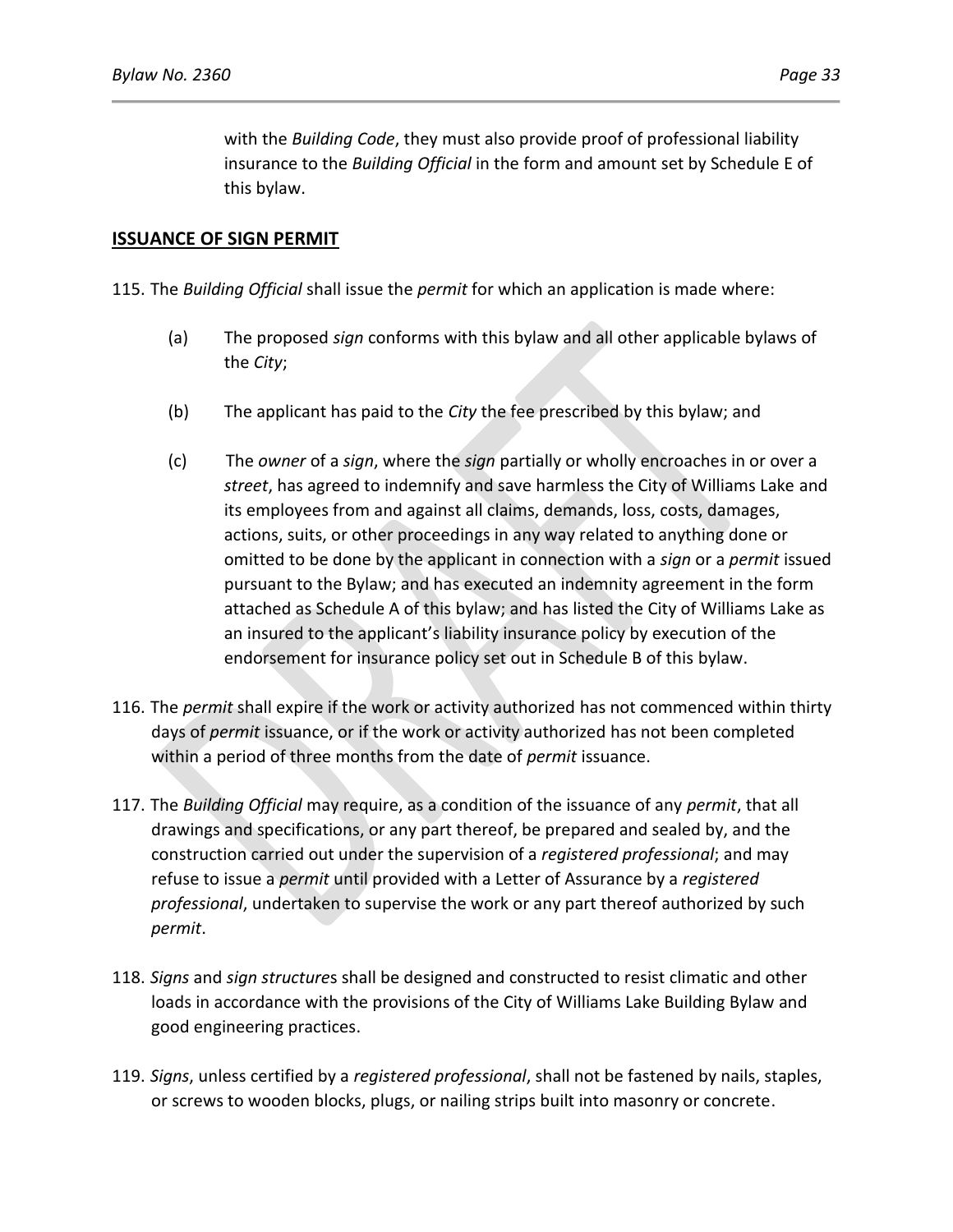## **PERMIT FEES**

- 121. The *sign permit* fee shall be \$100.00 for a sign valued at \$1,000.00 or less and an additional \$10.00 per \$1,000.00 value for any sign valued over \$1,000.00.
- 122. A *sign permit* fee is not refundable if the work authorized by the *permit* is not commenced. The following operations shall not be considered to require a *permit*, provided that the work does not change the conformity with this bylaw and other bylaws of the City:
	- a) Changing of advertising *copy* of the message on an existing approved *sign*, provided the *sign* is specifically designed for use as a *changeable copy sign*;
	- b) Painting, repainting, cleaning, or other routine maintenance and repair of a sign not requiring structural changes; and
	- c) The replacement of plastic *sign* faces as required because of breakage or deterioration. The substitution of a new or different advertiser is a change requiring a permit.

## **RESPONSIBILITY OF** *OWNER*

123. Subject to Part I, Section 9, every *owner* must apply for and obtain a *sign permit* prior to:

- (a) Erecting a *sign* or *sign structure*;
- (b) Constructing a *sign* or *sign structure*;
- (c) Altering a *sign* or *sign structure*;
- (d) Moving a *sign* or *sign structure*; and
- (e) Otherwise establishing a *sign* or *sign structure*;

124. Every *owner* must:

(a) Ensure that plans submitted with a *permit* application bear the name, phone number, address, and email address of the designer of the *sign* or *sign structure*;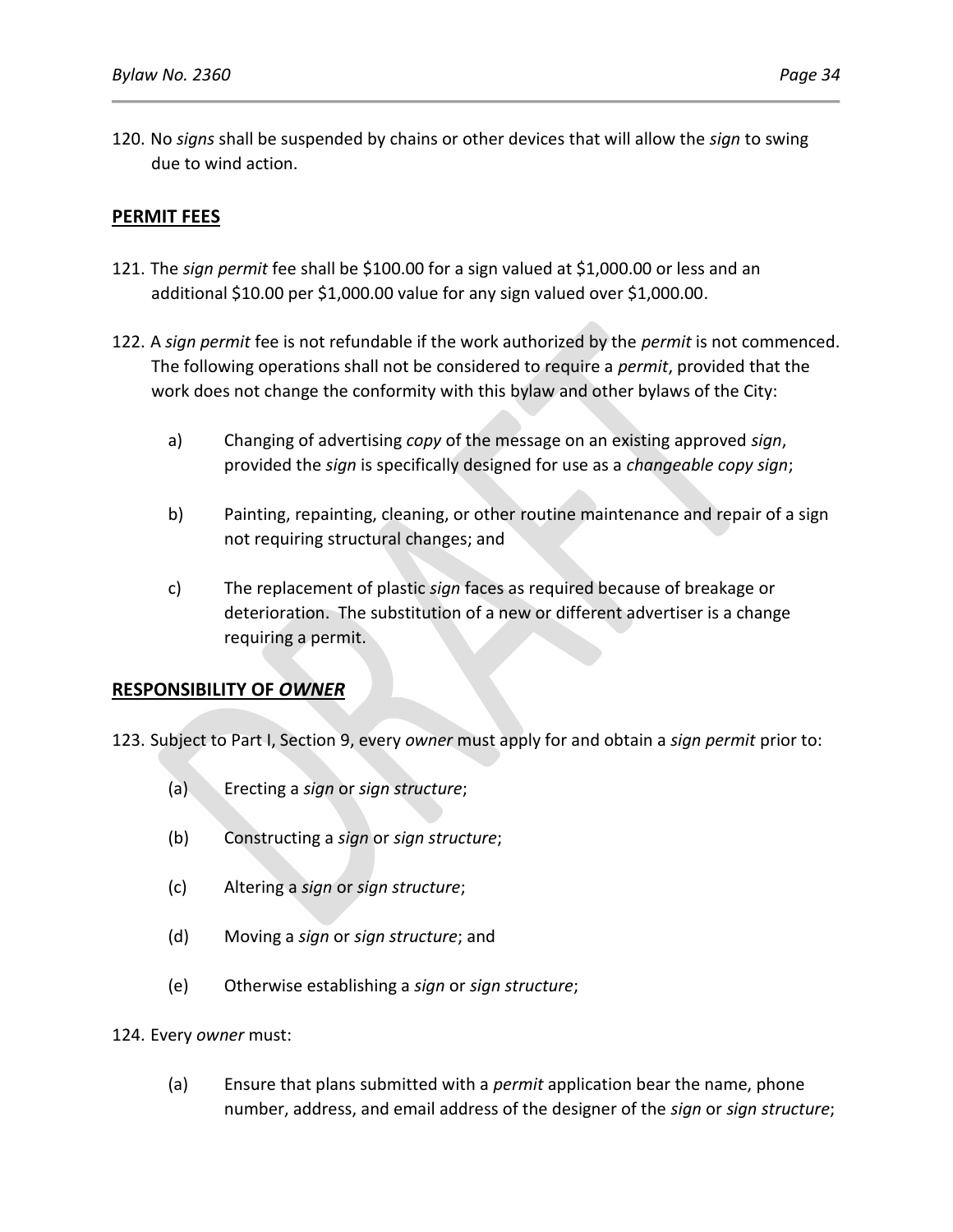- (b) Comply with the *Building Code*, the requirements of this bylaw, and the conditions of the *permit*, and must not omit any work required by the Building Code, this bylaw, or the conditions of the *permit*;
- (c) Carry out the work authorized by the *permit* under conditions which protect public safety; and
- (d) Maintain all *signs* in a safe condition, free from any defects, and keep all *signs* and *sign structure*s clean and neatly painted.
- 125. Every *owner* must carry out construction, or have the construction carried out in accordance with the requirements of the *Building Code*, this bylaw, and other bylaws of the *City*; The issuance of a *permit* under this bylaw, the review of plans and supporting documents, or inspections made by a *Building Official* or a *registered professional* shall not relieve the *owner* from full and sole responsibility to perform the work in strict accordance with this bylaw, the *Building Code*, and all other applicable codes, standards, and enactments;
- 126. Every *owner* must allow a *Building Official* to enter any building or *premises* to administer and enforce this Bylaw at any reasonable time. Every *owner* to whom a *permit* is issued must, during construction:
	- (a) Post the civic address on the property so that it may be easily read from the public *highway* from which the property takes its address; and
	- (b) Post the *permit* on the property so that it may be easily read from the public *highway* from which the property takes its address.
- 127. Every *owner* must obtain, by giving the *Building Official* forty-eight hours notice, an inspection of works at each of the following stages:
	- (a) After the forms for footings of *freestanding signs* are completed, but prior to placing of any concrete therein; and
	- (b) Immediately upon the completion of the work authorized by the *permit*.
- 128. The *owner* shall make all required corrections, provide all required information as ordered by the *Building Official,* and notify the *Building Official* once such corrections have been made.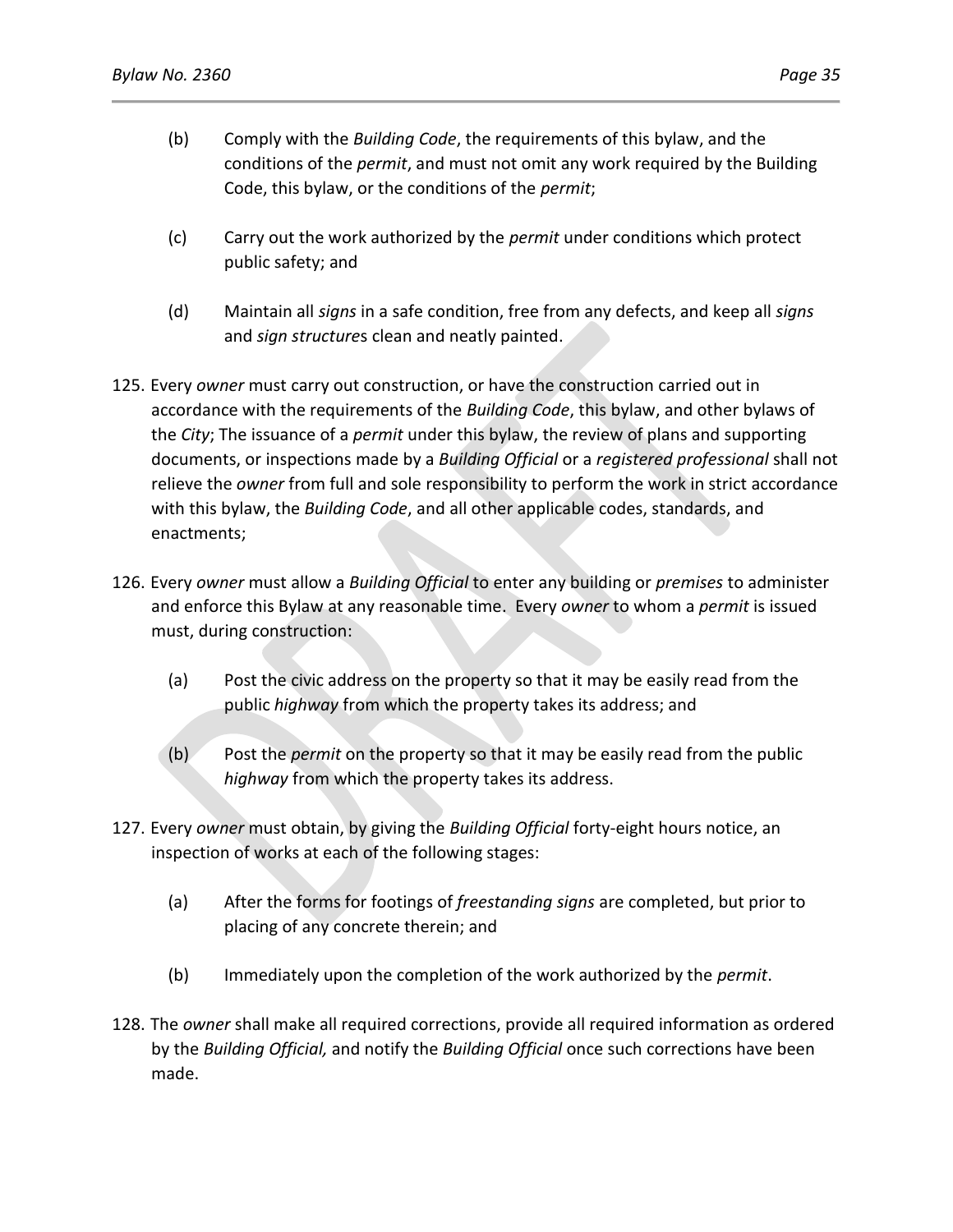# PART V – ENFORCEMENT AND OFFENCES

## **ENFORCEMENT**

- 129. The *Building Officials* and *Bylaw Enforcement Officers* or any appointee by the Director of Development Services are empowered by this bylaw to:
	- (a) Administer this bylaw;
	- (b) Enter at all reasonable times, any building or *premises*, to ascertain whether the provisions of this bylaw are being observed;
	- (c) Prescribe a time limit within which any order given under Part V, Section 129, Subsection d, e, f, g, h, or i is to be complied with by the *owner*, their *agent*, the tenant of the *premises*, or the *owner* of the *sign*;
	- (d) Order the correction of any work which is being or has been improperly done under a *permit*, or is done in contravention of the terms and conditions of a *permit* or this bylaw;
	- (e) Order the cessation of work that is proceeding in contravention of this bylaw or any *permit* issued pursuant to this bylaw;
	- (f) Revoke a *permit* where there is a violation of any term or condition of the *permit* or a contravention of this bylaw;
	- (g) Order the removal of a *sign* when:
		- (i) There is no valid and subsisting *permit*;
		- (ii) The *sign* does not conform to this bylaw; or
		- (iii) The *sign* is *unlawful*;
	- (h) Order the painting, repair, *alteration*, or removal of any *sign* which has become dilapidated or is *abandoned*, or in the opinion of the *Building Official*, constitutes a hazard to public safety or property; and
	- (i) Require the *owner* to supply a plan prepared by a British Columbia Land Surveyor detailing the location of any *sign* on the *lot*.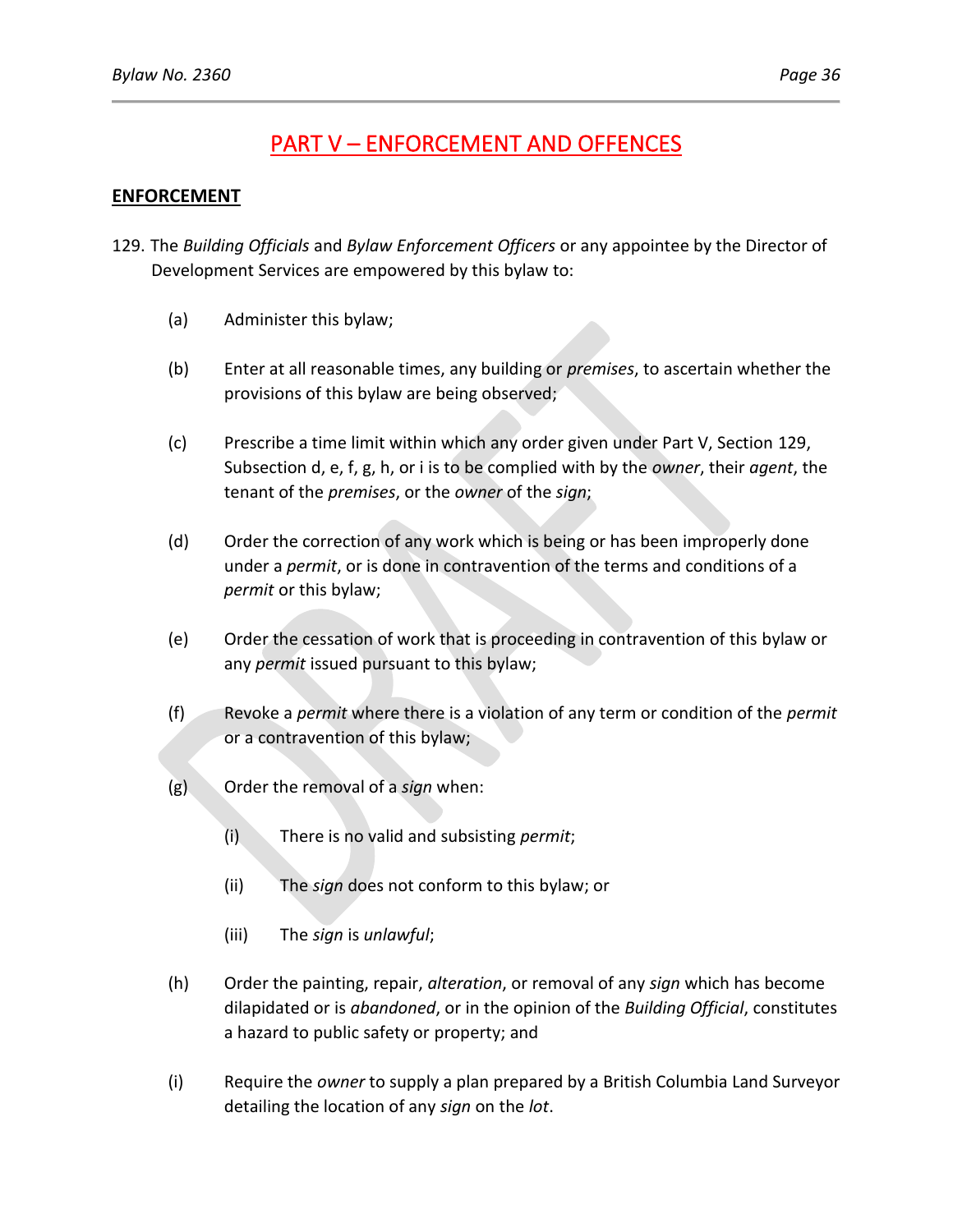## **VIOLATIONS**

130. Every *person* who:

- (a) Violates a provision of this bylaw;
- (b) Permits, suffers, or allows any act to be done in violation of any provision of this bylaw; or
- (c) Neglects to do anything required to be done under any provision of this bylaw, is guilty of an offence and is liable to the penalties imposed under this bylaw or any other applicable bylaw of the *City*, and is guilty of a separate offence each day that a violation continues to exist.
- 131. Every *person* who fails to comply with any order or notice issued by a *Building Official* or a *Bylaw Enforcement Officer*, or who allows a violation of this bylaw to continue, contravenes this bylaw.
- 132. A *person* who contravenes any provision of this bylaw is guilty of an offence and is subject to the following enforcement provisions:
	- (a) To the penalties imposed by the *Offence Act*, or
	- (b) To a fine as imposed by means of the Municipal Ticket Information system under the *Community Charter*, or a bylaw notice under the *Local Government Bylaw Notice Enforcement Act*.

## **DEEMED OFFENCES**

- 133. An *owner* is deemed to have knowledge of and be liable under this bylaw in respect of any construction on the *parcel* the *owner* owns.
- 134. No *person* is deemed liable under Part V, Section 133, who establishes, on a balance of probabilities, that the construction occurred before they became the *owner* of the *parcel*.
- 135. Nothing in Part V, Section 134, affects:
	- (a) The *City's* right to require and the *owner's* obligation to obtain a *permit*; and
	- (b) The obligation of the *owner* to comply with this bylaw.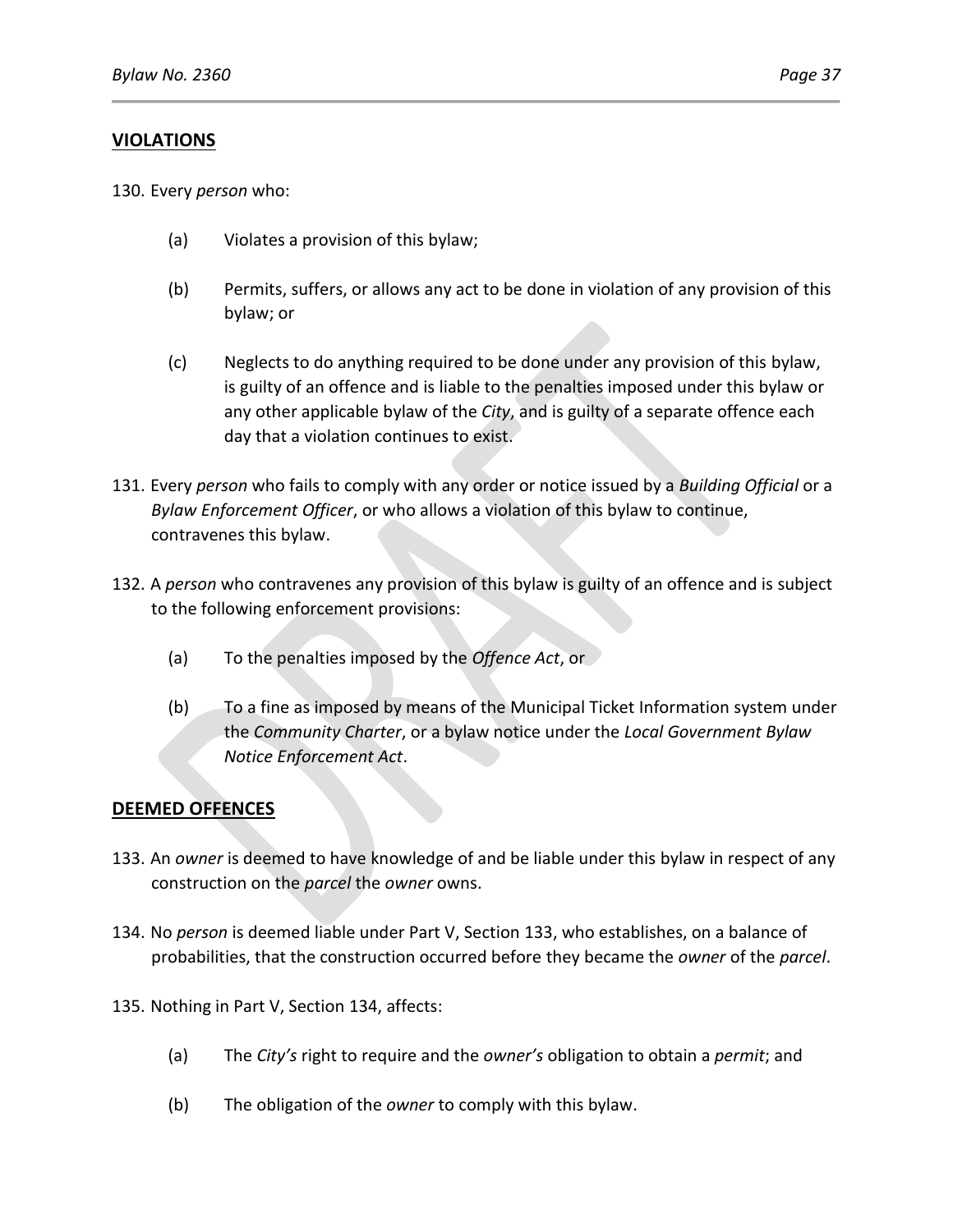## **TICKETING**

- 136. The offences in Schedule A-14 of the City of Williams Lake Bylaw Notice Enforcement Bylaw No. 2196, 2013 are designated for enforcement under Part 1, Section 2 (2) of the *Local Government Bylaw Notice Enforcement Act*.
- 137. The following *persons* are designated as *Bylaw Enforcement Officers* under Part 1, Section 2 (2) of the *Local Government Bylaw Notice Enforcement Act* for enforcing the offences in Schedule A-14 of the City of Williams Lake Bylaw Notice Enforcement Bylaw No. 2196, 2013:
	- (a) *Building Officials*;
	- (b) Fire Inspectors; and
	- (c) *Persons* designated by *Council* as *Bylaw Enforcement Officers*.
- 138. Any *person* designated as a *Bylaw Enforcement Officer* pursuant to the City of Williams Lake Bylaw Notice Enforcement Bylaw is hereby authorized and empowered to enforce the provisions of this bylaw, by bylaw notice or as otherwise provided by this bylaw.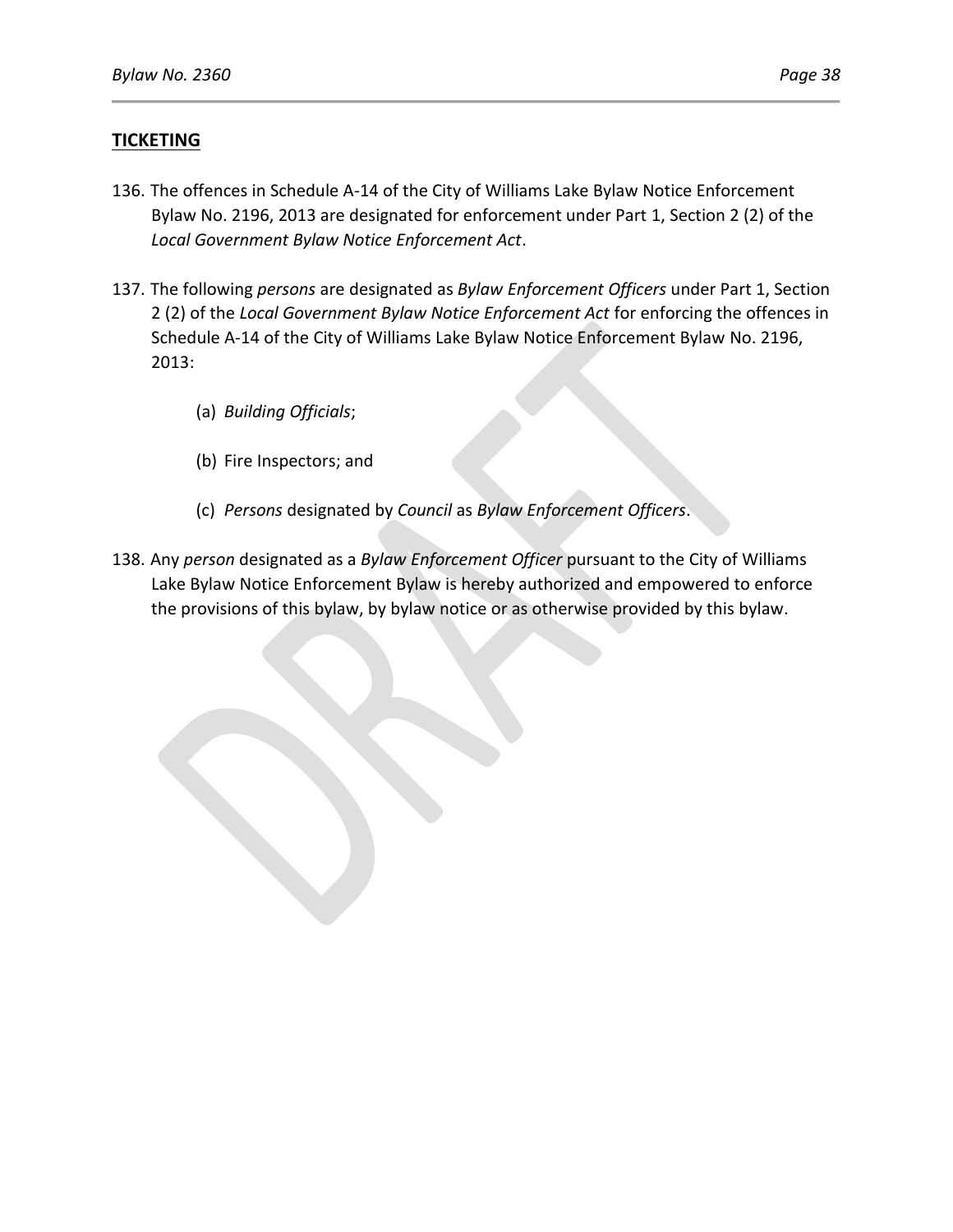# PART VI – ADOPTION

139. That this Bylaw shall come into force and take effect upon the date of final adoption by the Council of the City of Williams Lake.

| READ A FIRST TIME THIS        | DAY OF | , 2022. |
|-------------------------------|--------|---------|
| READ A SECOND TIME THIS       | DAY OF | , 2022. |
| <b>READ A THIRD TIME THIS</b> | DAY OF | . 2022. |
| RECONSIDERED AND ADOPTED THIS | DAY OF | . 2022. |

MAYOR

CORPORATE OFFICER

 $\sum_{i=1}^n\frac{1}{i!}\sum_{j=1}^n\frac{1}{j!}\sum_{j=1}^n\frac{1}{j!}\sum_{j=1}^n\frac{1}{j!}\sum_{j=1}^n\frac{1}{j!}\sum_{j=1}^n\frac{1}{j!}\sum_{j=1}^n\frac{1}{j!}\sum_{j=1}^n\frac{1}{j!}\sum_{j=1}^n\frac{1}{j!}\sum_{j=1}^n\frac{1}{j!}\sum_{j=1}^n\frac{1}{j!}\sum_{j=1}^n\frac{1}{j!}\sum_{j=1}^n\frac{1}{j!}\sum_{j=1}^n\frac{$ 

 $\mathcal{L}=\mathcal{L}=\mathcal{L}=\mathcal{L}=\mathcal{L}=\mathcal{L}=\mathcal{L}=\mathcal{L}=\mathcal{L}=\mathcal{L}=\mathcal{L}=\mathcal{L}=\mathcal{L}=\mathcal{L}=\mathcal{L}=\mathcal{L}=\mathcal{L}=\mathcal{L}=\mathcal{L}=\mathcal{L}=\mathcal{L}=\mathcal{L}=\mathcal{L}=\mathcal{L}=\mathcal{L}=\mathcal{L}=\mathcal{L}=\mathcal{L}=\mathcal{L}=\mathcal{L}=\mathcal{L}=\mathcal{L}=\mathcal{L}=\mathcal{L}=\mathcal{L}=\mathcal{L}=\mathcal{$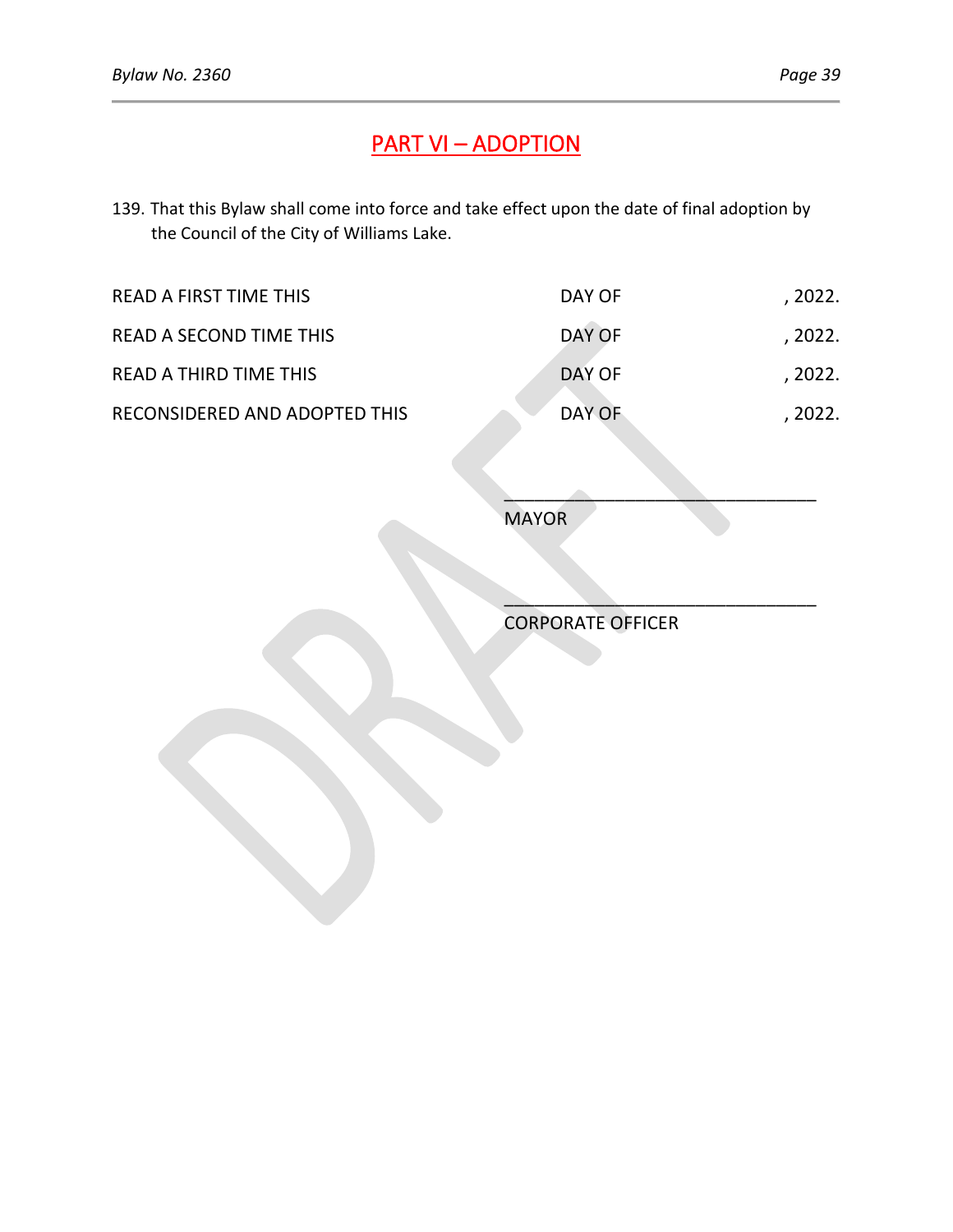

SCHEDULE A BYLAW No. 2360, 2022 Development Services Department E: development@williamslake.ca

## **INDEMNIFICATION AGREEMENT**

WHEREAS has applied to the City of Williams Lake for a permit pursuant to Sign Bylaw No. 2360, 2022.

hereby agrees to indemnify and save harmless the City of Williams Lake, its employees and agents from and against all claims, demands, loss, costs, damages, actions, suits or other proceedings resulting from personal injury or property damage occurring as a result of the installation or maintenance of a sign pursuant to a permit issued by the City of Williams Lake under the Provisions of the Sign Bylaw 2360, 2022.

> $\mathcal{L}=\sum_{i=1}^n\frac{1}{i!}\sum_{j=1}^n\frac{1}{j!}\sum_{j=1}^n\frac{1}{j!}\sum_{j=1}^n\frac{1}{j!}\sum_{j=1}^n\frac{1}{j!}\sum_{j=1}^n\frac{1}{j!}\sum_{j=1}^n\frac{1}{j!}\sum_{j=1}^n\frac{1}{j!}\sum_{j=1}^n\frac{1}{j!}\sum_{j=1}^n\frac{1}{j!}\sum_{j=1}^n\frac{1}{j!}\sum_{j=1}^n\frac{1}{j!}\sum_{j=1}^n\frac{1}{j!}\sum_{j=1$ Signature of Authorized Representative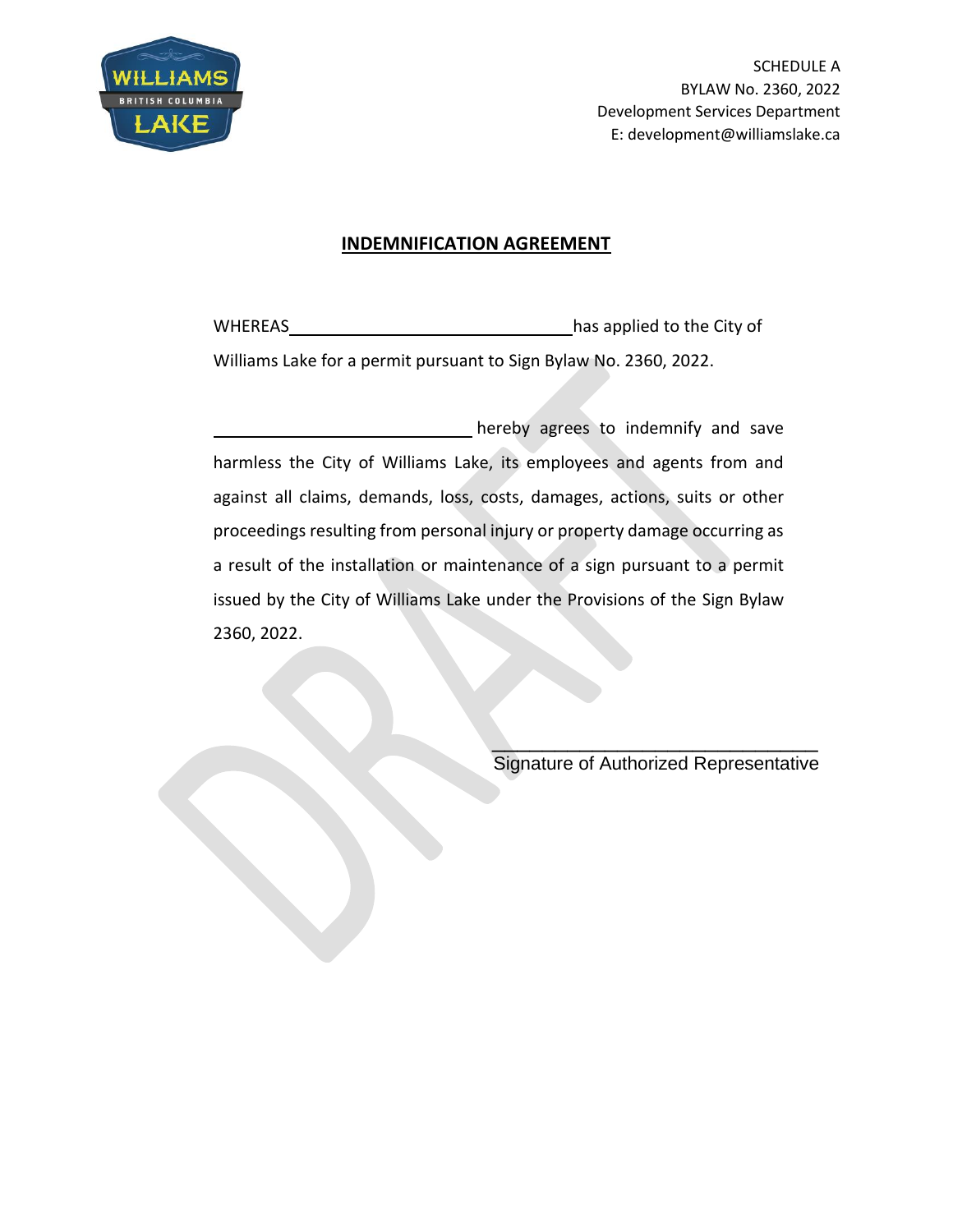

SCHEDULE B BYLAW No. 2360, 2022 Development Services Department E: development@williamslake.ca

### **ENDORSEMENT FOR INSURANCE POLICY**

At the request of the insured  $\blacksquare$ , the City of Williams Lake is hereby added to this policy as an additional insured in respect of the at at the location hereinafter described. A permit having been granted by the City of Williams Lake for the installation and maintenance of a affixed to the affixed to the premises located at  $\overline{a}$  ,and generally described as in the City of Williams Lake, subject to the indemnification of the City of Williams Lake against loss or damages arising therefrom, it is hereby understood and agreed that the insurance provided by this policy shall first be used to indemnify the City of Williams Lake against all loss, costs, expenses, claims, damages, or liability imposed by law upon the City of Williams Lake for or on account of bodily injuries accidentally sustained, including death resulting therefrom, for all property damage for which the City of Williams Lake may be held liable, as well as for property damage sustained by the City of Williams Lake by reasons of the construction, installation, maintenance, use, non-repair, servicing or removal of the said \_\_\_\_\_\_\_\_\_\_\_\_\_\_\_\_\_\_\_\_\_\_\_\_\_\_, providing that the insurer's liability shall not in any event

exceed in the amount the limits in this policy.

The limit of liability for any accident shall be not less than Three Million Dollars (\$3,000,000). Any terms, conditions, agreements, or exclusions contained in this policy shall not be held applicable to the prejudice of the City of Williams Lake. This policy shall not lapse or be cancelled except upon thirty (30) days previous notice in writing to the City of Williams Lake. Nothing herein contained shall be held to vary, alter, waive, or extend any of the Declarations, Agreements, Exclusions, or Conditions of the under- mentioned policy other than as above stated.

| Attached to policy number | Date of Endorsement |  |
|---------------------------|---------------------|--|
| Insurance Company         | Code Number         |  |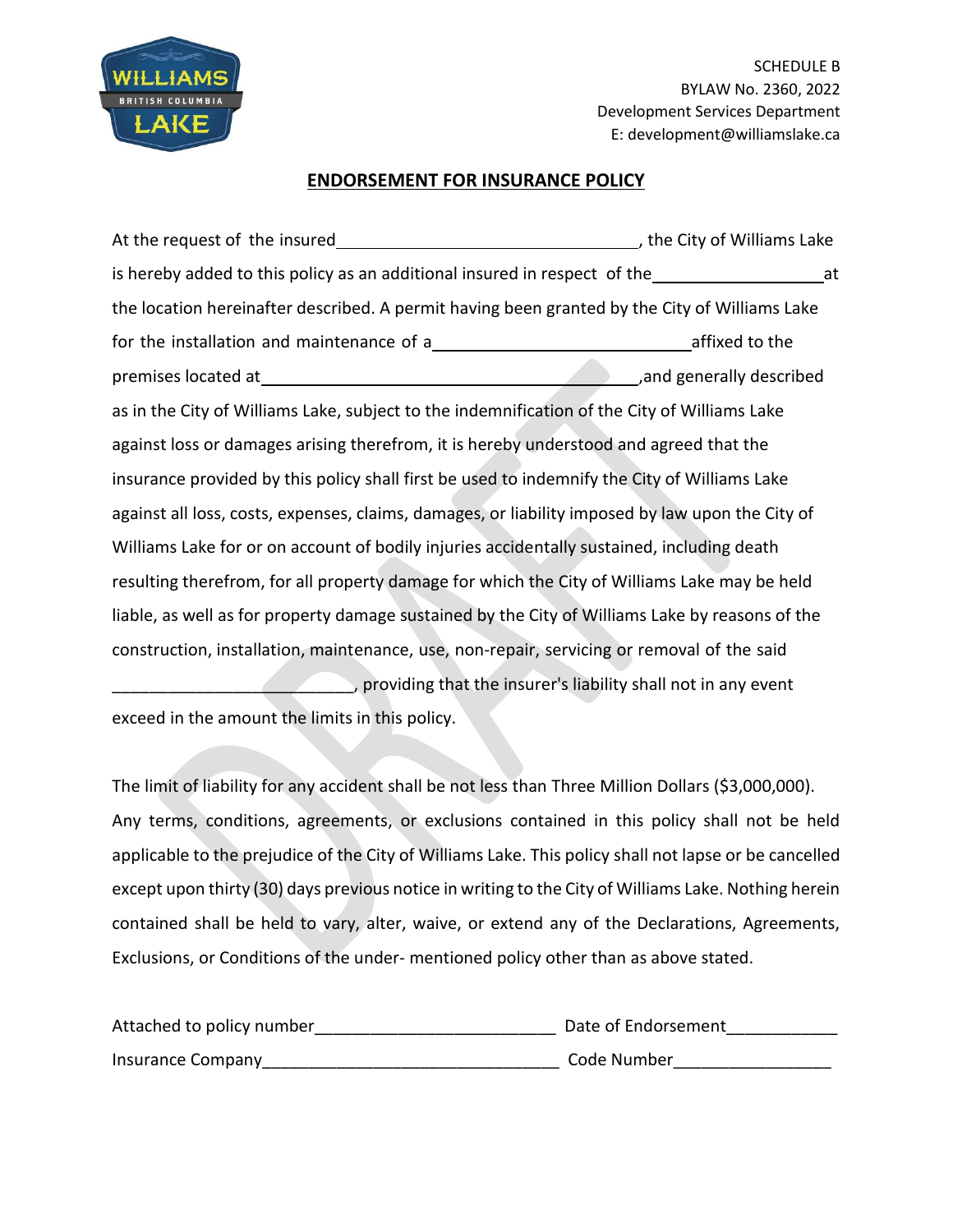

# **SIGN PERMIT APPLICATION (2pages)**

|                                       |                                      | Sign Permit No: ________________(Office Use Only) Date Received_________________ |
|---------------------------------------|--------------------------------------|----------------------------------------------------------------------------------|
| <b>Owner Information:</b>             |                                      |                                                                                  |
|                                       |                                      | _Email:__________________________                                                |
|                                       |                                      |                                                                                  |
| <b>Builder Information:</b>           |                                      |                                                                                  |
|                                       |                                      | Email: <b>Container and Separate Services</b>                                    |
|                                       |                                      | Phone: _______________________                                                   |
|                                       |                                      |                                                                                  |
|                                       |                                      |                                                                                  |
| Business Name: _________________      |                                      |                                                                                  |
|                                       |                                      |                                                                                  |
| Legal Description: Negative Contracts |                                      |                                                                                  |
| Value of Work:                        |                                      | No. Existing Signs: No. Existing Signs:                                          |
| <b>Details of Proposed Signs:</b>     |                                      |                                                                                  |
| # of Signs<br><b>Type of Signs</b>    | Refer to Sign Bylaw No. 2360 Part II | Total Area (sq.ft/m <sup>2</sup> )                                               |
|                                       |                                      |                                                                                  |

THIS IS NOT A PERMIT AND DOES NOT AUTHORIZE THE COMMENCEMENT OF WORK.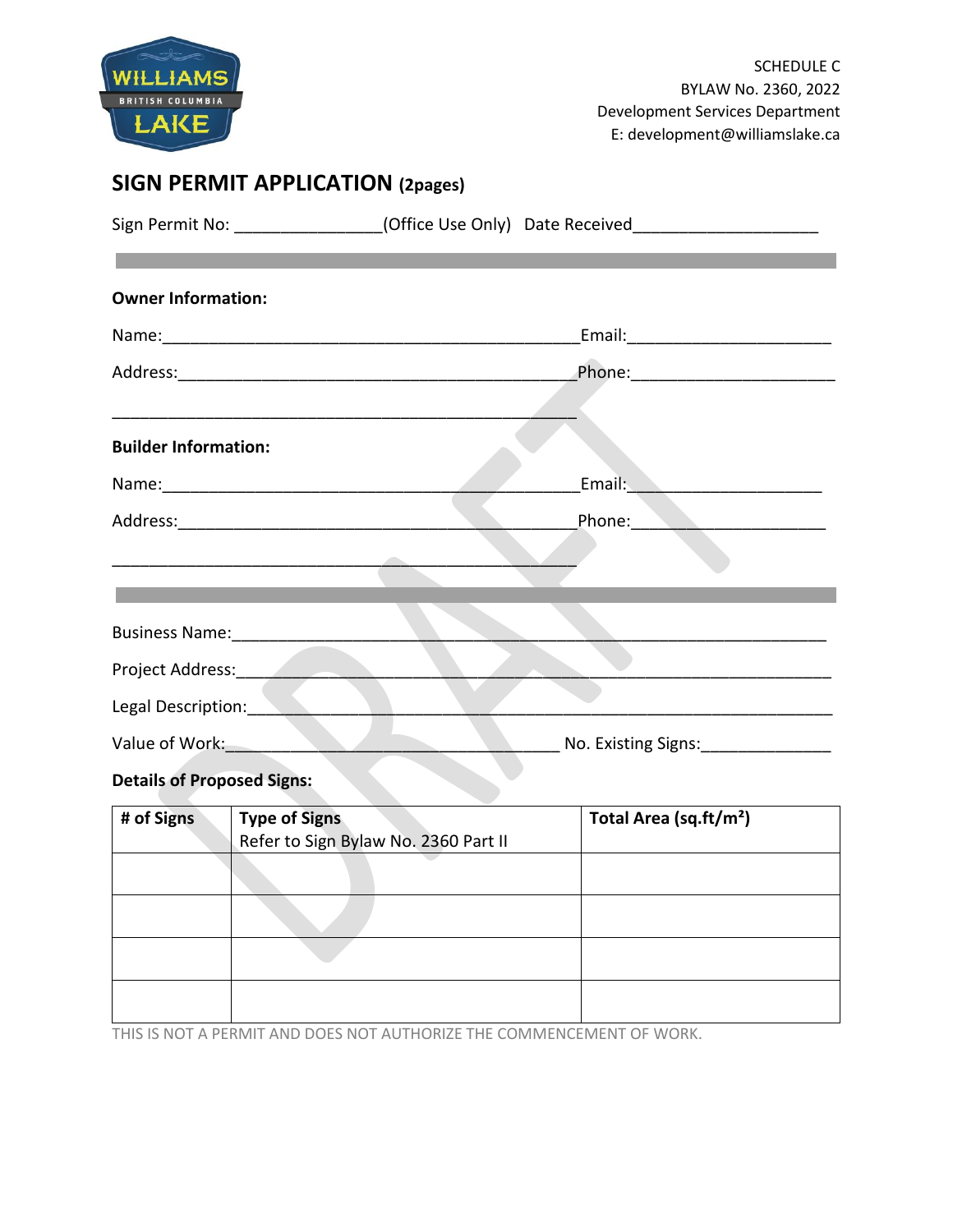- 1. This undertaking is given by the undersigned, as the *owner* of the property described above, with the intention that it be binding on the *owner* and that the *City* will rely on the same.
- 2. I confirm that I have applied for a sign permit pursuant to "City of Williams Lake Sign Bylaw No. 2360, 2022" (the "Bylaw") and that I have carefully reviewed and fully understand all of the provisions of the Bylaw and, in particular, understand, acknowledge, and accept the provisions describing the purpose of the Bylaw, the conditions under which permits are issued, the disclaimer of warranty or representation, and the limited extent of the scope of the Bylaw and inspections there under.
- 3. Without limiting the foregoing, I acknowledge fully that it is my responsibility to ensure compliance with the *Building Code* and the Bylaw whether any work to be performed pursuant to the permit applied for is done by myself, a contractor, or a *registered professional*.
- 4. I am not in any way relying on the *City* or its *building officials*, as defined under the Bylaw, to protect the *owner* or any other *persons* as set out in Part I of the Bylaw. I will not make any claim alleging any such responsibility or liability on the part of the *City* or its *building officials*.
- 5. I hereby agree to indemnify and save harmless the *City* and its employees from all claims, liability, judgments, costs, and expenses of every kind which may result from negligence or the failure to comply fully with all bylaws, statutes, and regulations.
- 6. I am authorized to give these representations, warranties, assurance, and indemnities to the *City.*

Owner's Initials: 2008

| Complete this portion if someone other than the owner will be acting as an agent to |  |
|-------------------------------------------------------------------------------------|--|
| represent the owner in all matters related to the sign permit.                      |  |

I am the *owner*, as defined in the current "Sign Bylaw", of the above referenced property, and hereby authorize the below representative to represent me in an application for a sign permit:

| Name of Representative (PRINT) |  |
|--------------------------------|--|
|--------------------------------|--|

 $\overline{\phantom{a}}$  ,  $\overline{\phantom{a}}$  ,  $\overline{\phantom{a}}$  ,  $\overline{\phantom{a}}$  ,  $\overline{\phantom{a}}$  ,  $\overline{\phantom{a}}$  ,  $\overline{\phantom{a}}$  ,  $\overline{\phantom{a}}$  ,  $\overline{\phantom{a}}$  ,  $\overline{\phantom{a}}$  ,  $\overline{\phantom{a}}$  ,  $\overline{\phantom{a}}$  ,  $\overline{\phantom{a}}$  ,  $\overline{\phantom{a}}$  ,  $\overline{\phantom{a}}$  ,  $\overline{\phantom{a}}$ 

Tel. No.: \_\_\_\_\_\_\_\_\_\_\_\_\_\_\_\_\_\_\_\_\_\_\_\_\_ Cell No.: \_\_\_\_\_\_\_\_\_\_\_\_\_\_\_\_\_\_\_\_\_\_\_\_\_\_

E-mail:

Signature of Owner:

| Owner or Agent Name (PRINT): |
|------------------------------|
|------------------------------|

Owner or Agent Signature:\_\_\_\_\_\_\_\_\_\_\_\_\_\_\_\_\_\_\_\_\_\_\_\_\_\_\_\_\_\_\_\_\_\_\_\_\_\_\_\_\_\_

Date: \_\_\_\_\_\_\_\_\_\_\_\_\_\_\_\_\_\_\_\_\_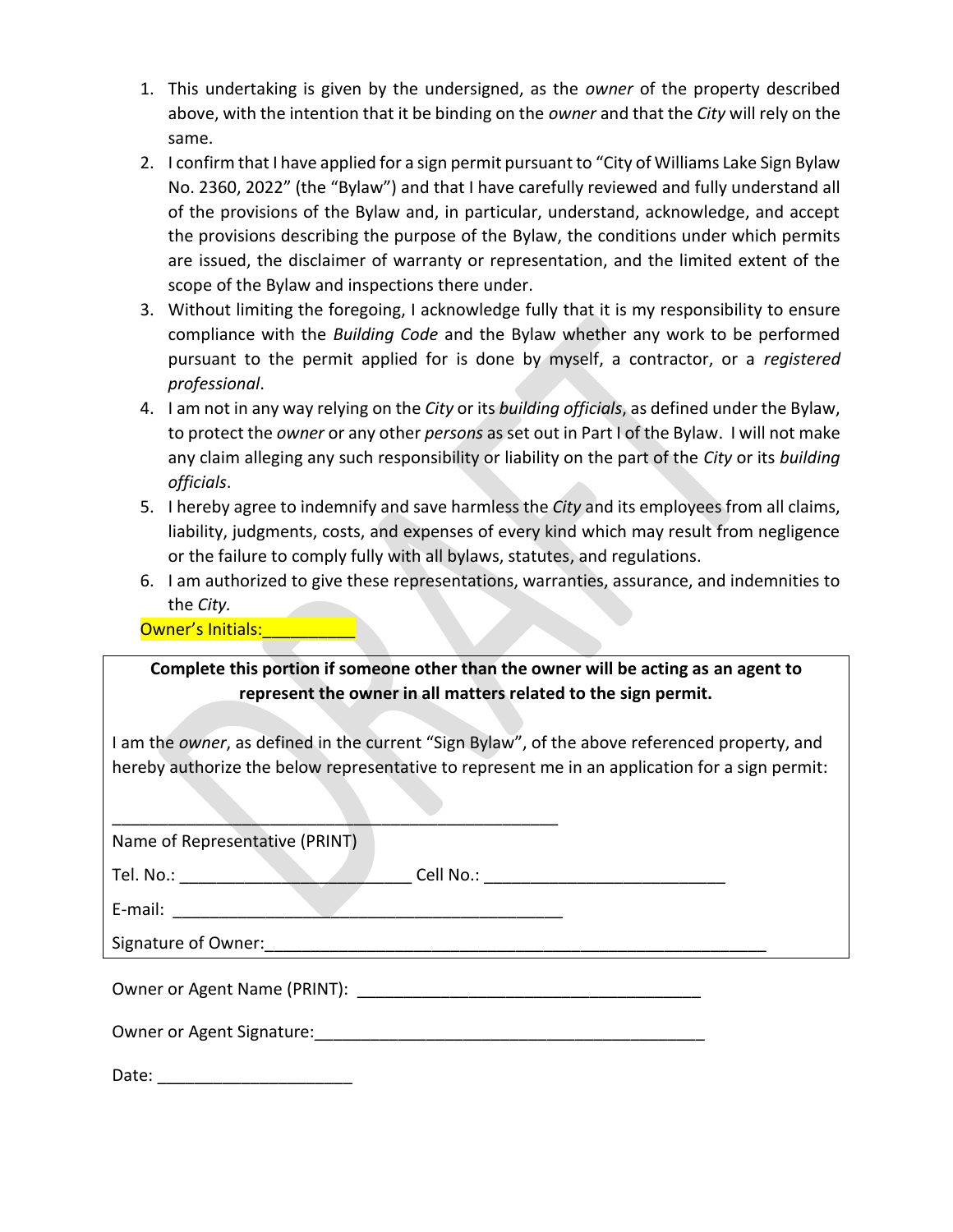

SCHEDULE D BYLAW No. 2360, 2022 Development Services Department E: development@williamslake.ca

# **SIGN PERMIT**

**(Page 1 of 2)**

Sign Permit No: **William Signer** 

OWNER:

ADDRESS:\_\_\_\_\_\_\_\_\_\_\_\_\_\_\_\_\_\_\_\_\_\_\_\_\_\_\_\_\_\_\_\_\_\_\_\_\_\_\_\_\_\_\_\_\_\_\_\_\_\_\_\_\_\_\_\_\_\_\_\_\_\_\_\_\_\_\_\_\_

This Permit is issued pursuant to Part IV of Sign Bylaw No. 2360, 2022 in sole reliance on the documents submitted by the *Owner* and the representations by the *Owner* (and if applicable the *registered professional*) that this application and the documents comply with:

- a) the requirements of the Bylaw,
- b) the applicable requirements of the *Building Code*, and
- c) the *Building Code*, and other applicable enactments respecting safety.

This Permit has been made to the best of the *Building Official's* knowledge, information, and belief. It does not constitute approval or acceptance of any design, plan, or work not in accordance with the requirements of the Sign Bylaw, the *Building Code*, or approved plans, whether or not such defect(s) could have been observed or discovered during the plan review or construction.

The *Owner* has read and understands the *City's* applicable bylaws and acknowledges that the *Owner* is deemed to have knowledge of the requirements, regulations, and prohibitions in each of the bylaws.

This Permit is issued expressly subject to Part I and all other terms, conditions, regulations, prohibitions, and requirements of Sign Bylaw No. 2360, 2022.

| <b>Building Official:</b> |  |  |
|---------------------------|--|--|
|                           |  |  |

This permit expires: **Example 20** Fig. 20 Fig. 20 Fig. 20 Fig. 20 Fig. 20 Fig. 20 Fig. 20 Fig. 20 Fig. 20 Fig. 20 Fig. 20 Fig. 20 Fig. 20 Fig. 20 Fig. 20 Fig. 20 Fig. 20 Fig. 20 Fig. 20 Fig. 20 Fig. 20 Fig. 20 Fig. 20 Fig.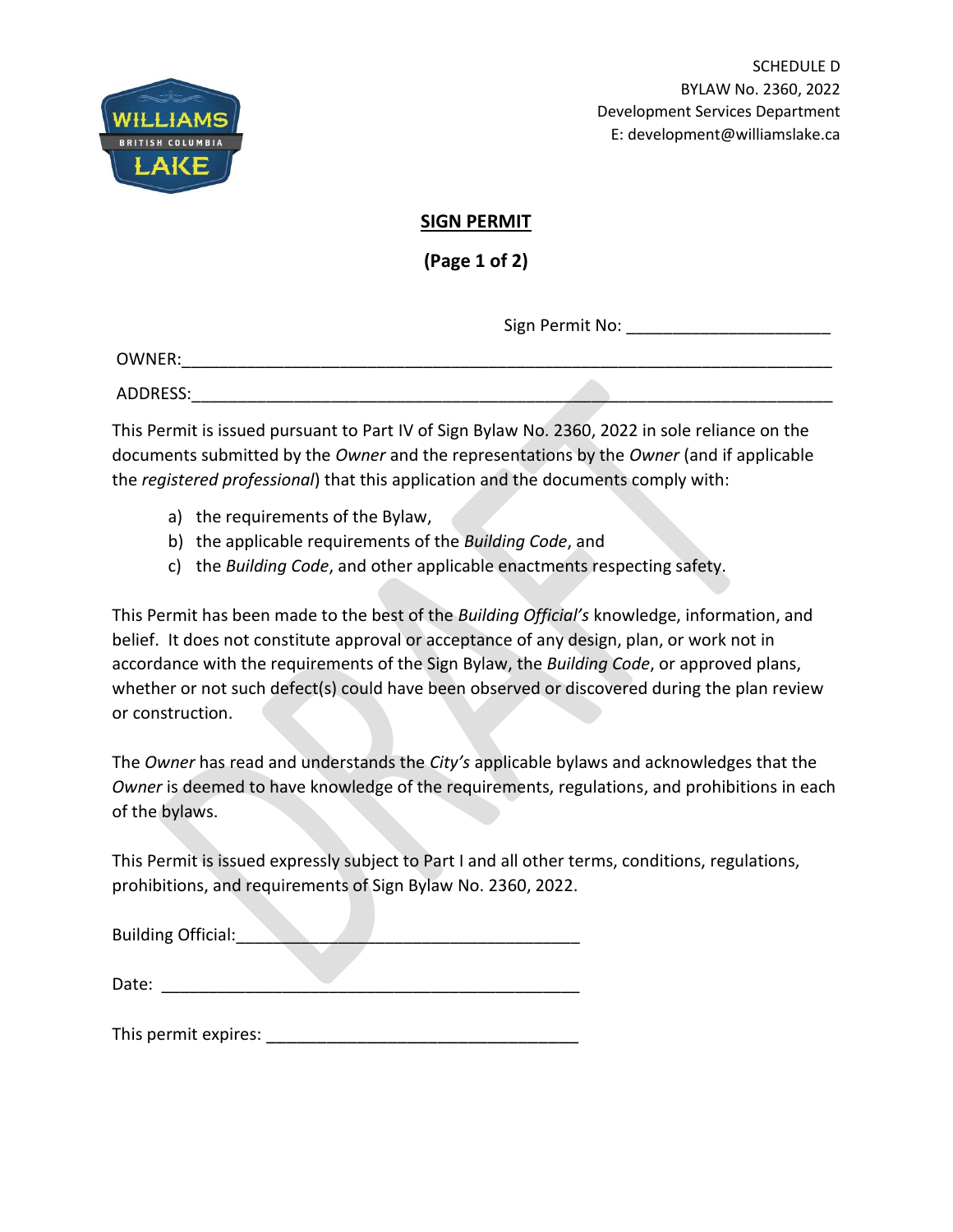

# **SIGN PERMIT**

**(Page 2 of 2)**

| TO BE COMPLETED BY PLANNING DEPARTMENT                                           |  |                                     |
|----------------------------------------------------------------------------------|--|-------------------------------------|
|                                                                                  |  | Property Zoning: _________________  |
|                                                                                  |  |                                     |
| Zoning setbacks to property lines:                                               |  |                                     |
|                                                                                  |  |                                     |
|                                                                                  |  |                                     |
| Sign height: __________________________________ Sign Area: _____________________ |  | Fascia/Wall Area: _________________ |
|                                                                                  |  |                                     |
| Approved for permit by planning:                                                 |  |                                     |
|                                                                                  |  |                                     |
| Date: <u>www.community.com</u>                                                   |  |                                     |
|                                                                                  |  |                                     |
| TO BE COMPLETED BY BUILDING OFFICIAL                                             |  |                                     |
| Permit Issued For: New York Permit Issued For:                                   |  |                                     |
|                                                                                  |  |                                     |
|                                                                                  |  |                                     |
|                                                                                  |  |                                     |
|                                                                                  |  |                                     |
|                                                                                  |  |                                     |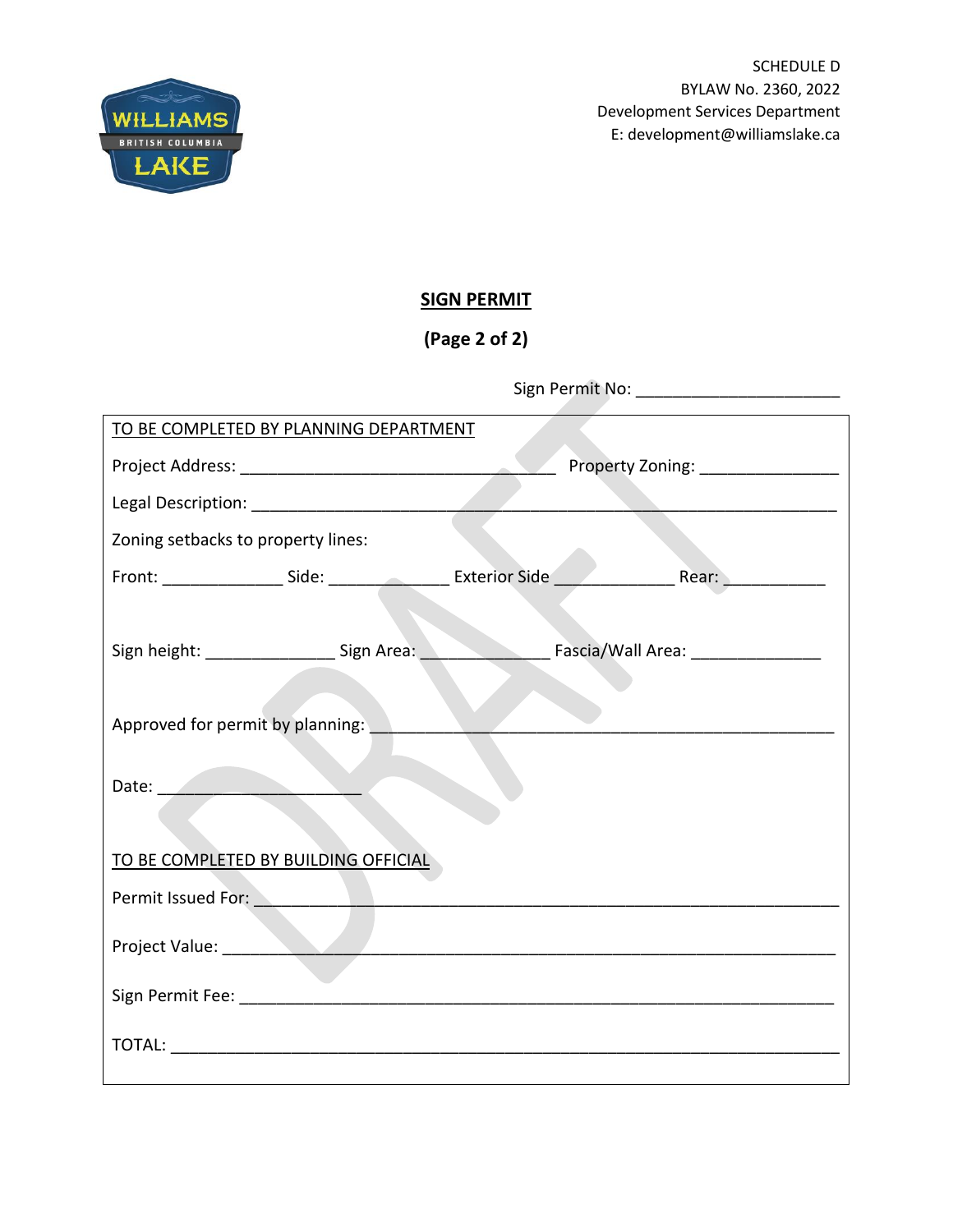

SCHEDULE D BYLAW No. 2360, 2022 Development Services Department E: development@williamslake.ca

| Owner or Agent: |
|-----------------|
|-----------------|

Date: \_\_\_\_\_\_\_\_\_\_\_\_\_\_\_\_\_\_\_\_\_\_\_\_\_\_\_\_\_\_\_\_\_\_\_\_\_\_\_\_\_\_\_\_\_\_\_